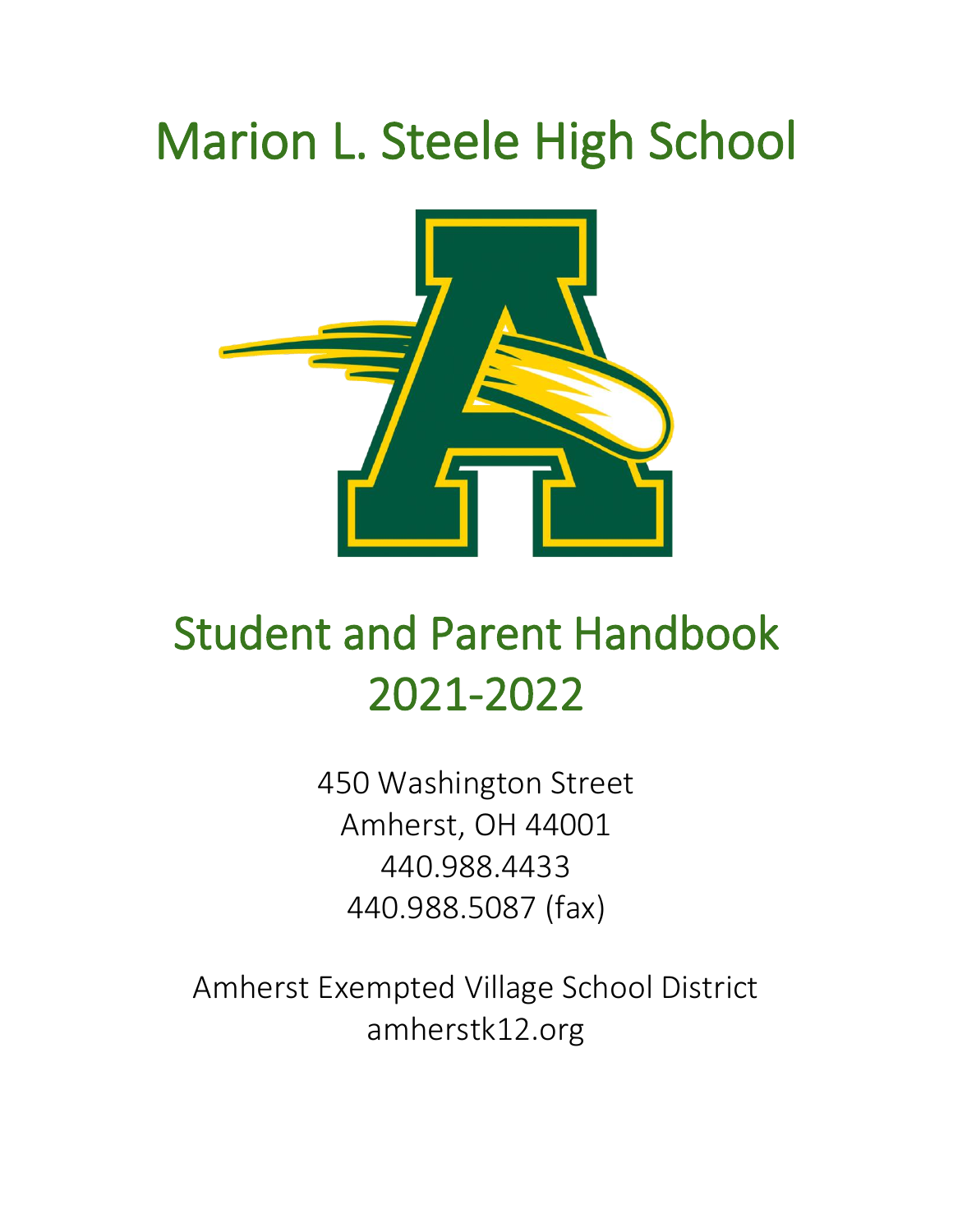# **Table of Contents**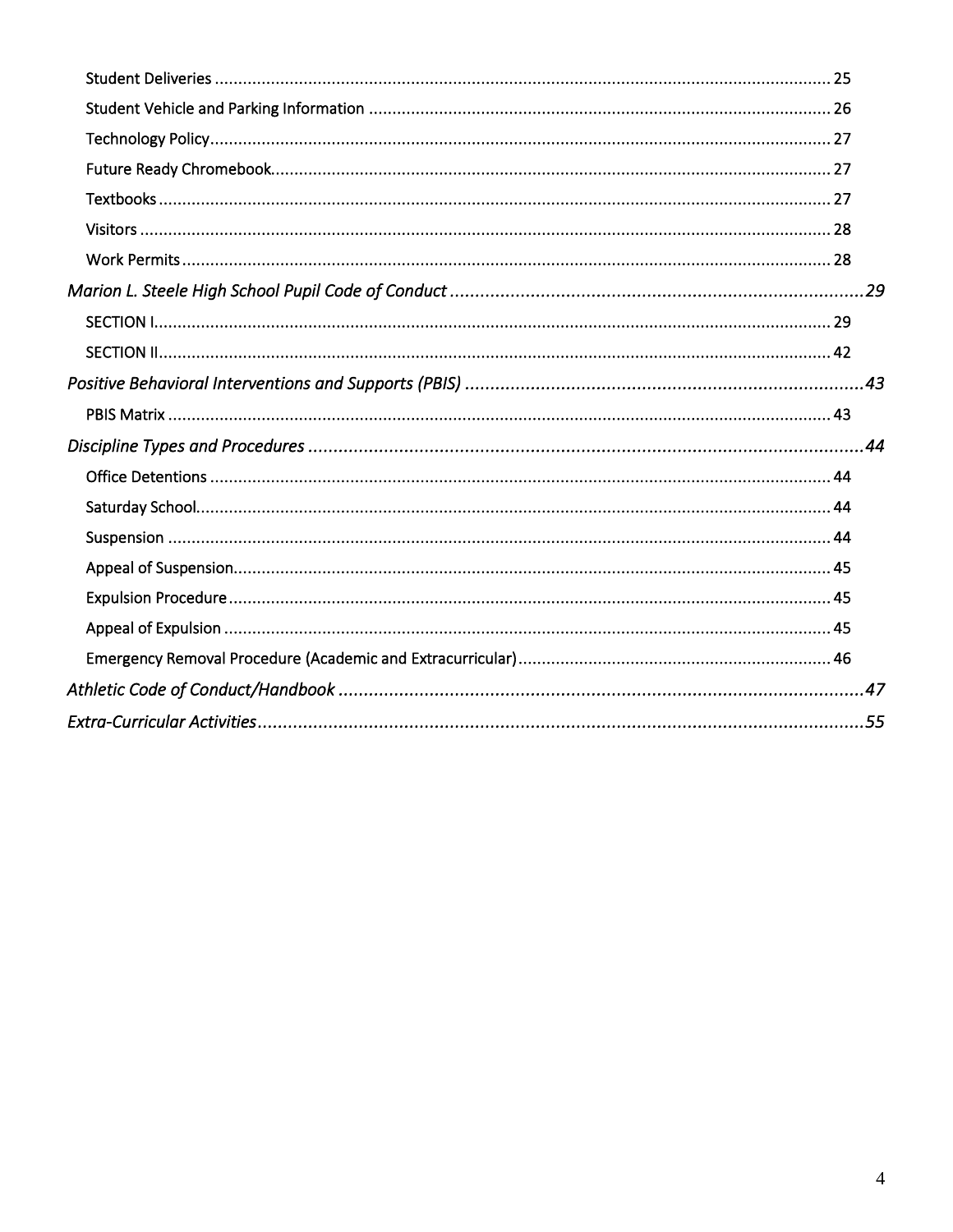## General Information

#### Mission Statement

<span id="page-4-2"></span><span id="page-4-1"></span><span id="page-4-0"></span>Our mission at Marion L. Steele High School is to prepare students to meet, to their best of their abilities, the academic, social, civic and employment needs of the future, and to produce the foundation for the development of ethics, values, and the desire for continued learning.

#### Alma Mater

AMHERST HIGH, OUR ALMA MATER STAND WE NOW TO THEE ALWAYS LOYAL AND DEVOTED, WHEREVER WE MAY BE. FAR AND WIDE YOUR SONS AND DAUGHTERS FEAR NOT ANY FATE, FAIREST SCHOOL IN ALL OHIO LEADER OF THE STATE.

-*Fred Powers*

#### Administration

<span id="page-4-3"></span>Joseph Tellier, Principal Ashley Harigan, Assistant Principal, Grades 11 and 12 Nicholas Toney, Assistant Principal, Grades 9 and 10 Bailey Deulley, Main Office Secretary

#### Counseling Department

<span id="page-4-5"></span><span id="page-4-4"></span>Mary Jane Loushin, Grades 9, 10, and 11, Last Names A-K Sarah Rigda, Grades 9, 10, and 11, Last Names L-Z Katheline Santos, Grade 12, College and Career Susan Jones, Registrar

#### Athletic Department

<span id="page-4-6"></span>Casey Wolf, Director of Athletics David Zvara, Assistant Athletic Director Jackie Doehr, Athletic & Financial Secretary

#### Attendance

Attendance Line: 440-988-5230 Marie Stack, Attendance Secretary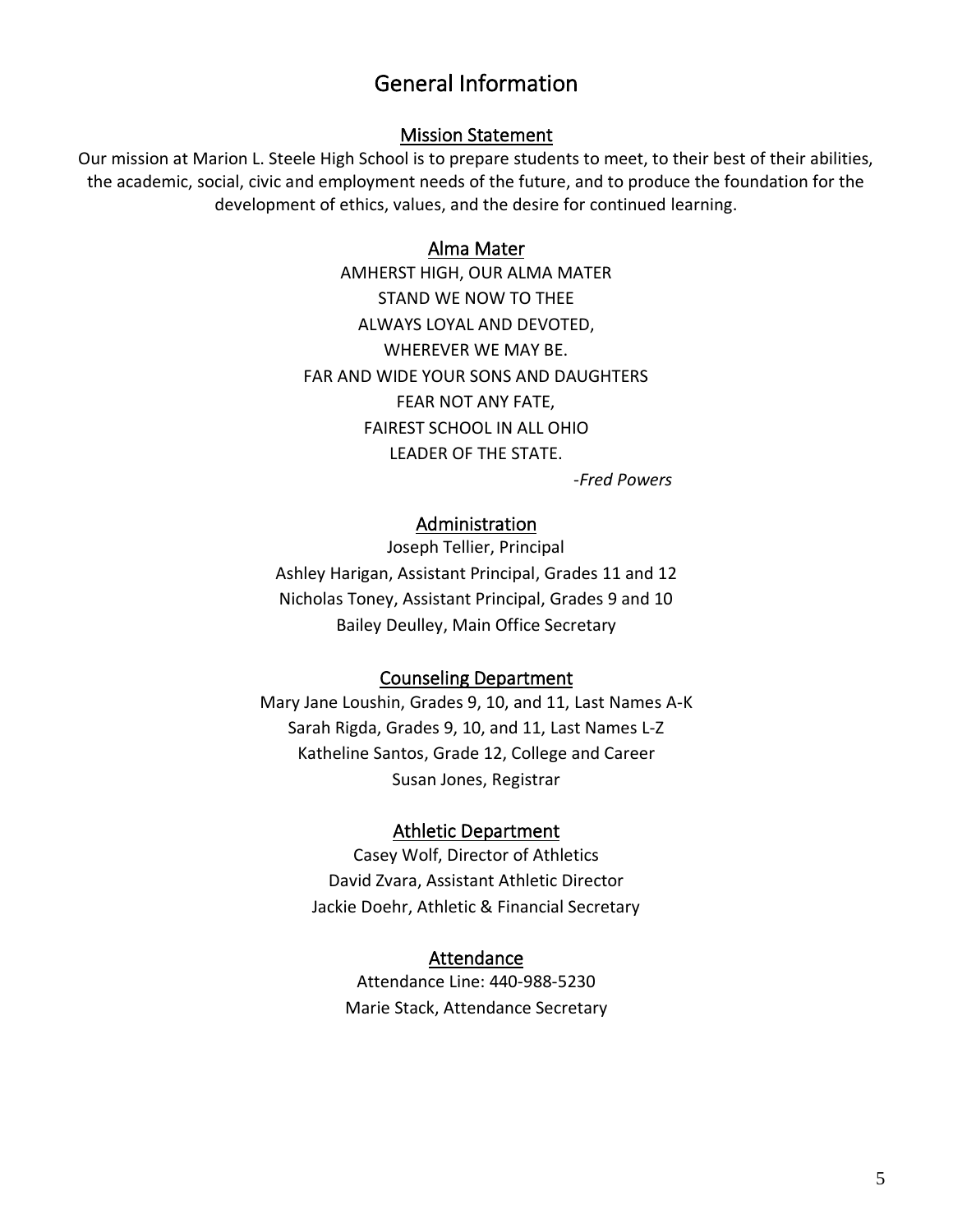## <span id="page-5-0"></span>Bell Schedules

|     | Regular           |  | <b>Early Release</b> |                 |  |                 | <b>Activity</b> |              |
|-----|-------------------|--|----------------------|-----------------|--|-----------------|-----------------|--------------|
|     | A - Schedule      |  | <b>B</b> - Schedule  |                 |  |                 |                 | C - Schedule |
| 1st | $7:45 - 8:35$     |  | 1st                  | $7:45 - 8:27$   |  | 1st             | 7:45 - 8:31     |              |
|     | $2nd$ 8:39 - 9:29 |  | 2nd                  | $8:31 - 9:13$   |  | 2 <sub>nd</sub> | $8:35 - 9:21$   |              |
|     | $SNL$ 9:29 - 9:39 |  | 3rd                  | $9:17 - 9:59$   |  | <b>Activity</b> | $9:21 - 9:53$   |              |
| 3rd | $9:43 - 10:33$    |  | 4th                  | $10:03 - 10:45$ |  | 3rd             | $9:57 - 10:43$  |              |
| 4th | $10:37 - 11:27$   |  | <b>5A</b>            | $10:45 - 11:15$ |  | 4th             | 10:47 - 11:33   |              |
| 5А  | $11:27 - 11:57$   |  | <b>5B</b>            | $11:15 - 11:45$ |  | 5A              | 11:33 - 12:03   |              |
| 5В  | $11:57 - 12:27$   |  | 5C                   | $11:45 - 12:15$ |  | <b>5B</b>       | 12:03 - 12:33   |              |
| 5C  | $12:27 - 12:57$   |  | 6th                  | $12:19 - 1:00$  |  | 5C              | $12:33 - 1:03$  |              |
| 6th | $1:01 - 1:51$     |  | 7th                  | $1:04 - 1:45$   |  | 6th             | $1:07 - 1:54$   |              |
| 7th | 1:55 - 2:45       |  |                      |                 |  | 7th             | $1:58 - 2:45$   |              |

| <b>Early Release</b> |                     |  |  |  |
|----------------------|---------------------|--|--|--|
|                      | <b>B</b> - Schedule |  |  |  |
| 1st                  | $7:45 - 8:27$       |  |  |  |
| 2nd                  | $8:31 - 9:13$       |  |  |  |
| 3rd                  | $9:17 - 9:59$       |  |  |  |
| 4th                  | $10:03 - 10:45$     |  |  |  |
| 5Α                   | $10:45 - 11:15$     |  |  |  |
| 5Β                   | $11:15 - 11:45$     |  |  |  |
| 5С                   | 11:45 - 12:15       |  |  |  |
| 6th                  | 12:19 - 1:00        |  |  |  |
| 7th                  | 1:04 - 1:45         |  |  |  |

| Regular |                          | <b>Early Release</b><br><b>Activity</b> |           |                     |                 | <b>Late Arrival</b> |  |           |                     |
|---------|--------------------------|-----------------------------------------|-----------|---------------------|-----------------|---------------------|--|-----------|---------------------|
|         | A - Schedule             |                                         |           | <b>B</b> - Schedule |                 | C - Schedule        |  |           | <b>D</b> - Schedule |
| 1st     | $7:45 - 8:35$            |                                         | 1st       | $7:45 - 8:27$       | 1st             | $7:45 - 8:31$       |  | 1st       | $9:45 - 10:17$      |
|         | <b>2nd</b> 8:39 - 9:29   |                                         | 2nd       | $8:31 - 9:13$       | 2nd             | $8:35 - 9:21$       |  | 2nd       | 10:21-10:53         |
|         | SNL 9:29 - 9:39          |                                         | 3rd       | $9:17 - 9:59$       | <b>Activity</b> | $9:21 - 9:53$       |  | 3rd       | $10:57 - 11:29$     |
|         | <b>3rd</b> 9:43 - 10:33  |                                         | 4th       | $10:03 - 10:45$     | 3rd             | $9:57 - 10:43$      |  | 4th       | 11:33 - 12:05       |
|         | 4th  10:37 - 11:27       |                                         | <b>5A</b> | $10:45 - 11:15$     | 4th             | 10:47 - 11:33       |  | <b>5A</b> | 12:05 - 12:35       |
| 5Α      | 11:27 - 11:57            |                                         | <b>5B</b> | $11:15 - 11:45$     | <b>5A</b>       | $11:33 - 12:03$     |  | <b>5B</b> | $12:35 - 1:05$      |
| 5В      | $11:57 - 12:27$          |                                         | 5C        | $11:45 - 12:15$     | <b>5B</b>       | $12:03 - 12:33$     |  | 5C        | $1:05 - 1:35$       |
| 5C      | 12:27 - 12:57            |                                         | 6th       | $12:19 - 1:00$      | 5C              | $12:33 - 1:03$      |  | 6th       | $1:39 - 2:10$       |
|         | <b>6th   1:01 - 1:51</b> |                                         | 7th       | $1:04 - 1:45$       | 6th             | $1:07 - 1:54$       |  | 7th       | $2:14 - 2:45$       |
|         | $7 + h$ $1.55 - 7.45$    |                                         |           |                     | 7 <sub>th</sub> | $1.50 - 7.45$       |  |           |                     |

| Late Arrival    |                |  |  |  |
|-----------------|----------------|--|--|--|
|                 | D - Schedule   |  |  |  |
| 1st             | $9:45 - 10:17$ |  |  |  |
| 2 <sub>nd</sub> | 10:21-10:53    |  |  |  |
| 3rd             | 10:57 - 11:29  |  |  |  |
| 4th             | 11:33 - 12:05  |  |  |  |
| 5А              | 12:05 - 12:35  |  |  |  |
| 5Β              | $12:35 - 1:05$ |  |  |  |
| 5C              | $1:05 - 1:35$  |  |  |  |
| 6th             | $1:39 - 2:10$  |  |  |  |
| 7th             | $2:14 - 2:45$  |  |  |  |

## <span id="page-5-1"></span>Building Hours

The main office hours are from 7:00 am until 3:30 pm. Students may enter the building at 7:35 am through the cafetorium, front lobby, or south lobby. Students needing to report to school before 7:35 am must make arrangements ahead of time with a faculty member. Upon end of day dismissal, students should exit the building by 2:55 pm unless they are under the supervision of a teacher and/or coach/advisor.

## <span id="page-5-2"></span>Communication

Announcements of school activities, functions, meetings, and reminders are communicated via the school webpage, various Twitter accounts or Facebook pages of activities (see coaches/advisors for accounts), Steele News Live, and email. An all-call system will be utilized at random times during the school year when deemed appropriate by administration. Students and parents should start communication with the appropriate teacher, counselor, and/or assistant principal in regard to all student academic and disciplinary items.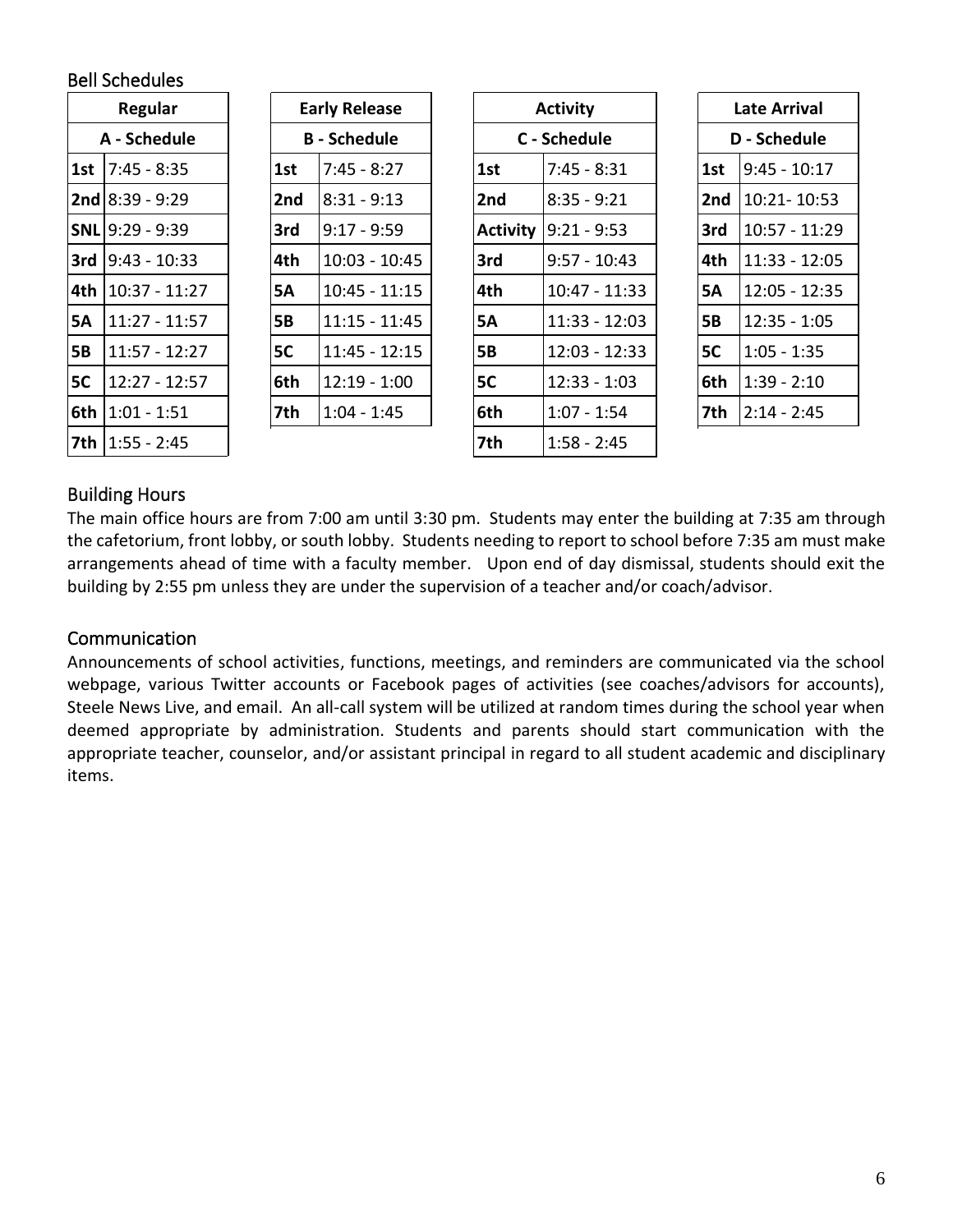# <span id="page-6-0"></span>Attendance Procedures

Regular attendance is necessary for success in school as well as required by law. State of Ohio report card standards require school districts to average an attendance rate of 93% or better. It is the responsibility of the parent/guardian to have students in regular attendance. In accordance with the Missing Child Law (ORC3313.205) and House Bill 410, the following procedures will be in effect.

Attendance will be classified under 2 categories:

- **Excused Absence**: an absence where parent and/or guardian properly provides a phone call or note within 48 hours of the absence. The following reasons will be classified as an excused absence per Ohio Revised Code and district policy:
	- 1. personal illness (a written physician's statement verifying the illness may be required)
	- 2. illness in the family necessitating the presence of the child
	- 3. quarantine of the home
	- 4. death in the family
	- 5. medical or dental appointment (with proper documentation)
	- 6. observation or celebration of a bona fide religious holiday
	- 7. college visitation (up to 3 visits with proper documentation)
	- 8. emergency or other set of circumstances in which the judgment of the Superintendent of Schools or designee, constitutes a good and sufficient cause for absence from school
- **Unexcused Absence/Truant**: an absence where a parent/guardian does not make contact with the school to verify absence for one of the eight excused absence reasons per Ohio Revised Code. Excessive unexcused absences may result in a court referral per House Bill 410.

If the student has more than 65 hours of absences, every absence thereafter will be considered truant, unless it is a school-authorized field trip, suspension, or medically certified absence.

## <span id="page-6-1"></span>Pre-Planned Extended Absence

The Amherst School District understands that extended absences for worthwhile educational experiences or family activities (vacations) may come up throughout the year. The parent or guardian should seek approval of the school administration and complete the Pre-Planned Extended Absence Form. The school will make every effort to provide homework prior to the absence with two weeks advanced notice. An extended absence will be unexcused until the parent completes and submits the Pre-Planned Extended Absence Form.

## <span id="page-6-2"></span>Reporting Procedures for Absence

The parent/guardian must notify the school by 9:00 am if the child is absent (not in school at 7:45 am) using the school attendance phone number (440-988-5230). The notification must contain the **name of the parent/guardian making the call, date of the call, date of the absence, and reason for the absence** (must be one of the eight excused absence reasons).

If no parent/guardian notification is received, it is our policy to call the home of the absentee. It is also our policy to spot check student absences, even if a phone call has been received. If the parent does not contact the school or the school is unable to contact the parent/guardian, the student will be listed as unexcused for the day and considered truant.

Upon returning to school, a student needs to bring a written note from the parent/guardian if a phone call has not been received in the attendance office. If a written note is received with the date of the absence and one of the eight excused absence reasons, the unexcused absence will be changed to an excused absence. Students returning to school without a phone call or note will be considered unexcused and truant.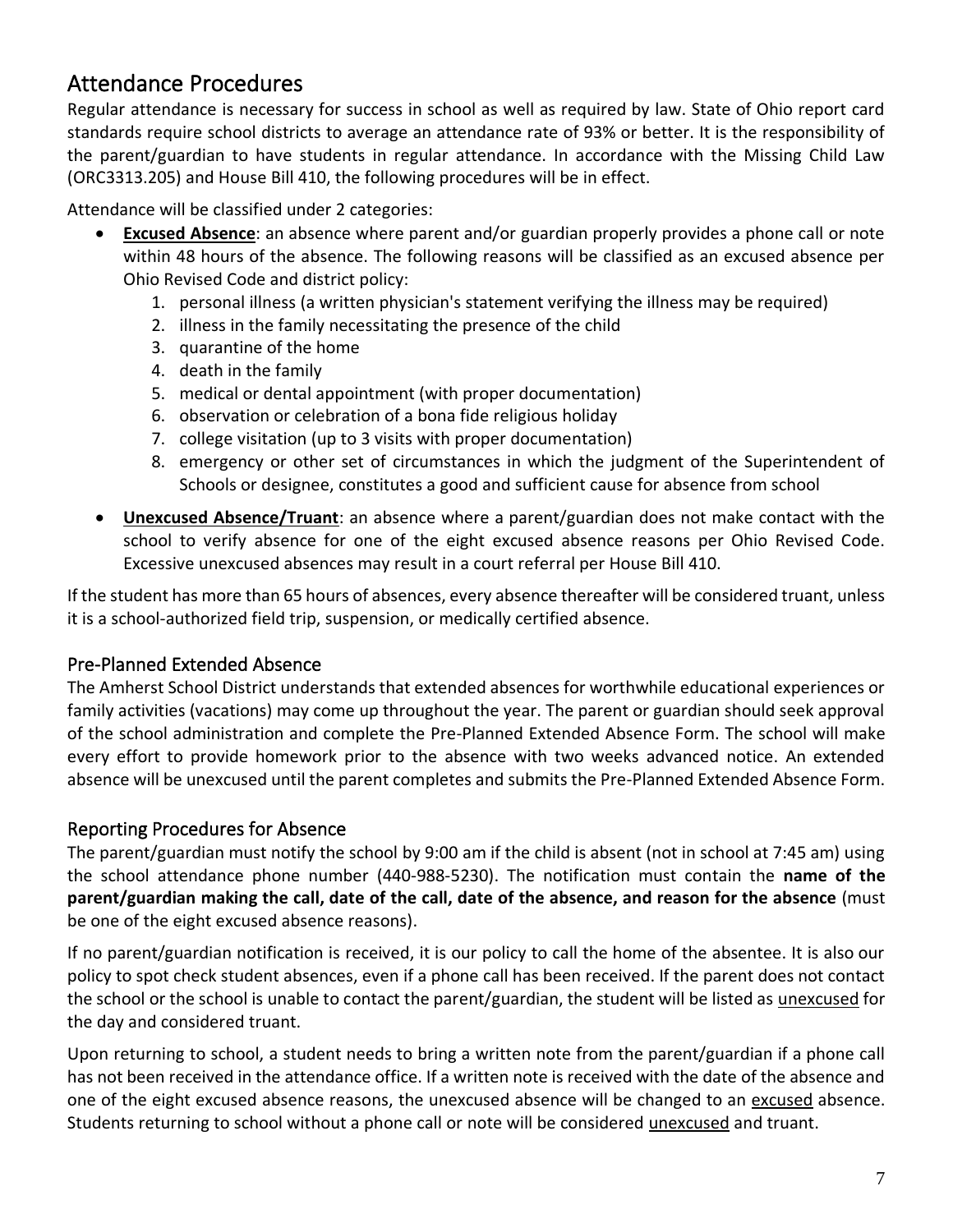## <span id="page-7-0"></span>Early Dismissal

Request Marion L. Steele High School has a closed campus policy. Students are not permitted to leave the school building during the school day without parent/guardian permission. Parental permission must be in the form of an email or telephone call to the attendance secretary and include one of the eight excused absence reasons. The attendance voicemail is not to request an early dismissal. If by telephone, a return call to a number listed in PowerSchool from school personnel verifying the release is required prior to dismissing the student.

Students needing to leave school for an appointment, should present a written request by 7:45 am to the attendance secretary the day of the appointment. All requests must include the reason and a telephone number to verify the appointment. Students will not be excused from the entire school day unless it can be shown that the appointment necessitates the student to be gone for the remainder of the day.

Any student leaving early must sign out before leaving and then sign in upon his/her return. Sign in/out sheets are located on the front counter in the main lobby. Failure to sign in or sign out will result in disciplinary action.

Students who violate this policy will be subject to discipline. A release time request that has been falsified will be considered truant. Any student who leaves school without signing out, and/or parent approval is considered truant and cannot be excused by a note or parent call after the fact.

## <span id="page-7-1"></span>House Bill 410: Definition of Truancy and Excessive Absences

The Amherst Exempted Village School District will follow the policies and procedures as mandated by House Bill 410.

• **Habitually Truant**: absent without legitimate excuse (please see previous Attendance Procedures for explanation of excused absences) for:

> **30 or more consecutive hours** (4.56 consecutive school days) **42 or more hours in a school month** (6.38 school days per school month) **72 or more hours in a school year** (10.94 school days per school year)

• **Excessively Absent**: absent with or without legitimate excuse (please see previous Attendance Procedure for explanation of excused absences) for:

> **38 or more hours in one school month** (5.85 school days per school month) **65 or more hours in one school year** (10 school days per school year)

## <span id="page-7-2"></span>Attendance Requirements for Participation of Extra-Curricular Activities

Students absent from school all day will not be permitted to participate in extracurricular activities for that day. Students must be present for fifty percent (50%) of their daily instructional hours to participate in extracurricular activities unless permission is granted by the administrative team. Students who leave school or are absent all day may not attend activities as a spectator. Students absent from school the day prior to a weekend will need their excuse validated by the high school administration prior to weekend participation.

## <span id="page-7-3"></span>Make-up Work

Make-up work is primarily the responsibility of the student in collaboration with the teacher. The student is responsible for contacting teachers and obtaining make-up assignments and to complete work assigned within the designated time. Typically, a student will be granted one (1) extended day per each day absent. This rule also applies to students who are suspended as they will be allowed to make up the work missed without loss of credit. If requested, for extended absences, assignments may be picked up after school from the red tray located in the counseling office. Students should make every effort to pick up assignments or arrange for a sibling to do so.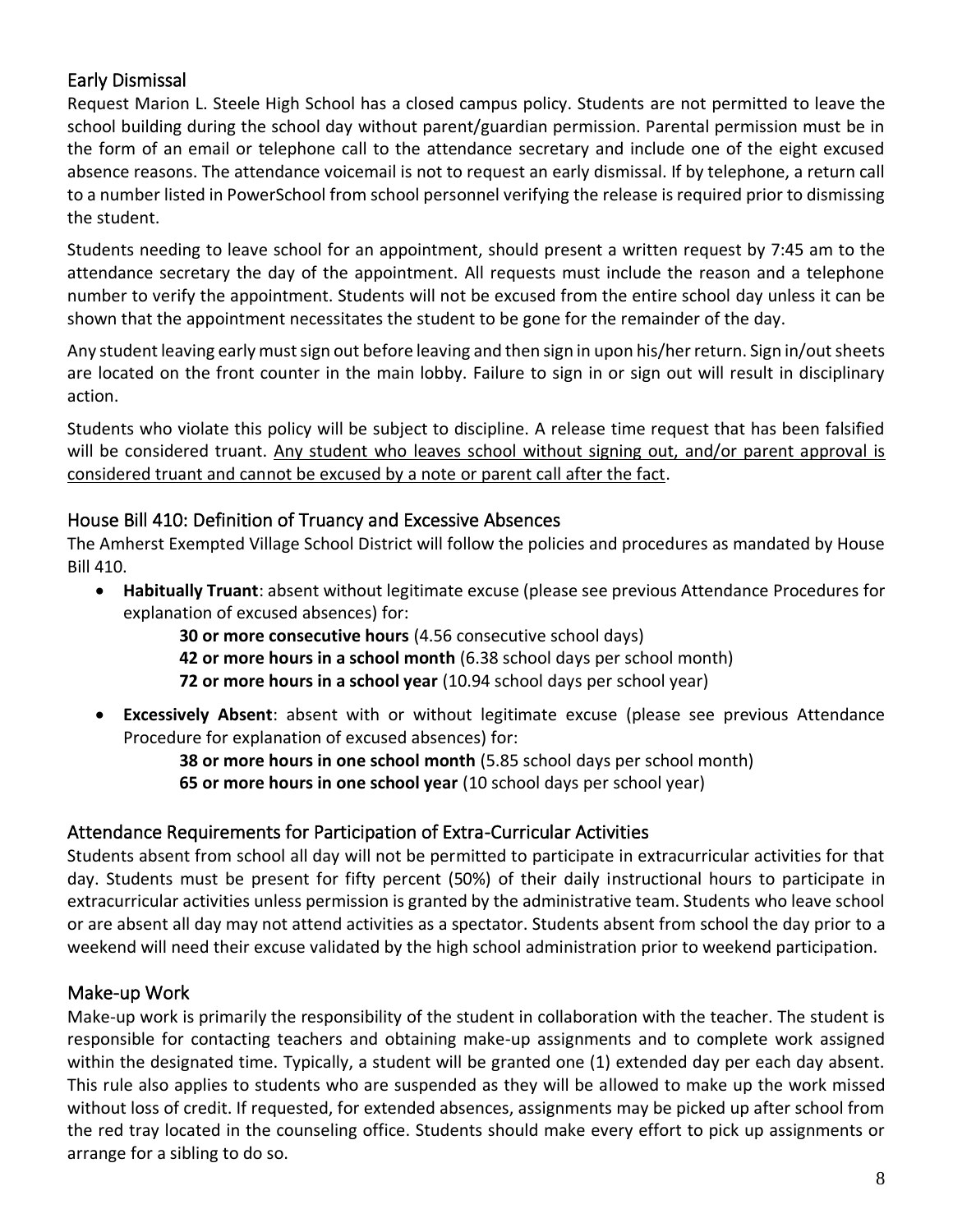## <span id="page-8-0"></span>Home Instruction

Home Instruction may be provided for students who are unable, because of physical disabilities, to attend our regular classes for an extended period of time. The application for home instruction should be coordinated through the Counseling Department and must be approved by the administration.

#### <span id="page-8-1"></span>Late Arrival/Early Release

Application for late arrival and/or early release is open to juniors and seniors only who have consecutive study halls at the beginning or end of the day only. Schedules will NOT be changed simply to provide release. Release is by parental and school permission. Permission is arranged each semester. Late Arrival/Early Release privileges may be revoked for discipline, academic, and/ or attendance problems. Students must arrange their own transportation, exit through the front doors, and may not loiter on school grounds if they are on release.

On certain days due to different schedules, a student may be expected to report to class at a different time. This will be communicated to the students in advance. A student who has late arrival will be allotted the same number of tardies per grading period and be given a warning before discipline is issued. Students with late arrival must also understand that parking may be difficult to find since the majority of students are already in school. However, this does not give any late arrival student permission to park outside designated student parking areas.

## <span id="page-8-2"></span>Tardy Procedures

#### **First Period Tardy**

Students will be allocated two (2) unexcused tardies per quarter. On the third unexcused tardy students will be subject to discipline as follows:

1st Tardy: Warning 2nd Tardy: Warning 3rd Tardy and Subsequent: Same Day Lunch Detention

#### **Classroom Tardy Policy (2nd through 7th period)**

Classroom teachers will consistently adhere to the following procedure in regard the tardiness to classrooms second through seventh period.

1st Tardy: Warning 2nd Tardy: Warning 3rd Tardy: Teacher Consequence/Detention with Phone Call Home 4th Tardy and Subsequent: Office Referral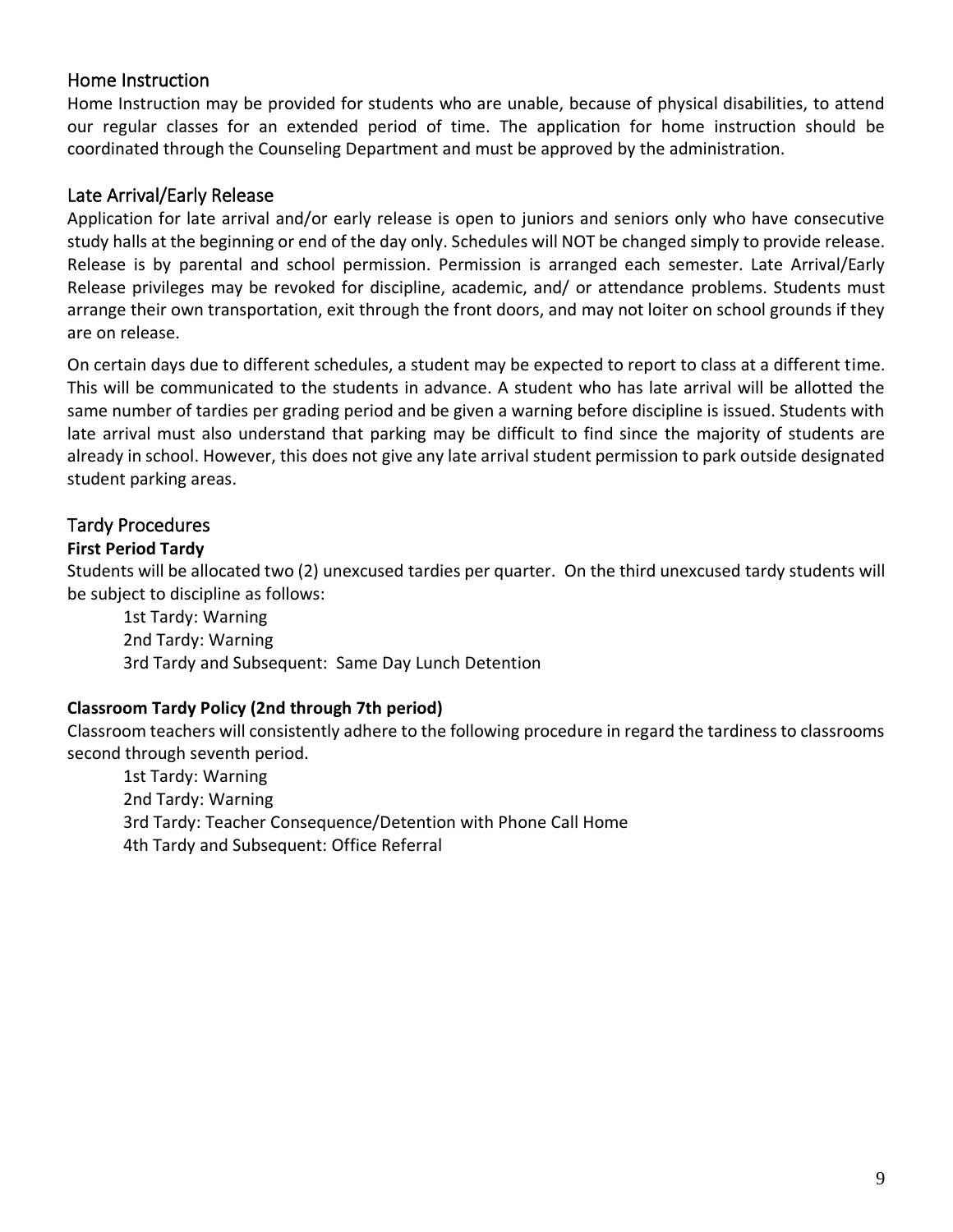## <span id="page-9-0"></span>Appearance Code

Marion L. Steele High School realizes that the dress and appearance of students is the joint responsibility of the schools and the home. While it is not the intent of the school to dictate styles of dress, it does accept responsibility in the areas of appearance by providing the following standard of appearance for students at Marion L. Steele High School. Students' appearance shall be appropriate to education, activities, and the environment of the school. In general, dress and grooming should be appropriate and be governed by good sense, good taste, and cleanliness. Violations of the appearance code may result in detentions, Saturday school, and/or suspension.

The appearance code is as follows:

- 1) Clothing will be worn as it was designed to be worn, properly fitted, neat and clean.
- 2) Shorts, skirts, and dresses **must** be at least mid-thigh length while standing. Tears or rips in lower garments may appear only below mid-thigh length while standing.
- 3) Gloves, coats, outer garments, hats, head covers, and excessive head ornamentation are not to be worn during school hours.
- 4) Shoes must be worn at all times.
- 5) Clothing that exposes the midriff is prohibited. This includes exposure of the front, rear, and sides of the waist. Tank tops and cut-off shirts, or any garments which reveal undergarments are not appropriate. Straps should be at least three fingers in width. No spaghetti or thin straps, bare backs, or revealing tops are allowed. No low-cut armholes or necklines. Undergarments should never be exposed or visible through clothing.
- 6) Clothing and insignias relating to gang membership are prohibited.
- 7) Sunglasses are prohibited unless prescribed as necessary by a doctor.
- 8) Patches, symbols, and writings which literally, or by implication, are obscene or are such as to shock or affront the standards of common decency or propriety are prohibited. This guideline includes double meanings related to drugs, alcohol, and sexual behavior; hate groups/symbols or anything that could be considered improper by public standards.

#### **The school administration reserves the right to determine dress code standards.**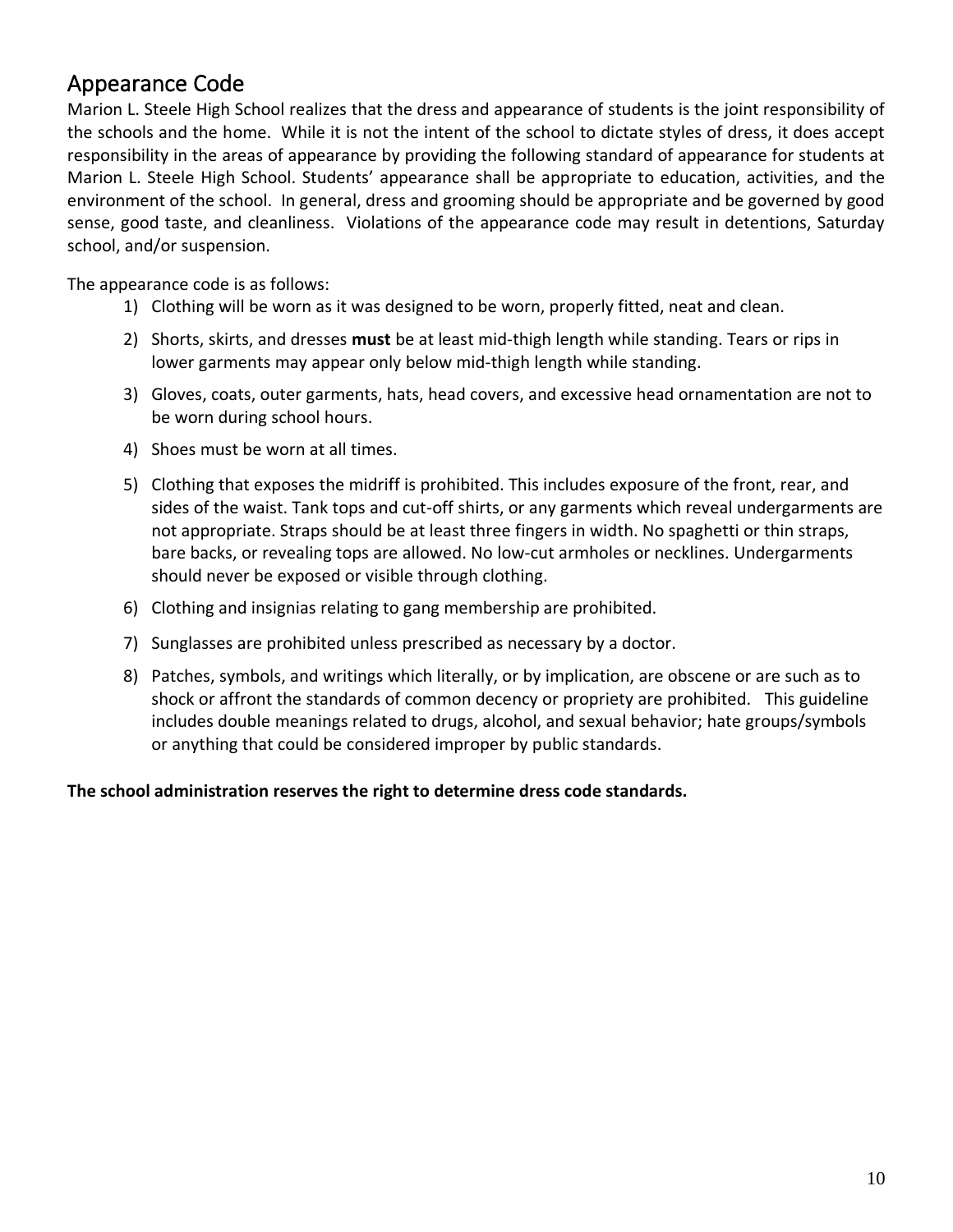# <span id="page-10-0"></span>Graduation Requirements

To graduate from Marion L. Steele High School, students are required to complete the required coursework and meet the credit requirements established by the Amherst Exempted Village Schools Board of Education and meet the Ohio High School Graduation requirements.

## <span id="page-10-1"></span>Credit Requirements

Students must earn 22 units of credit or 21 units of credit if in the Vocational Program.

|                           | College Technology/Tech Prep Program <sup>1</sup><br><b>College Prep</b> |                              |            | Vocational Program <sup>2</sup> |            |
|---------------------------|--------------------------------------------------------------------------|------------------------------|------------|---------------------------------|------------|
| English                   | 4 credits                                                                | English                      | 4 credits  | English                         | 4 credits  |
| Math                      | 4 credits                                                                | Math                         | 4 credits  | Math                            | 4 credits  |
| Science                   | 3 credits                                                                | Science                      | 3 credits  | Science                         | 3 credits  |
| <b>Social Studies</b>     | 3 credits                                                                | <b>Social Studies</b>        | 3 credits  | <b>Social Studies</b>           | 3 credits  |
| Health                    | .50 credit                                                               | <b>Technical Preparation</b> | 5 credits  | <b>Vocational Program</b>       | 6 credits  |
| <b>Financial Literacy</b> | .50 credit                                                               | Health                       | .50 credit | Health                          | .50 credit |
| <b>Physical Education</b> | .50 credit                                                               | <b>Financial Literacy</b>    | .50 credit | <b>Financial Literacy</b>       | .50 credit |
| <b>Fine Arts</b>          | 1 credit                                                                 | <b>Physical Education</b>    | .50 credit | <b>Physical Education</b>       | .50 credit |
| Electives                 | 5.5 credits                                                              | Fine Arts                    | 1 credit   |                                 |            |
|                           |                                                                          | Electives                    | .50 credit |                                 |            |
| <b>Total</b>              | 22 credits                                                               | Total                        | 22 credits | <b>Total</b>                    | 21 credits |

<sup>1</sup> Students following this academic program may be admitted to college but may be required to take additional courses to meet academic requirements.

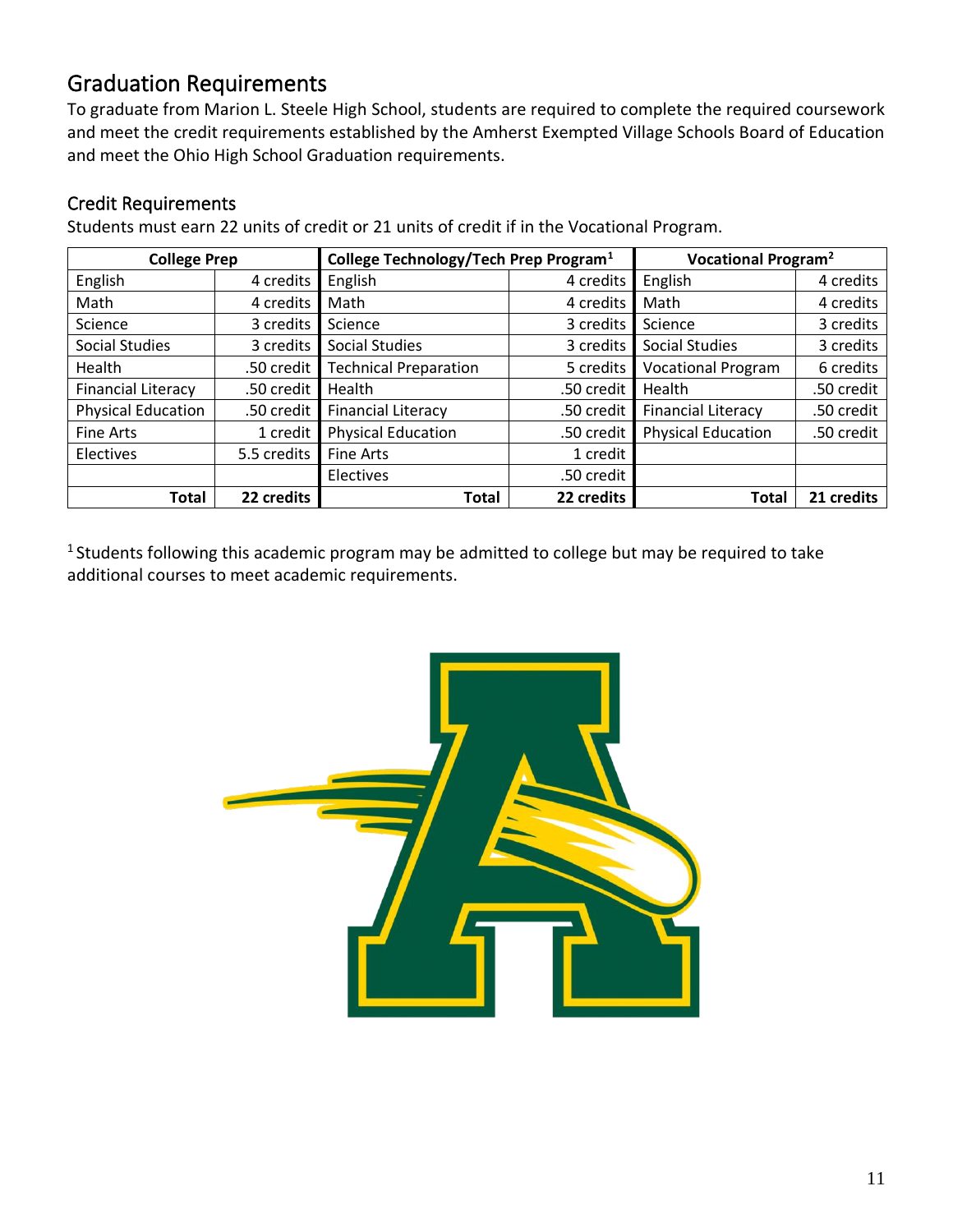## <span id="page-11-0"></span>Ohio High School Graduation Requirements

In addition to satisfying the required coursework, will satisfy the following:

| Class of 2022                           | Classes of 2023 and beyond             |
|-----------------------------------------|----------------------------------------|
| Students who entered grade nine between | Students who entered grade nine        |
| July 1, 2017 and June 30, 2019          | between July 1, 2019 and June 30, 2020 |
| <b>Three Pathways</b>                   |                                        |
| $- OR -$                                | <b>Permanent Requirements</b>          |
| <b>Permanent Requirements</b>           |                                        |

In order to meet the **Three Pathways**, students must complete one of the following:

- 1. Earn 18 graduation points on Ohio's End of Course Exams
- 2. Earn a remediation-free score on the ACT or SAT
- 3. Score work ready on the WorkKeys and earn a 12-point, approved industry-recognized credential (or group of credentials).

In order to meet the **Permanent Requirements**, students must demonstrate:

- 1. Competency in Math and English by passing the state's Algebra I and English II tests. Students who have taken required tests more than once without passing and have received remedial supports are able to show competency through one of the options below:
	- Earn credit for one math and/or one English course through College Credit Plus;
	- Demonstrate career readiness and technical skill through foundational and supporting options;
	- Enter into a contract to enlist in the military upon graduation.
- 2. Preparation for college or careers by earning two diploma seals, one of which must be state defined.
	- State Defined Seals:
		- i. Citizenship Seal
		- ii. College-Ready Seal
		- iii. Honors Diploma Seal
		- iv. Industry-Recognized Credential Seal
		- v. Military Enlistment Seal
		- vi. OhioMeansJobs Readiness Seal
		- vii. Science Seal
		- viii. Seal of Biliteracy
		- ix. Technology Seal
	- Locally Defined Seals:
		- i. Community Service
		- ii. Fine and Performing Arts Seal
		- iii. Student Engagement Seal

The Ohio Department of Education created an overview of the [Ohio High School Graduation Requirements](http://education.ohio.gov/getattachment/Topics/Ohio-s-Graduation-Requirements/Graduation-Req-by-Cohort-Overview.pdf) and a guidance document for [Ohio's Assessment and Graduation Requirements](http://education.ohio.gov/getattachment/Topics/Ohio-s-Graduation-Requirements/Graduation-2021-and-beyond_Guidance-Document.pdf). Please note these requirements are subject to change based on ODE mandates.

For more information on Ohio graduation requirements, visit [http://education.ohio.gov/Topics/Ohio-s-](http://education.ohio.gov/Topics/Ohio-s-Graduation-Requirements)[Graduation-Requirements.](http://education.ohio.gov/Topics/Ohio-s-Graduation-Requirements)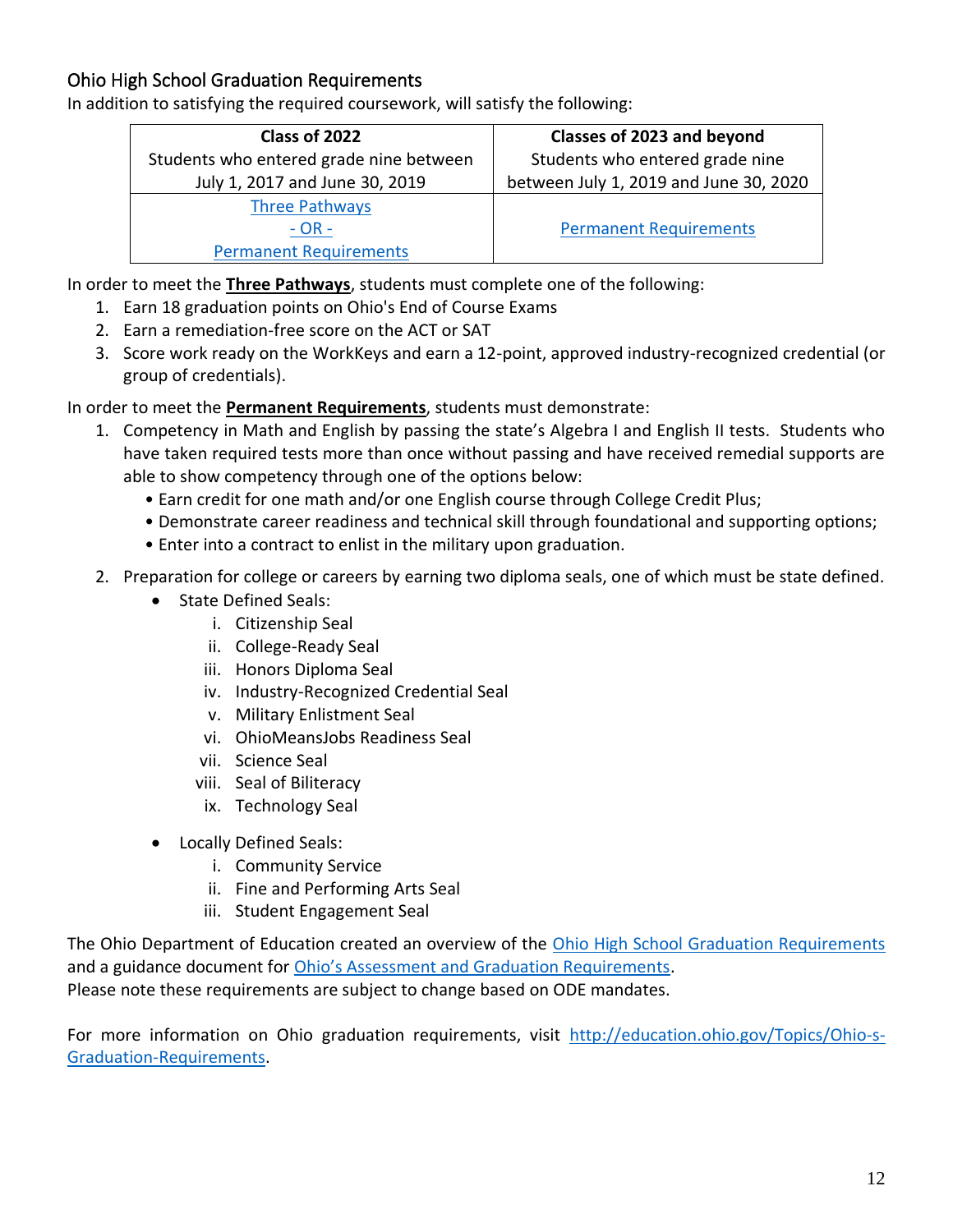## <span id="page-12-0"></span>Graduation Ceremony

- All students who are candidates for graduation must attend and participate in the scheduled graduation rehearsal.
- Students must return all board-owned books and equipment, pay outstanding fines and fees, and satisfy all discipline obligations. If a student does not fulfill their obligations, then the student will not participate in the graduation ceremony and diplomas will be held until all obligations are met.
- In order to be eligible to participate in graduation ceremonies students who are candidates for graduation must complete all academic requirements no later than the last class period on the last day of regularly scheduled classes for senior students.
- Students not participating in the graduation ceremony will receive their cap and gown and diploma the first school day after commencement.
- Students who wish to wear the military dress uniform for the ceremony need to communicate this to the administration/guidance during the graduation rehearsal.
- Any student who is under suspension at the time of the graduation rehearsal or the graduation ceremony will not be permitted to participate in graduation.
- Any student exhibiting unruly behavior while in attendance at graduation rehearsal or the graduation ceremony will be removed from the event and denied any further participation in graduation.
- Any student who fails to comply with one or more of the graduation ceremony requirements will not be permitted to participate in the graduation ceremony except as noted below:
	- 1) A student who fails to complete academic requirements for reason of personal illness as verified by a physician's written statement may participate in graduation ceremonies provided the requirements are fully met no later than the last day of class prior to graduation.
	- 2) A student who fails to participate in graduation rehearsal for reason of personal illness as verified by a physician's written statement may be permitted to participate in graduation ceremonies.
	- 3) Students who are attending a college or technical school and have a schedule conflict which precludes attendance at the graduation rehearsal may participate in the graduation ceremony provided arrangements are made with the principal no later than one week prior to the scheduled graduation date.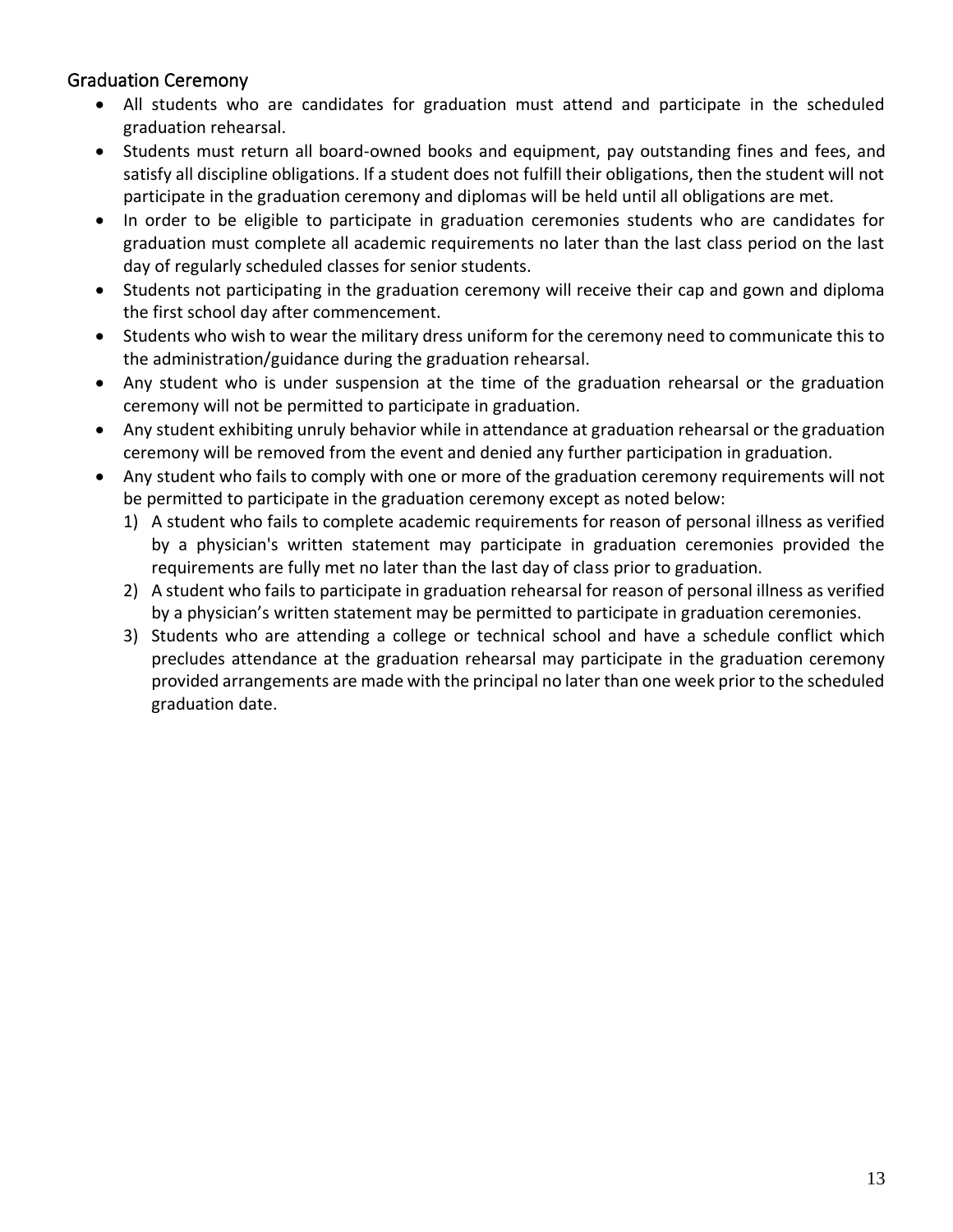# <span id="page-13-0"></span>Student Services

## <span id="page-13-1"></span>Grading Procedures

The current grading system was adopted to encourage students to strive for higher achievement, improve consistency in the building, department and courses, and recognize academic ability and effort.

Students and parents should review the following general information:

- Final grade computations are determined by an average of each quarter and the semester ending exam, except in AP courses.
- Each quarter receives 40 percent weight while the exam receives 20 percent.
- Two passing grades of the three and an overall passing average are necessary to earn credit for the semester.
- There are no running percentages from one grading period to the next.
- All students must take the required semester ending exam to receive credit for the course.
- Evaluative and late work procedures will be communicated by the teachers at the beginning of the course.

|    | ------------- |       |               |
|----|---------------|-------|---------------|
| A+ | 100% - 97%    | $C+$  | 79% - 77%     |
| A  | 96% - 93%     | C     | 76% - 73%     |
| А- | 92% - 90%     | $C -$ | 72% - 70%     |
| B+ | 89% - 87%     | D+    | 69% - 67%     |
| B  | 86% - 83%     | D     | 66% - 63%     |
| B- | 82% - 80%     | D-    | $62\% - 60\%$ |
|    |               | E     | 59% - 0%      |

#### <span id="page-13-2"></span>Grading Scale

## <span id="page-13-3"></span>Incompletes

Incompletes are only issued with administrative approval and based upon extenuating circumstances. Students have five school days to address incompletes unless administrative approval is granted. A student who fails to responsibly meet the deadline will receive the grade already calculated in the gradebook.

## <span id="page-13-4"></span>Failures

If a student fails a course required for graduation, he/she needs to discuss credit recovery options with his/her school counselor.

## <span id="page-13-5"></span>Replacement of Grades

Students who earn a semester grade of D+, D, D-, or F, have the option of repeating that course one time. Permission of the first instructor is required. The new course must be at the same level as the old course. The first grade will be displayed on the transcript and, if the first was an F, it will be included in the GPA along with the second grade. If the first grade was NOT an F, then only the second grade will count towards the GPA.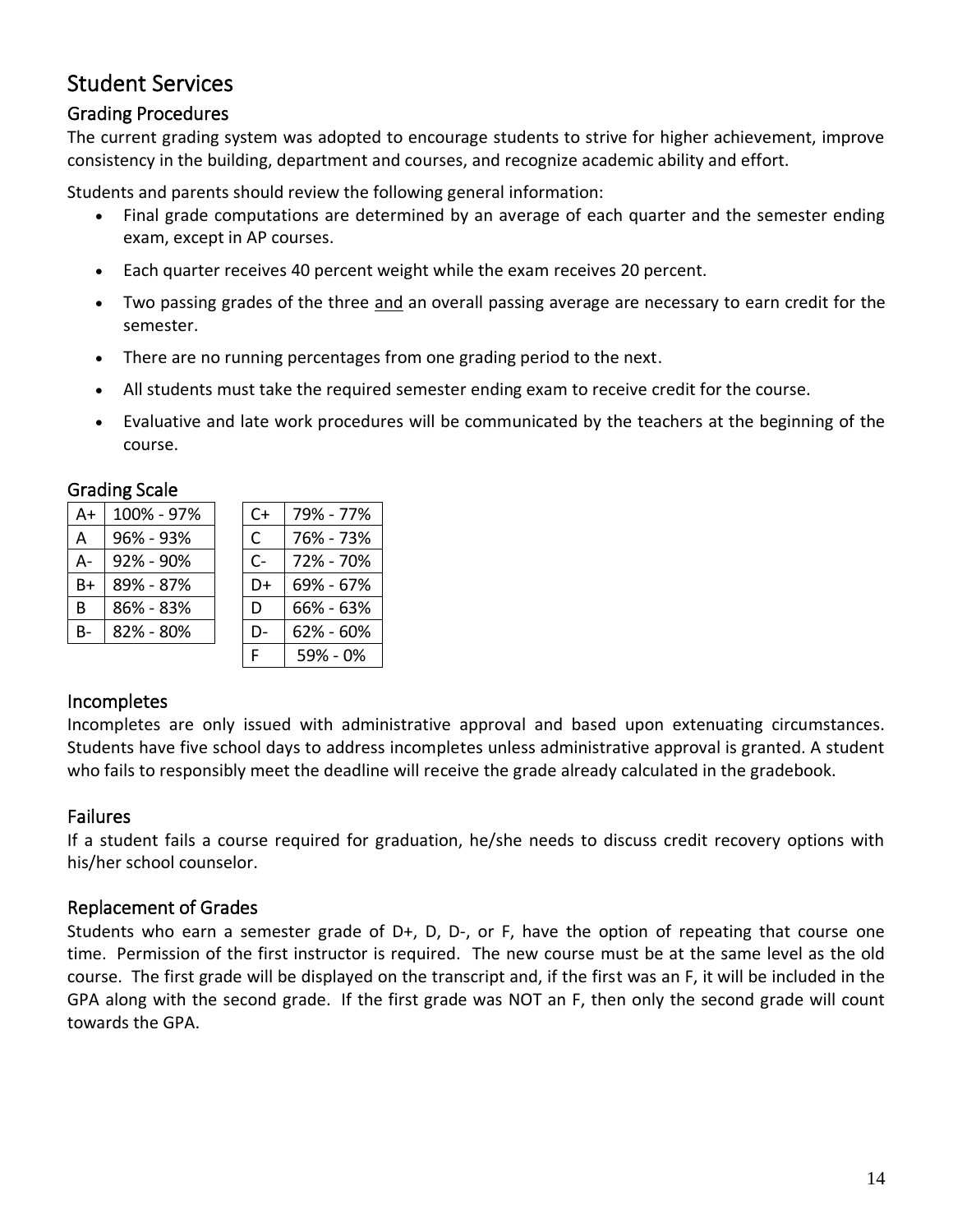## <span id="page-14-0"></span>Comet Academy

The Comet Academy will be open to students who would benefit from an alternative educational opportunity. Students may be referred to the Comet Academy by their parents, school counselors, teachers or building administration. Upon referral, parents will be provided with information regarding the expectations and requirements of the program. An intake meeting will be set up to review the student's current academic performance, determine eligibility for the Comet Academy, and create an Academic Success Plan. Students enrolled in the Comet Academy will be required to participate in periodic progress meetings to ensure that they are fulfilling attendance requirements and staying on track.

For more information on the Comet Academy, please contact your school counselor.

## <span id="page-14-1"></span>Athletic Eligibility

Students should not change their course schedule or drop a course without first consulting their school counselor and athletic administrator to determine whether it will affect their eligibility. Eligibility for each grading period is determined by grades received the preceding grading period. Semester and yearly grades have no effect on eligibility. To be eligible, students must currently be enrolled in a member school and have received passing grades in a minimum of five one-credit courses, or the equivalent in the immediately preceding grading period. For eligibility purposes, summer school grades may not be used to substitute for failing grades received in the final grading period of the regular school year or for lack of enough courses taken the preceding grading period. **An exception for the 2021-22 School year is that all students will be eligible for the first grading period. Eligibility standards for the remainder of the school year will reflect passing grades and enrollment in the equivalent of five one credit courses.** Monthly emails and social media alerts will be communicated by the Athletic Director, School Counselors and/or Administration.

#### <span id="page-14-2"></span>Interim Reports and Report Cards

Interim progress will be available online through PowerSchool. Report Cards can be printed through the PowerSchool program. If a student begins to fail a course, the parent will be contacted via mail, email, or phone.

## <span id="page-14-3"></span>Withholding of Grades

The Amherst Board of Education has adopted regulations prescribing a schedule of fees for materials required to be used in specific courses. There are also fees for: AP exams, equipment, instruments, athletic equipment, textbooks, and damage to the school building. Nonpayment of any fees and charges may result in a proof of enrollment transcript being made available.

#### <span id="page-14-4"></span>PowerSchool Parent Portal

Parents and students are encouraged to monitor student progress using Amherst's online gradebook program, PowerSchool. Both parents and students will be provided login information at the beginning of the school year or at enrollment. PowerSchool usernames and passwords can be obtained from the Counseling Secretary throughout the year if they become lost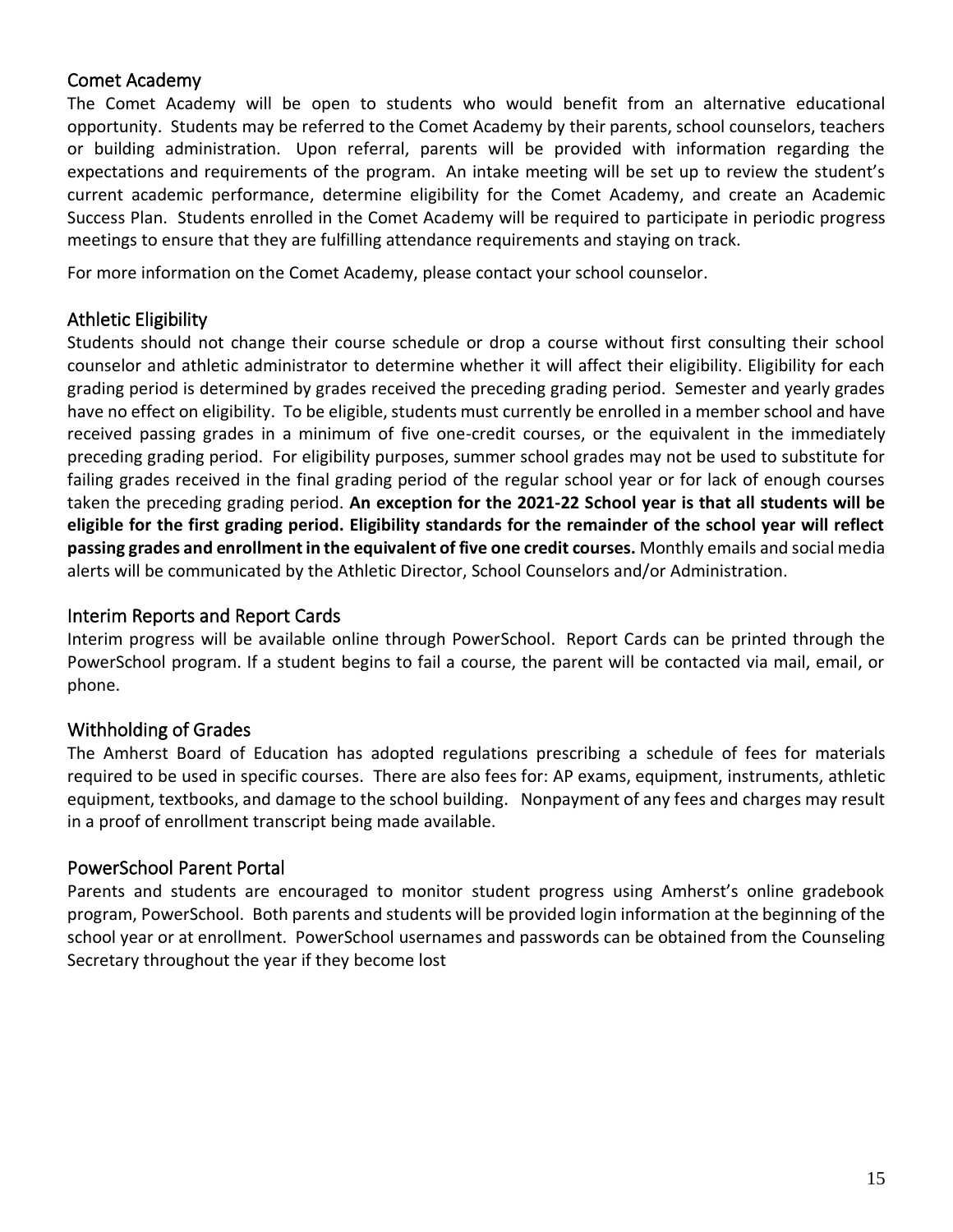## <span id="page-15-0"></span>Parent/Teacher Conferences

Communication between home and school is extremely important. Parent/Teacher conferences for Marion L. Steele High School will be held on:

October 7, 2021 from 3:00 pm to 8:00 pm February 17, 2022 from 3:00 pm to 8:00 pm April 14, 2022 from 3:00 pm to 7:00 pm

Other conference times are available throughout the year and are arranged by school counselors or administrator upon parent/guardian request.

## <span id="page-15-1"></span>Withdrawals and Transfers

A parent/guardian of a student withdrawing or transferring must accompany the student to the school and complete the proper forms from Marion L. Steele High School's registrar. Verification of enrollment from the student's new school is required before the registrar can remove the student from Marion L. Steele High School's system. The student will be considered truant, if not currently attending school unless absences can be certified. All books must be returned, and lockers must be emptied. All fines and bills must be paid before credits are transferred to another school or future transcripts are issued.

## <span id="page-15-2"></span>Honor Roll

High Honor Roll and Honor Roll are decided on the 4-point system. A 3.65 average is necessary for the High Honor Roll and 3.00 average is needed for the Honor Roll. To qualify for the Honor Roll, a student must receive a passing grade in all classes.

## <span id="page-15-3"></span>Award Letters

In the spring of each year there is an award program held. In order to qualify for an award letter, the following criteria must be met:

9th grade after the first semester 3.65 Cumulative GPA 10th grade after the third semester 3.60 Cumulative GPA 11th grade after the fifth semester 3.50 Cumulative GPA 12th grade after the seventh semester 3.50 Cumulative GPA

- 
- 
-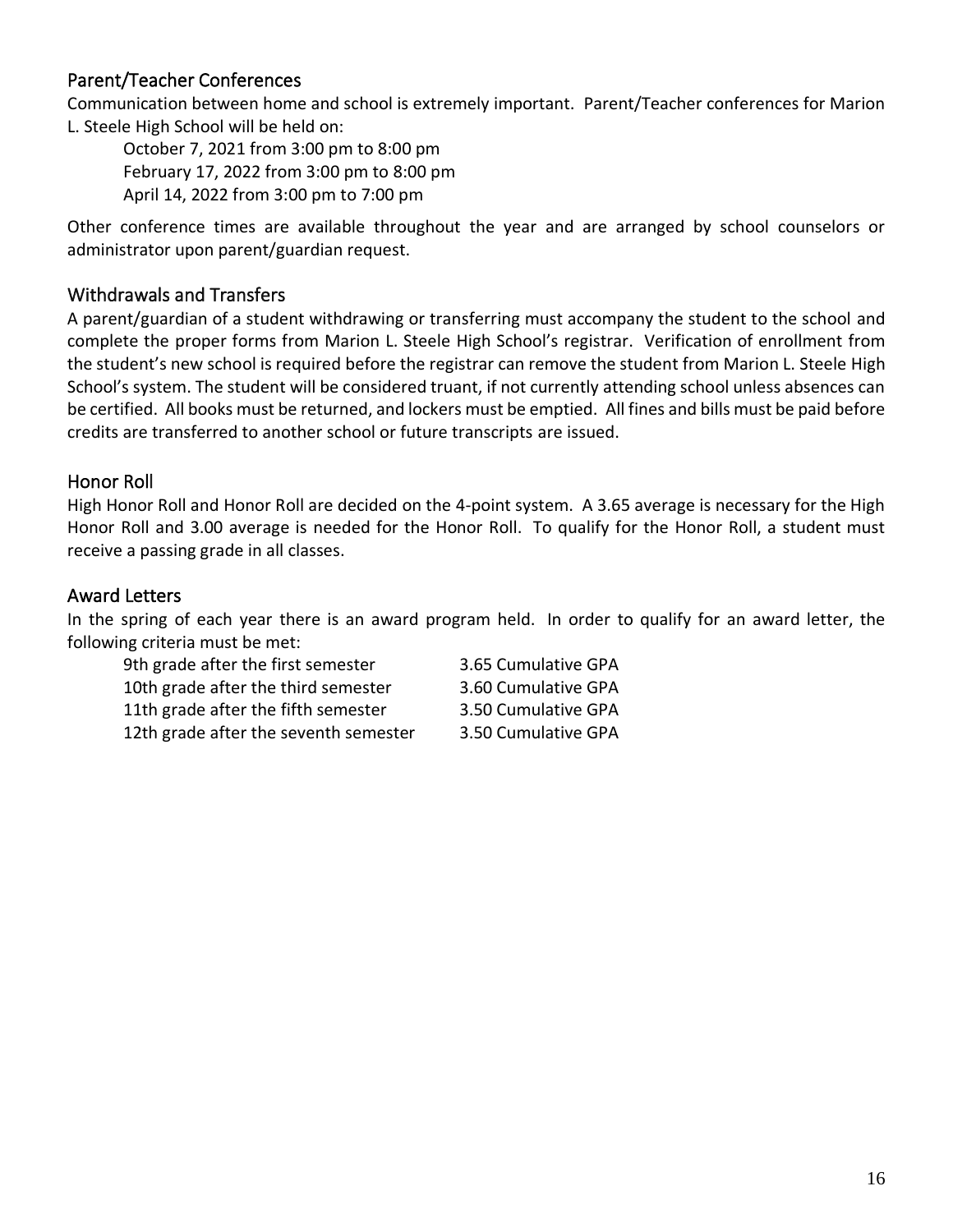## <span id="page-16-0"></span>Class Ranking

Students are ranked numerically within their graduation class based upon their cumulative grade point average. The cumulative grade point average is calculated based on semester grades. All graded courses count in the ranking and the computation is based upon the total number of quality points divided by the total attempted credits. Please refer to the Program of Studies to see the exact weight of courses. Below is a listing of each grades corresponding quality points.

| Grade        | Regular Wt. | Half Point Wt. | Full Point Wt. |
|--------------|-------------|----------------|----------------|
| A            | 4.000       | 4.500          | 5.000          |
| A-           | 3.666       | 4.166          | 4.666          |
| B+           | 3.333       | 3.833          | 4.333          |
| B            | 3.000       | 3.500          | 4.000          |
| $B -$        | 2.666       | 3.166          | 3.666          |
| $C+$         | 2.333       | 2.833          | 3.333          |
| $\mathsf{C}$ | 2.000       | 2.500          | 3.000          |
| $C -$        | 1.666       | 2.167          | 2.666          |
| D+           | 1.333       | 1.333          | 1.333          |
| D            | 1.000       | 1.000          | 1.000          |
| D-           | 0.666       | 0.666          | 0.666          |
| F            | 0           | 0              | 0              |

| For example, if a student after four years of high school work<br>has obtained: |                  |                        |  |  |  |  |
|---------------------------------------------------------------------------------|------------------|------------------------|--|--|--|--|
|                                                                                 | Credits          | <b>Quality Pts</b>     |  |  |  |  |
| A for 10 credits of regular wt.                                                 | 10 x 4.000       | 40                     |  |  |  |  |
| B for 5 credits of regular wt.                                                  | $5 \times 3.000$ | 15                     |  |  |  |  |
| A for 5 credits of half point wt.                                               | $4 \times 4.500$ | 22.5                   |  |  |  |  |
| C for 4 credits of regular wt.                                                  | $4 \times 2.000$ | 8                      |  |  |  |  |
| Total:                                                                          | 24 Credits       | 85.5 Quality<br>Points |  |  |  |  |
| 85.5 Quality Points divided by 24 credits = 3.563 Cumulative<br>GPA             |                  |                        |  |  |  |  |
|                                                                                 |                  |                        |  |  |  |  |

## <span id="page-16-1"></span>Academic Hall of Fame

The Academic Hall of Fame will honor academic excellence by Marion L. Steele High School students. A student chosen for induction will qualify by meeting one of the following requirements: National Merit Finalist.

Must be in the top 1% of the graduating class.

Achieve a perfect score on a subtest of the ACT (36) or SAT (800).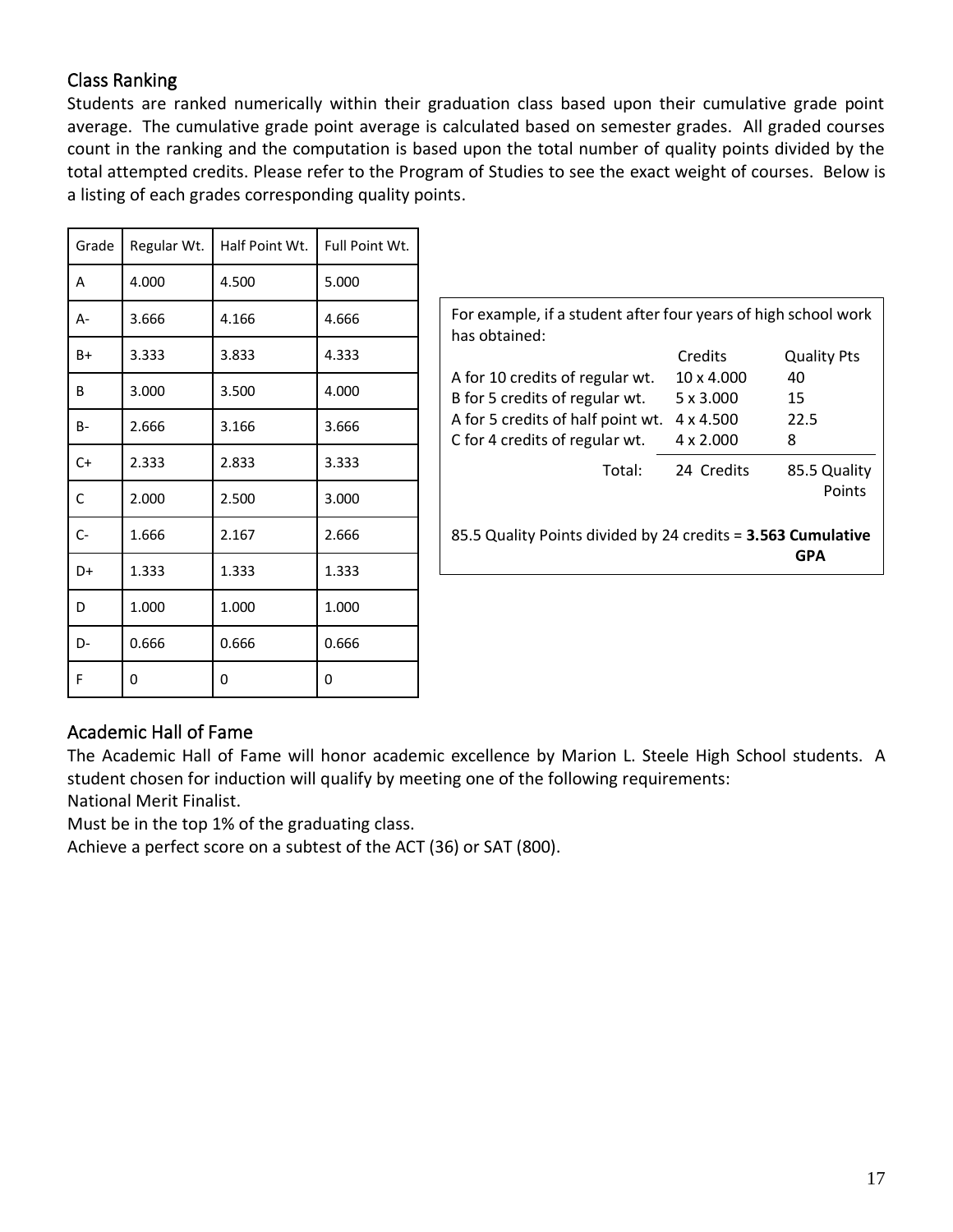## <span id="page-17-0"></span>Senior Academic Awards

The following are awards and accomplishments that the seniors are eligible to earn. The descriptions and criteria are defined below.

**Honor Cord:** A student must have at least a 3.5 cumulative GPA after 7 semesters.

**President's Award:** A student must meet the following requirements: at least a 3.5 cumulative GPA after the 7th semester and 85th percentile in Math or Reading on the ACT/SAT (27 ACT, 1220 SAT).

**Honor Diploma - College Prep Curriculum:** A student must meet seven of the following eight requirements:

- 1. Four credits of Language Arts
- 2. Four credits of Math (including Algebra 1 & 2, Geometry)
- 3. Four credits of Science (including a Physics and Chemistry)
- 4. Four credits of Social Studies
- 5. Three credits of one world language or two credits each of two languages
- 6. One credit of Fine Arts
- 7. 3.5 or higher cumulative GPA after 7 semesters
- 8. Composite score of 27 on the ACT or a score of 1210 on the SAT

**Honor Diploma - Technical/Vocational Education Curriculum:** A student must meet six of the following seven requirements:

- 1. Four credits of Language Arts
- 2. Four credits of Math (including Algebra 1 & 2, Geometry)
- 3. Four credits of Science (including a Physics and Chemistry)
- 4. Four credits of Social Studies
- 5. 3.5 or higher cumulative GPA after 7 semesters
- 6. 4 units of Career-Technical minimum
- 7. Composite score of 27 on the ACT or a score of 1210 on the SAT

**Valedictorian/Salutatorian:** To be considered for valedictorian or salutatorian, a student must be enrolled at Marion L. Steele High School for a minimum of two consecutive semesters. At the conclusion of the 8th semester, the student with the highest cumulative GPA and total quality points will be the valedictorian of the class. In the event that one student does not have both the highest GPA and the highest total quality points, the student who has the most quality points in Advanced Placement courses will be the valedictorian. In this event, the student with the second highest quality points will be the salutatorian. In the event that one student does not have both the second highest cumulative GPA and the second highest total quality points, the student who has the most quality points in Advanced Placement courses will be the salutatorian.

## <span id="page-17-1"></span>School Counseling

School Counseling services are available for every student in Marion L. Steele High School. These services include but are not limited to: assistance with educational planning, interpretation of test scores, occupational information, career information, and academic assistance. A college and career readiness counselor will be working primary with the senior class to assist students with their post-graduation planning.

Mrs. Loushin – Grades 9-11, Last Names A-K Ms. Rigda – Grades 9-11, Last Names L-Z

Ms. Santos – Grade 12, College and Career Readiness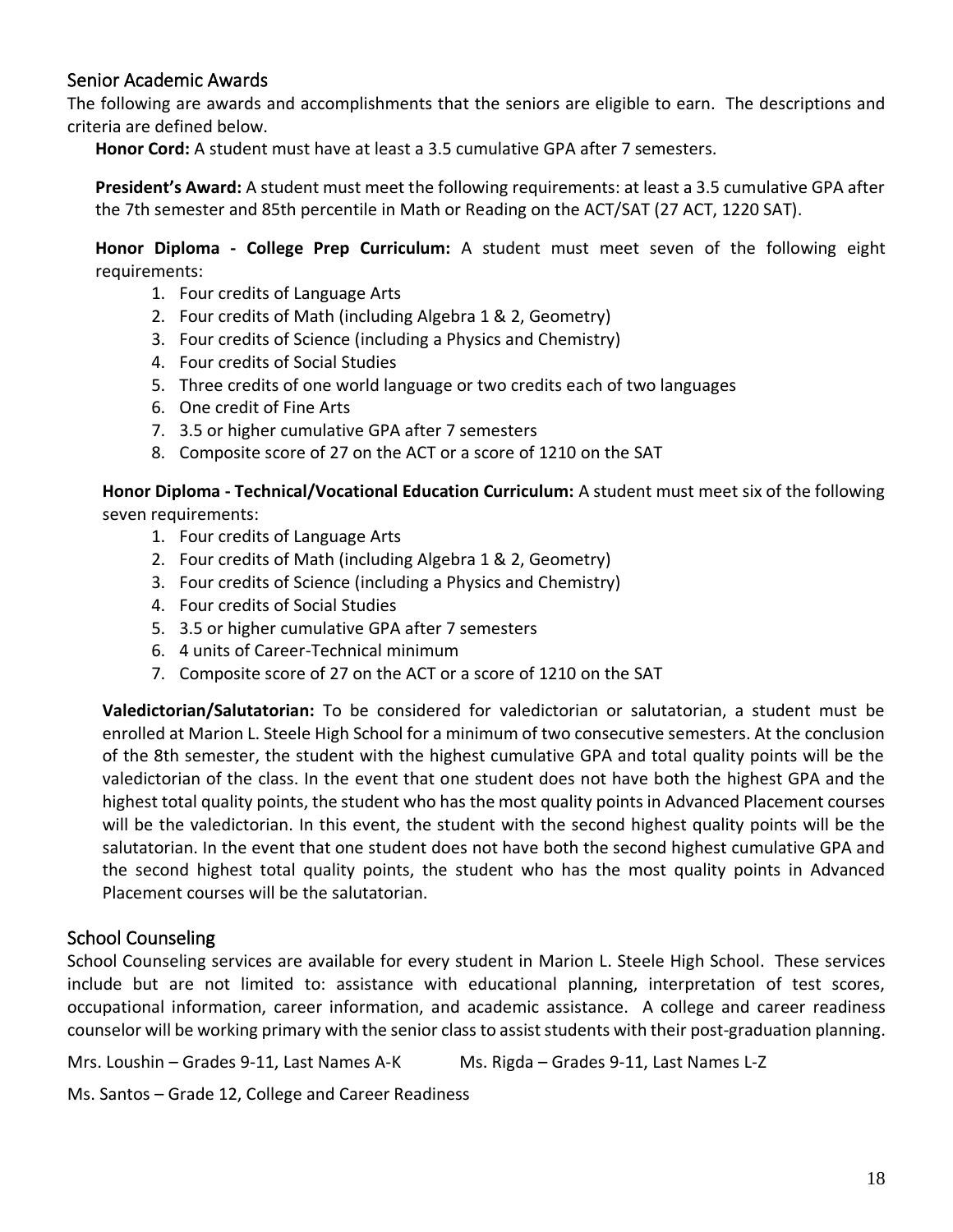## <span id="page-18-0"></span>**Scheduling**

Scheduling for each coming year is done during the third quarter. Parents and students should refer to the [Program of Studies](https://resources.finalsite.net/images/v1610488651/amherst/cogtx8dulrase7lj5dxb/2021-2022_MLS_Program_of_Studies_Final.pdf) during the scheduling process and are encouraged to contact a counselor when questions arise.

#### Schedule Changes

After scheduling is completed, a student's schedule will be changed for the following reasons only:

- 1. To correct an incomplete schedule.
- 2. To resolve conflicts in requested courses.
- 3. To meet graduation requirements.
- 4. To accommodate approved educational programs.
- 5. To add a class, provided an opening exists in the class and in the student's schedule, there first must be written parental approval.

Schedule changes will not be made for:

- 1. Teacher preference
- 2. Late arrival or early dismissal from school
- 3. Work considerations
- 4. Transportation
- 5. Special lunch request

#### Course Recommendation

A teacher recommendation may be required for certain courses. If a parent chooses to have his/her student enrolled in a class not recommended by a teacher, then the parent must contact the counseling department for a Parental Override form.

#### Withdrawal Policy

Once scheduling is complete it is the understanding there should be no adjustments unless the reason is one of the above. Students cannot withdraw from a course who are achieving a 70% or better academically. Students withdrawing from a course who do not meet the following guidelines may have an "F" placed on their transcripts. Students should follow this procedure prior to attempting to drop a course:

- 1. Documentation displaying the student contacted the teacher for additional support.
- 2. Documentation displaying the student attained the additional support for at least one grading period.
- 3. Request his/her counselor contact the teacher to inquire regarding academic placement.
- 4. The counselor will contact the appropriate assistant/associate principal regarding the academic placement.

## <span id="page-18-1"></span>School Psychologist

School psychological services and testing are handled by the school psychologist. Student referrals and appointments are arranged through the counselors.

## <span id="page-18-2"></span>Speech Therapy

The school system employs speech therapists. This service is obtained through contacting the counselors.

## <span id="page-18-3"></span>**Tutoring**

Contact an assistant principal or school counselor to find an appropriate tutor for the situation.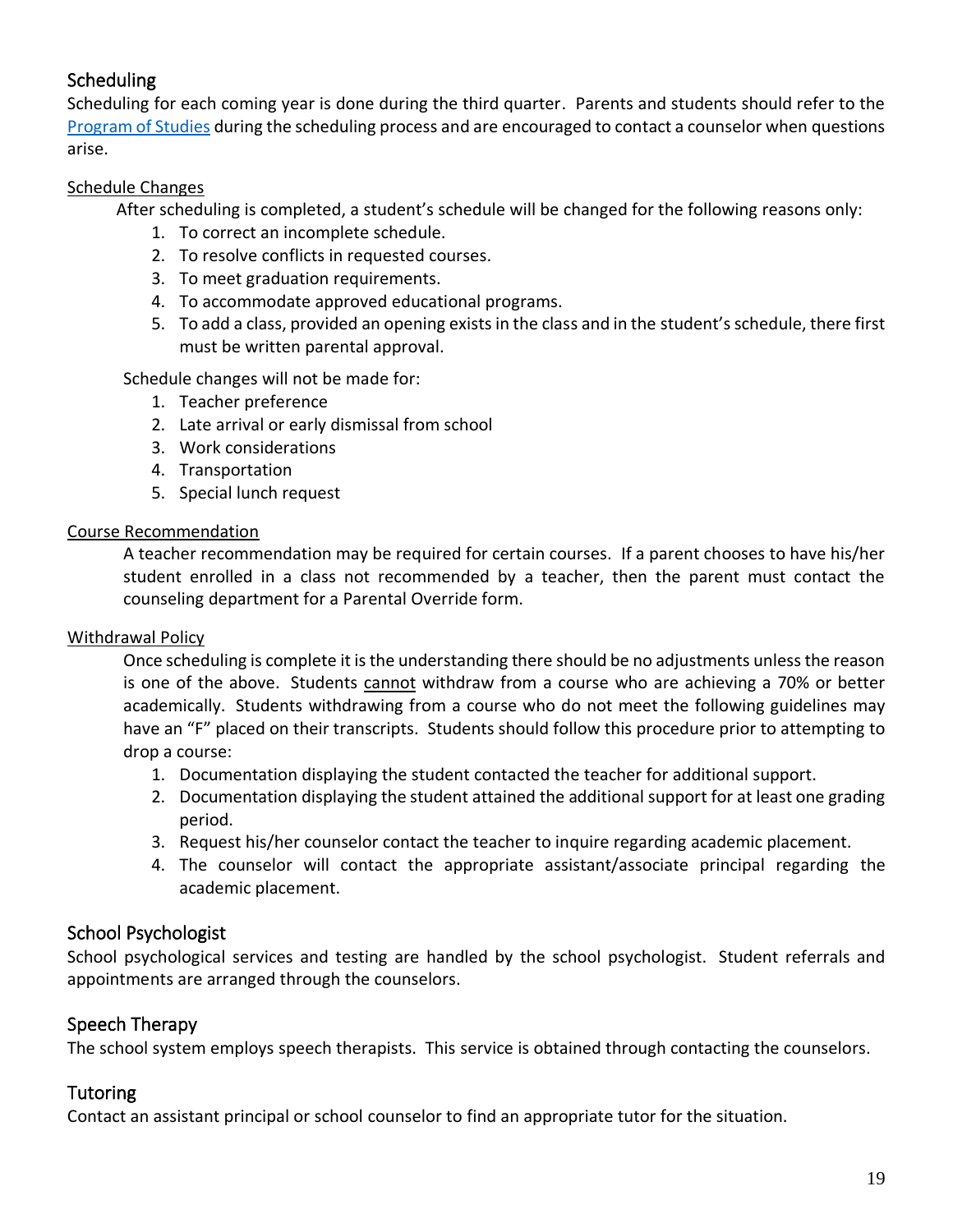## <span id="page-19-0"></span>**Transcripts**

Students under the age of 18 must have their parent/guardian fill out the Parental Consent for Release Form. Students 18 or older may make this request on their own. The first two transcripts sent are free. After the second transcript, there is a \$3.00 handling charge for current seniors and a \$2.00 charge for graduates.

## <span id="page-19-1"></span>Advanced Placement Program (AP)

Advanced Placement courses are high level classes offered at Marion L. Steele High School. Currently there are eleven AP classes in the areas of Art, English, Math, Music, Social Studies, and Science. Students must take the Advanced Placement Examination as the culmination of their advanced placement experience (fee required). Examinations are scheduled in May of each year. Some colleges, in turn, grant credit and/or appropriate placement to students who have scored well on the examinations. Please refer to our Program [of Studies](https://resources.finalsite.net/images/v1610488651/amherst/cogtx8dulrase7lj5dxb/2021-2022_MLS_Program_of_Studies_Final.pdf) for more information and AP course descriptions.

## <span id="page-19-2"></span>Comet College Campus (COLLEGE CREDIT PLUS)

Ohio's Dual Enrollment Program, College Credit Plus (CCP) program, allows Ohio high school students to earn college credit and high school graduation credit through the successful completion of college courses. The purpose of Comet College Campus (CCC) is to promote rigorous academic pursuits and expose students to options beyond the high school classroom. Any high school student admitted to a course by an institution of higher education will be required to perform at the same level as the institution's regular students. The CCC allows seventh through twelfth graders to take college courses at a college campus or, when available, onsite at their high school. There will be mandated criteria set which will be communicated by the college(s) and the home school district. Please refer to our [Program of Studies](https://resources.finalsite.net/images/v1610488651/amherst/cogtx8dulrase7lj5dxb/2021-2022_MLS_Program_of_Studies_Final.pdf) for more detailed information.

Students enrolled in CCP courses on site must adhere to Attendance Procedures or procedures set forth by building administration. CCP, may be amended during the school calendar year which affects high school students.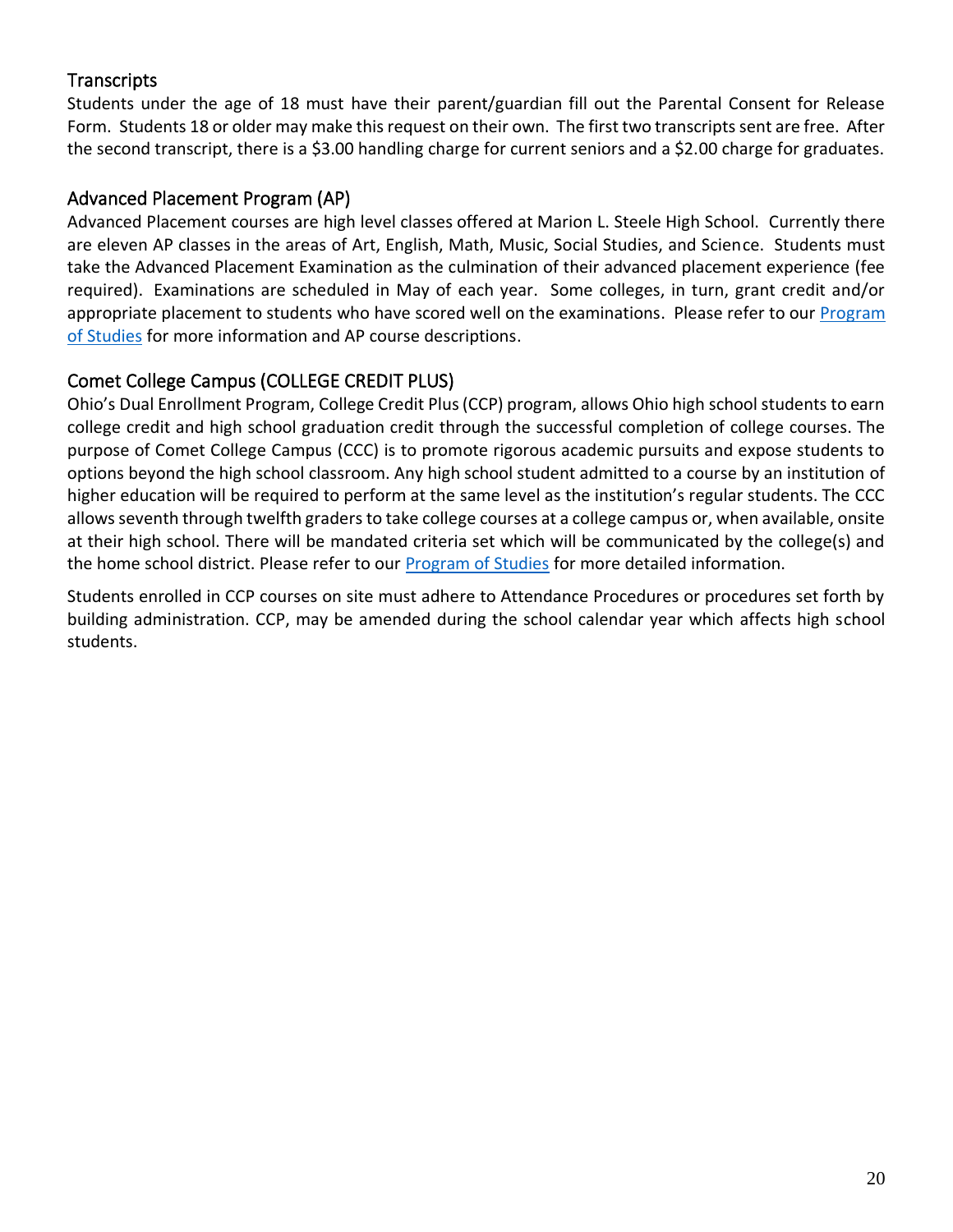# <span id="page-20-0"></span>Miscellaneous Information

## <span id="page-20-1"></span>Change of Address

Documentation must be provided for Proof of Residency and the office informed in writing if you have a change of address or telephone number in case of emergencies.

## <span id="page-20-2"></span>Directory Information

In order to comply with the regulations regarding the disclosure requirements contained in the Family Education Rights and Privacy Act, directory information regarding Amherst students will be released to persons or organizations requesting the information. Directory information shall include the following:

- 1. Name, address, telephone number
- 2. Date and place of birth
- 3. Major field of study
- 4. Participation in school activities
- 5. Dates of school attendance

Any parent or adult student who desires this directory information not be released may stop in the school office and file this request on forms available.

## <span id="page-20-3"></span>Emergency School Closing/Two-Hour Delayed Start

In case of severe weather - snow, low temperatures, ice, etc. - Amherst Schools may close or have a twohour delay. The official announcement will be made through Twitter, Facebook, and an all-call to parents/guardians. The news programs will then be notified of the closing or delay.

## <span id="page-20-4"></span>End of School Responsibilities and School Fees

Students must make sure all books are returned to their respective teachers. Any books not returned will result in a fee being placed on the student's account. If a student has any outstanding fees at the end of their senior year, their diploma will be held until all are paid in full.

## <span id="page-20-5"></span>Foreign Exchange Students

All requests to accept a foreign exchange student should be made to the building Principal.

## <span id="page-20-6"></span>Hall Pass Guidelines and 10/10 Rule

Students are not permitted in the hallways during instructional time unless they are granted faculty permission. Students must sign in and out using the school-wide QR code displayed in their classroom any time a hall pass is needed during the school day. The front desk area is not to be visited during the use of a hall pass. Hall passes will not be granted during the first ten minutes and the last ten minutes of each class period.

## <span id="page-20-7"></span>I.D. Cards

Following school pictures, students will receive their student I.D. cards. If lost or damaged, a replacement I.D. will be made at a cost (to be determined) through the main office. I.D.s will be needed for school dances.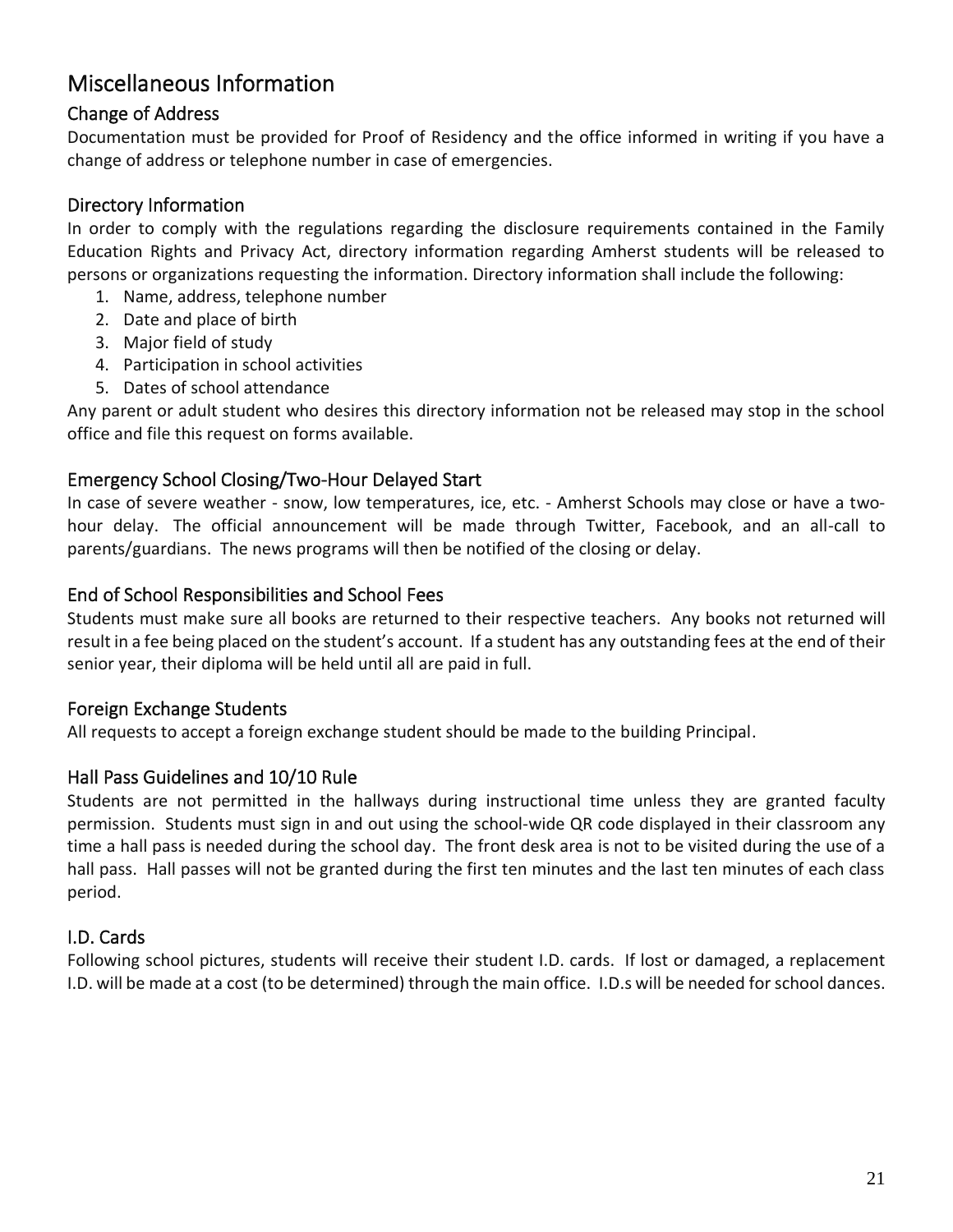## <span id="page-21-0"></span>Illness

If a student becomes ill at school, he/she will be permitted to stay in the office a maximum of 15 minutes under the following conditions:

- 1. All students must present a pass from the teacher whose class they will miss.
- 2. Students are permitted to stay in the office for a period of 15 minutes. After 15 minutes, a determination will be made if they are able to return to class or go home.
- 3. If a student makes too many visits, their school counselor will be contacted. The school counselor may call home to discuss the problem with the parent/guardian.

## <span id="page-21-1"></span>**Insurance**

At the beginning of the school year students receive information and the necessary form to enroll in the insurance program. Student athletes are required to enroll with school insurance or have parents sign a medical waiver form stating that they have insurance to cover accidents or injury.

## <span id="page-21-2"></span>**Lockers**

School lockers are the possession of the school board. Lockers will not be utilized for illegal or dangerous purposes and can be inspected by the administration to ensure safety and pupil welfare. The Amherst Board of Education is not responsible for items which are missing from lockers.

## <span id="page-21-3"></span>Lost and Found

Please check the lost and found located in main lobby when you misplace an item. Items not collected at the end of each quarter are donated to charity. Students are reminded to secure their belongings in their lockers with a lock. Marion L. Steele High School and the Amherst Board of Education is not responsible for lost/stolen articles.

## <span id="page-21-4"></span>Lunchroom

School breakfast and lunches will be offered at no cost for the 2021-2022 school year.

In order for the lunchroom to maintain an acceptable environment the following procedures must be followed:

- 1. Lunch is a scheduled class period. Students are required to report to the cafetorium during their scheduled lunch period.
- 2. Students must be on time to the cafetorium.
- 3. Each student must clean up the area used.
- 4. Permission is needed before any student leaves the cafetorium during lunch.

Parents can prepay any amount of money in the form of cash, check, or online through PaySchoolsCentral.com. All students will enter their six-digit student I.D. number when they enter the service line. The cashier's computer screen will display their picture, grade, and cash balance. The purchase is then automatically deducted from their account. Cash is still acceptable on an everyday basis, but change is no longer given. Any change will be added back into the lunch account.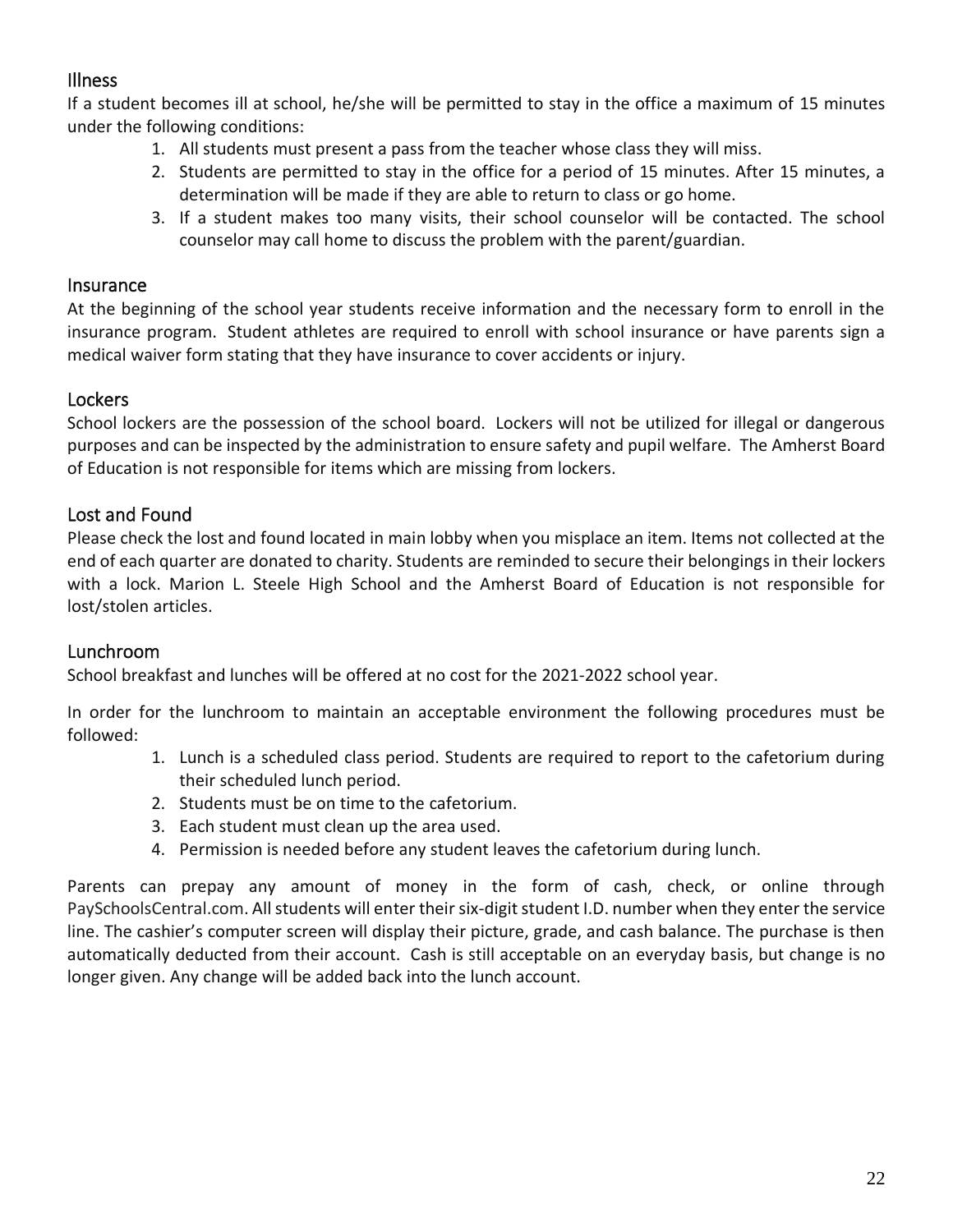## <span id="page-22-0"></span>Nondiscrimination and Access to Equal Educational Opportunity

The Board of Education does not discriminate on the basis of the Protected Classes of race, color, national origin, sex (including sexual orientation or gender identity), disability, age (except as authorized by law), religion, military status, ancestry, or genetic information (collectively, "Protected Classes") in its educational programs or activities, and as required by Title IX of the Education Amendments Act of 1972, and its implementing regulations, not to discriminate in such a manner. The Board also does not discriminate on the basis of Protected Classes in its employment policies and practices as they relate to students and does not tolerate harassment of any kind.

Equal educational opportunities shall be available to all students, without regard to the Protected Classes, age (unless age is a factor necessary to the normal operation or the achievement of any legitimate objective of the program/activity), place of residence within the boundaries of the District, or social or economic background, to learn through the curriculum offered in this District. Educational programs shall be designed to meet the varying needs of all students.

The following person(s) has been designated to handle inquiries regarding the non-discrimination policies of the District or to address any complaint of discrimination including compliance with Title IX and its implementing regulations:

Director of Student Services - Sarah Walker 550 Milan Ave. Amherst OH 44001 440-988-4406 sarah\_walker@amherstk12.org

Assistant Superintendent - Mike Molnar 550 Milan Ave. Amherst OH 44001 440-988-4406 mike\_molnar@amherstk12.org

## <span id="page-22-1"></span>Phone Calls/Telephone Use

Delivering messages from parents/guardians during the school day will be limited to **EMERGENCIES ONLY** for students in class. If a student needs to call a parent/guardian, these are only to be used for **EMERGENCIES ONLY**.

## <span id="page-22-2"></span>Posters/Signs

Signs or posters of any type must receive the approval of an administrator prior to being posted.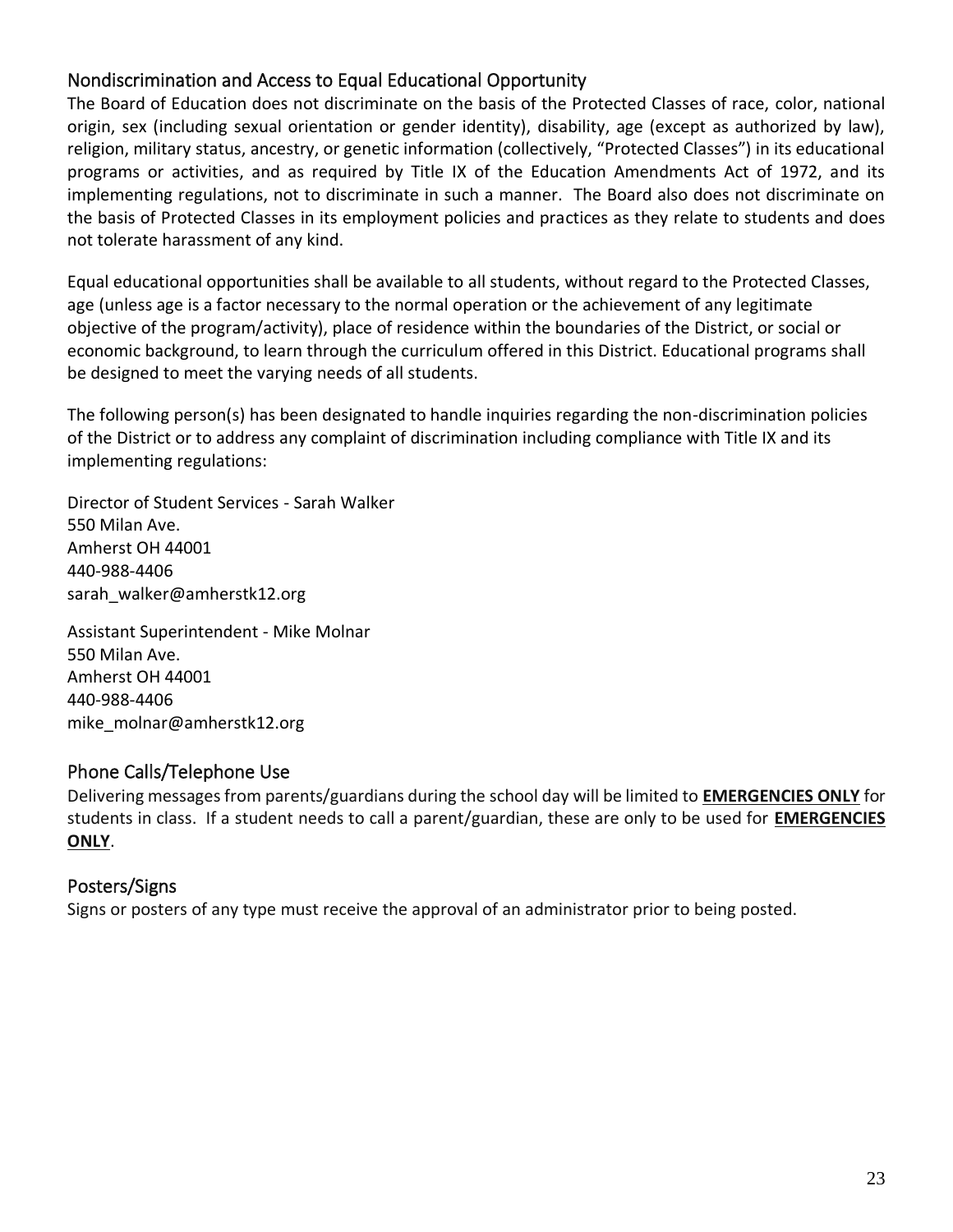## <span id="page-23-0"></span>**Prescriptions**

Students who bring prescription medication to school **MUST** register it with the school office and complete a Parent/Physician Consent form. Any student of a school operated by a city, local, exempted village, or joint vocational school district or a student of a chartered nonpublic school may possess and use an epinephrine auto injector to treat anaphylaxis, if all of the following conditions are satisfied:

- $\circ$  The student has the written approval of the prescriber of the autoinjector and, if the student is a minor, the written approval of the parent, guardian, or other person having care or charge of the student. The prescriber's written approval shall include at least all of the following information:
- o The student's name and address.
- o The names and dose of the medication contained in the autoinjector.
- o The date the administration of the medication is to begin.
- o The date, if known, that the administration of the medication is to cease.
- $\circ$  Acknowledgment that the prescriber has determined that the student is capable of possessing and using the auto injector appropriately and has provided the student with training in the proper use of the autoinjector.
- o Circumstances in which the auto injector should be used.
- $\circ$  Written instructions that outline procedures school employees should follow in the event that the student is unable to administer the anaphylaxis medication, or the medication does not produce the expected relief from the student's anaphylaxis.
- $\circ$  Any severe adverse reactions that may occur to the child using the auto injector that should be reported to the prescriber.
- $\circ$  Any severe adverse reactions that may occur to another child, for whom the auto injector is not prescribed, should such a child receive a dose of the medication.
- $\circ$  At least one emergency telephone number for contacting the prescriber in an emergency.
- $\circ$  At least one emergency telephone number for contacting the parent, guardian, or other person having care or charge of the student in an emergency.
- o Any other special instructions from the prescriber.
- o The school principal and, if a school nurse is assigned to the student's school building, the school nurse has received copies of the written approvals required by the above stated.
- $\circ$  The school principal or, if a school nurse is assigned to the student's school building, the school nurse has received a backup dose of the anaphylaxis medication from the parent, guardian, or other person having care or charge of the student or, if the student is not a minor, from the student.

If these conditions are satisfied, the student may possess and use the auto injector at school or at any activity, event, or program sponsored by or in which the student's school is a participant. NOTE: No medicine, including aspirin, is given.

## <span id="page-23-1"></span>Safety Drills

Safety Drills at regular intervals are required by law and are an important safety precaution. It is essential that when the first signal is given everyone acts promptly and follows the prescribed procedure for the specific safety drill. Students are not permitted to talk during safety drills. They are to remain in their designated areas until the signal is given to return to class.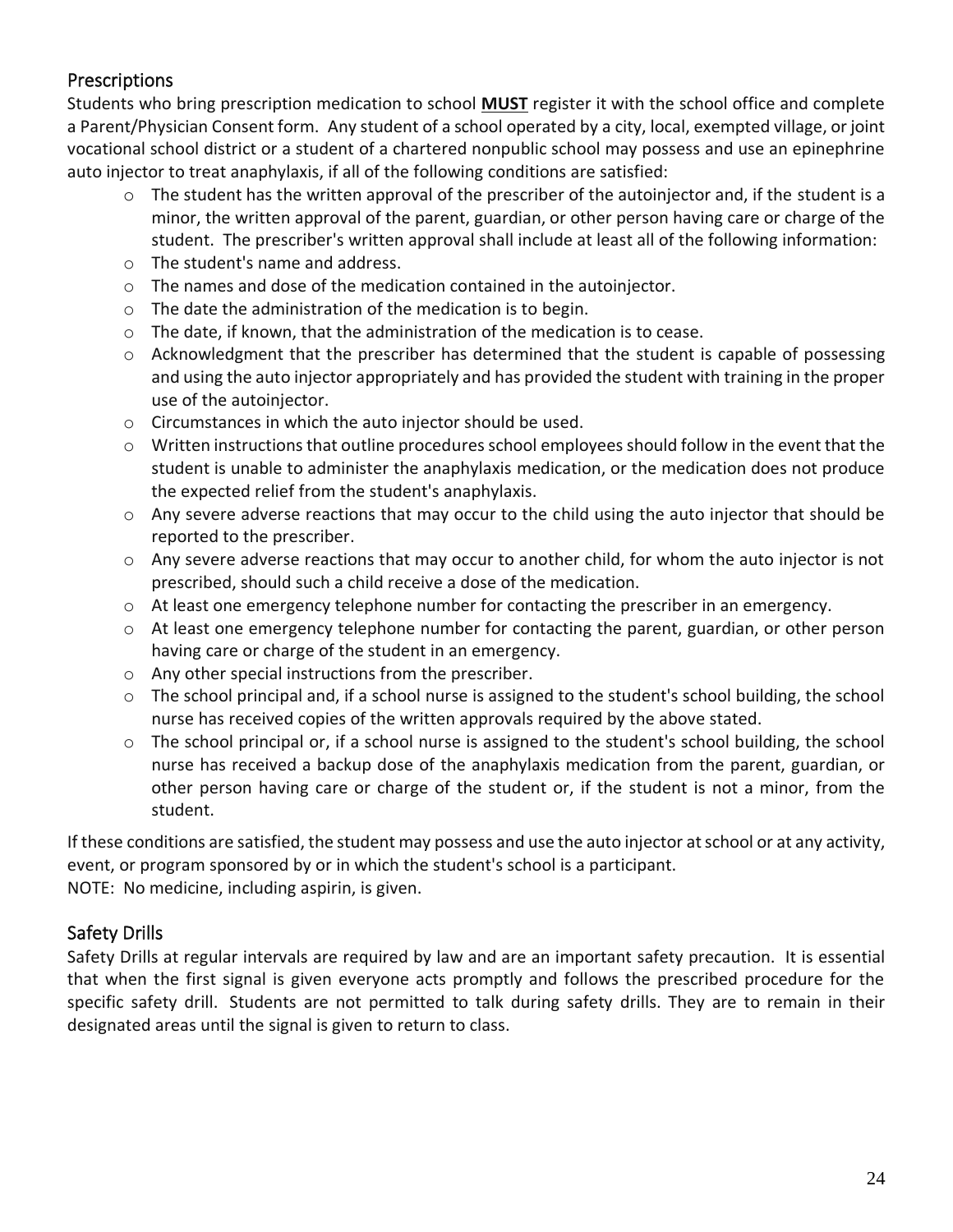## <span id="page-24-0"></span>School Dances

The following guidelines for school dances will be followed:

- 1. All school rules are in effect, whether the dance is on school property or not.
- 2. All dances are open to Marion L. Steele High School students grades 9-12. Outside invited guests must complete a guest dance form. This form will be checked by administration and the school resource officer. All guests must be of at least ninth grade status and under the age of 21.
- 3. Prom is open to invited guests of Marion L. Steele High School seniors only. No one 21 or older may attend Prom. Underclassmen who attend Marion L. Steele High School are permitted to attend Prom if invited by a senior. Outside invited guests must complete a guest dance form for Prom. This form will be checked by administration and the school resource officer. All outside guests must be of at least tenth grade status and under the age of 21.
- 4. Once a student leaves the dance, he/she is not allowed to return. No money will be refunded.
- 5. Students and guests are expected to obey the requests of all chaperones, police officers, and other school personnel.
- 6. Students' behavior should be such as not to endanger or bother other students.
- 7. Anyone violating these rules or other rules in the code of conduct will be removed from the dance and will be subject to further disciplinary action.

## <span id="page-24-1"></span>Student Deliveries

No flowers, balloons, candy, food, etc. will be delivered to students in classrooms or the cafetorium. The student shall come down to the office at the end of the day to pick up the delivered items. In the event of an emergency, outside food can be left by a parent/guardian at the reception desk and be consumed by the student in the front lobby area.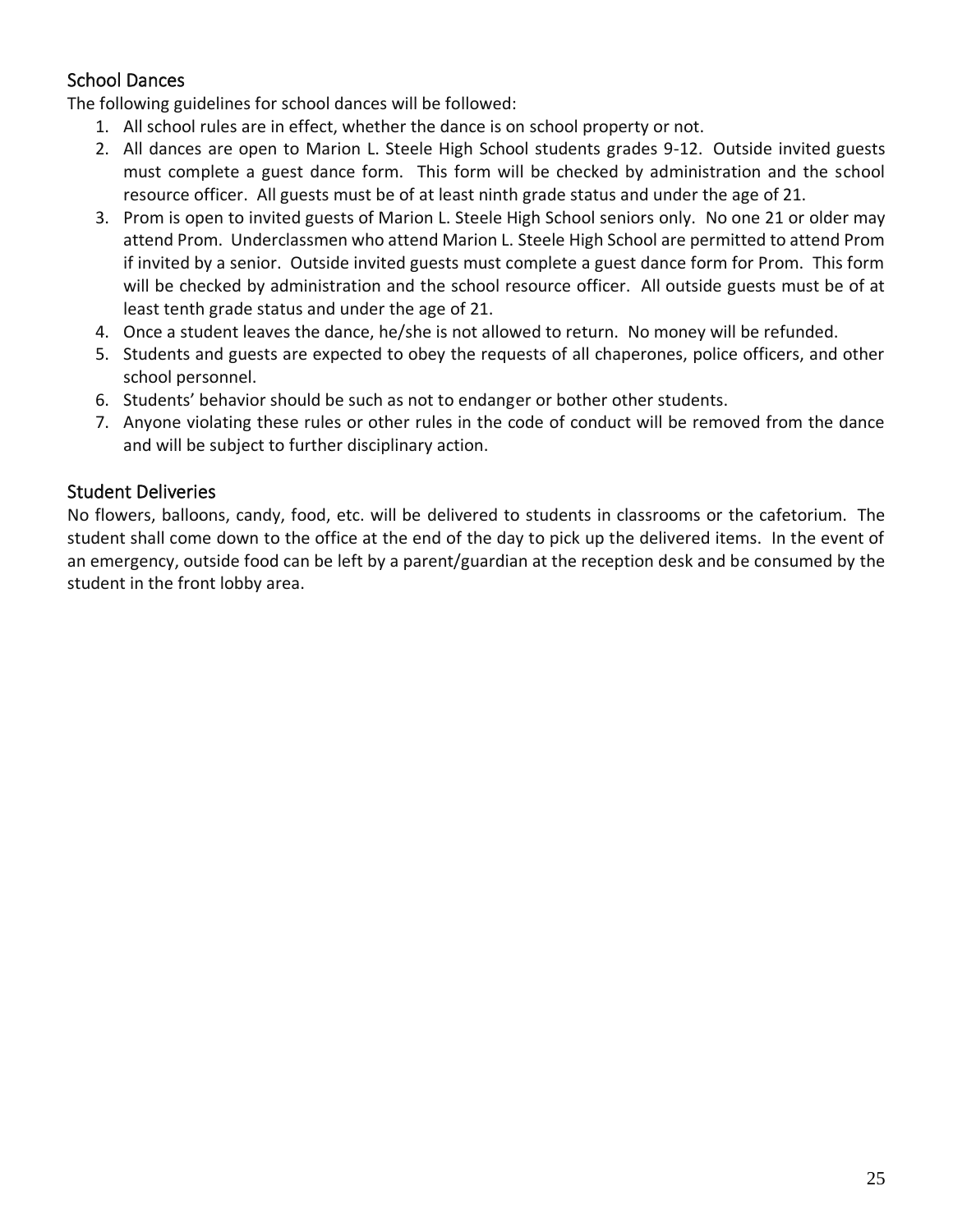## <span id="page-25-0"></span>Student Vehicle and Parking Information

All student drivers parking on Amherst Exempted Village School District property must obtain a parking permit. Students are assigned the parking space which matches the number of their parking permit. Student parking areas/regulations are communicated through Amherst email and when purchasing a parking pass. Any violation of the following rules will result in loss of driving/parking on school property or other disciplinary action.

- 1. Students must register their vehicle in the office in order to purchase a Marion L. Steele High School parking permit. Parking permits cost \$25. There is a limited amount of parking permits. Purchase is available to seniors first and juniors second. Any remaining permits will be made available for underclassmen to purchase.
- 2. All student drivers who purchase an MLS High School parking permit must also complete an Informed Consent Agreement for drug testing.
- 3. Student parking permits must hang on the rearview mirror with the assigned number facing the windshield. If the pass is not visible, the student is subject to disciplinary action.
- 4. A student's assigned parking space matches their parking permit number. Students must park in their assigned location at all times. Disciplinary action may take place and the car may be towed at the owner's expense.
- 5. Students are not to share parking passes with other students.
- 6. The speed limit on school property is 10 m.p.h. and any reckless driving is prohibited.
- 7. Any vehicle brought on District property by a student may be searched when the principal/designee has reasonable suspicion to justify the search.

The following areas are **off limits** to **all** student parking:

- The North Front Lot, which is located in front of the CLC and Cafetorium
- Bus Garage Parking Lot (old Powers main lot)
- Any space that is numbered (unless parking permit is purchased for that space)
- Any spaced marked VISTOR or STAFF

Students parking **WITHOUT** a parking pass are limited to the following areas:

- Football Field House
- Parallel parking spaces on the east side of Washington Street
- The New Beginnings Church parking lot

Disciplinary measures for parking violations may include office detentions, Saturday School, revoking of Late Arrival and Early Release privileges, and/ or towing of the vehicle at the owner's expense.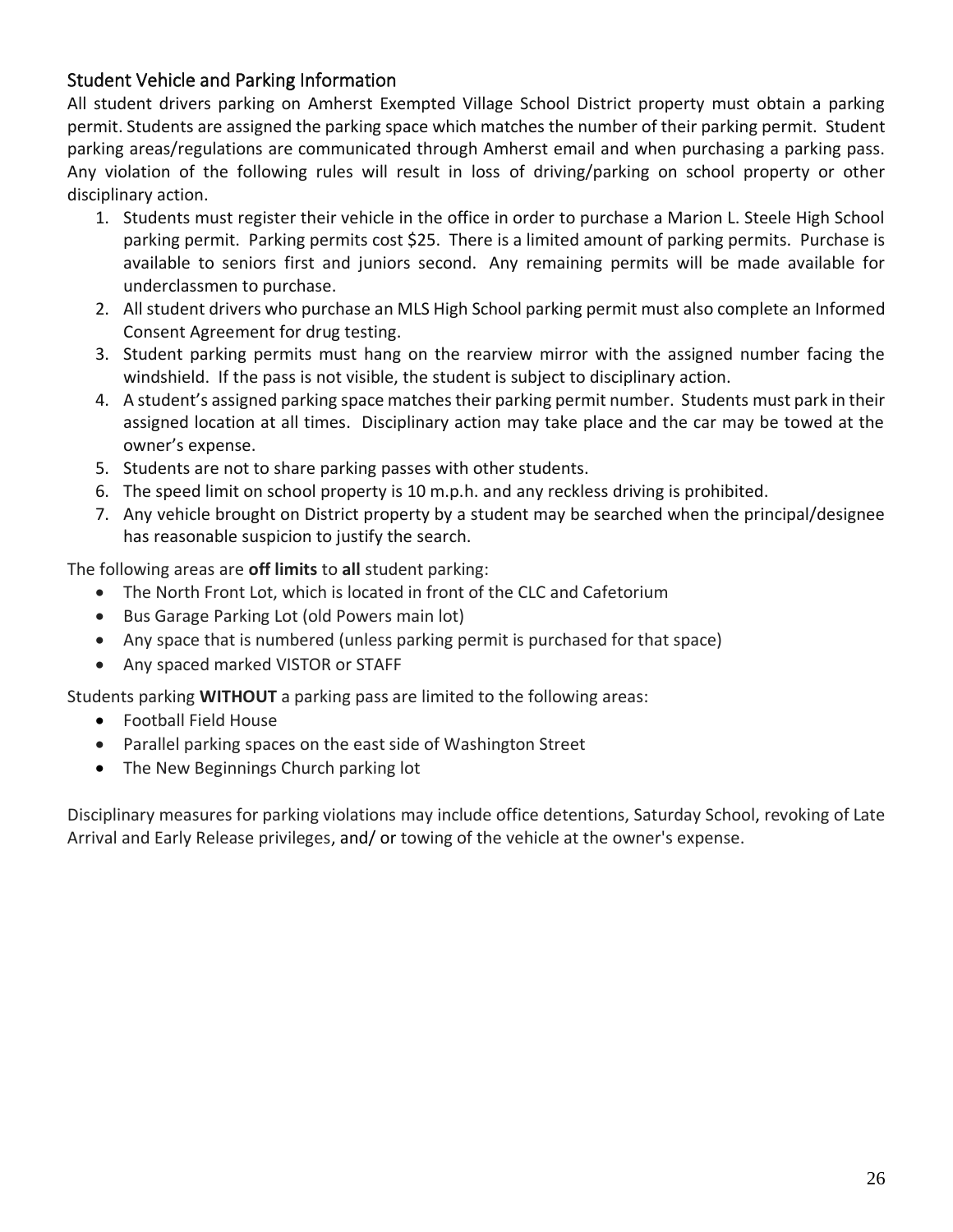## <span id="page-26-0"></span>Technology Policy

In an effort to promote appropriate use of technology while keeping the integrity of the classroom instruction intact, the Marion L. Steele High School technology policy will allow students to use their phones or other electronic devices during designated times throughout the day. Students are permitted to quietly use cell phones and their electronic devices during study hall, lunch and in between periods. Students must refrain from communicating with students who are in class during the lunch period. Such behavior may result in disciplinary action. Students may not use their cell phones or other electronic devices during instruction time. This means the devices must be turned off or placed on silent and put away before entering the classroom. Headphones may not be worn during instructional time. Teachers may permit use of cell phones for academic activities related to curriculum and will notify students when this type of use is authorized.

Unless permitted by the instructor, during instructional time in the classroom, students WILL NOT:

- Answer/place a text message or phone call
- Be on any social media site (Facebook, Twitter, etc...)
- Access or play any game or access any entertainment site on their device
- Access or use any application (app) on their device
- Take or transmit any picture or video
- Access any type of mobile web browsing
- Share or duplicate assignments and assessments through technology

\*Due to the evolving nature of emerging technologies, additional rules and regulations may be added throughout the school year.

Electronic devices that are used inappropriately will be confiscated by teacher/staff member and turned into the main office. The following discipline will be issued:

**1 st offense:** 1- hour detention and the device will be returned at the end of the day

**2 nd offense:** 2- hour detention and the device will be returned to parent/guardian

**3 rd offense:** Saturday School and the device will be returned to parent/guardian

## <span id="page-26-1"></span>Future Ready Chromebook

Amherst Exempted Village School District is committed to preparing students for success in school and beyond. Part of this preparation includes making sure students are exposed to technology and taught how to use technology appropriately. Providing individual devices that they are responsible for operating and maintaining will equip students with skills including collaboration, critical thinking, global communication and innovative design.

Students will be assigned individual Chromebooks and are expected to carry the device with them throughout their school day. Students at Steele High School are expected to take the devices home and return to school fully charged. Any Chromebook damaged or lost should be reported immediately to the main office to facilitate a timely repair or replacement. Similar to textbooks, if a Chromebook is damaged or lost while assigned to an individual student, that student may be responsible to repay the cost of repairs or the replacement cost. [Refer to the Amherst Student Acceptable Use Policy.](https://www.amherstk12.org/uploaded/Documents/Powers/Amherst_Exempted_Village_Schools_Acceptable_Use_Policy_2018-2019.pdf)

## <span id="page-26-2"></span>**Textbooks**

Textbooks are loaned to students for use during the school year. Students are responsible for these books, and if lost or damaged, will be charged the replacement cost of the book.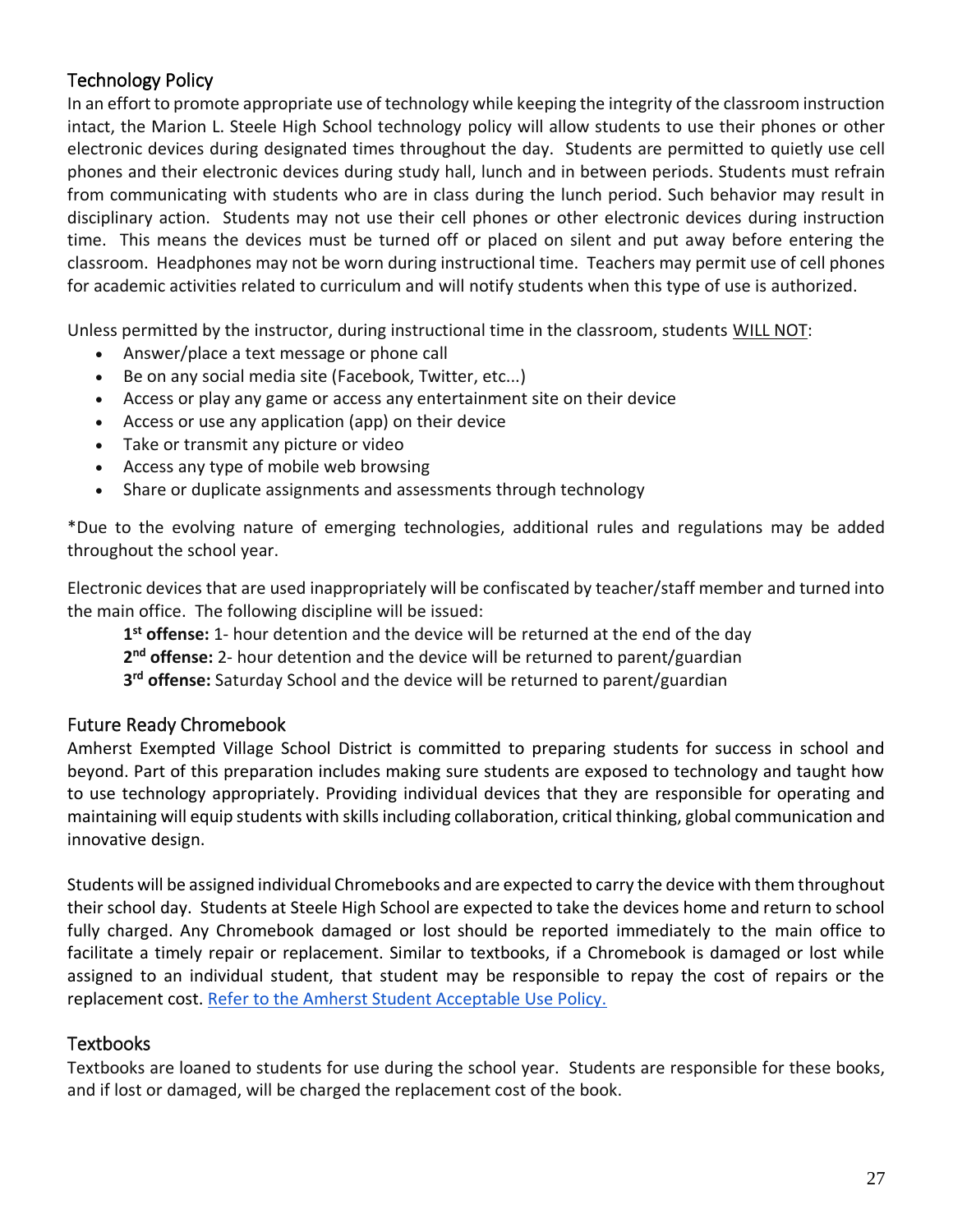## <span id="page-27-0"></span>Visitors

In order to protect the educational integrity of our programs and the safety of our students and staff, any parent or parent representative wishing to visit the school must make arrangements in advance through the building principal. The principal reserves the right to deny, limit, or approve visits. The following are procedures to arrange a classroom visit:

- 1. A written request for the visitation will be submitted to the building principal that includes a detailed reason for the visitation. Upon completion of the written request, the principal will arrange a visitation day and time that is acceptable to the parent, teacher, and principal. A copy of the written request will be given to the teacher. The visitation day will be scheduled with three days advance notice.
- 2. Visitors must report directly to the school office in compliance with the State of Ohio Revised Code. The building principal or another school representative will assist the parent during the visitation and will accompany the parent to the classroom. The visitation should be no longer than the average class period. Parent visits will be limited to no more than one particular classroom or teacher per grading period.
- 3. To protect the educational process for all students, parents are not to create any kind of disturbance or disruption. Discussion with the teacher or any student during the visitation is not permitted.
- 4. To protect the privacy and confidentiality rights of all students, parents are not permitted to videotape or audiotape the visitation. In addition, any comments concerning the visitation are to be discussed with the teacher or building principal at a later time when students and other staff members are not present.

## <span id="page-27-1"></span>Work Permits

All minors must obtain a work permit prior to employment. Work permit forms may be obtained in the main office.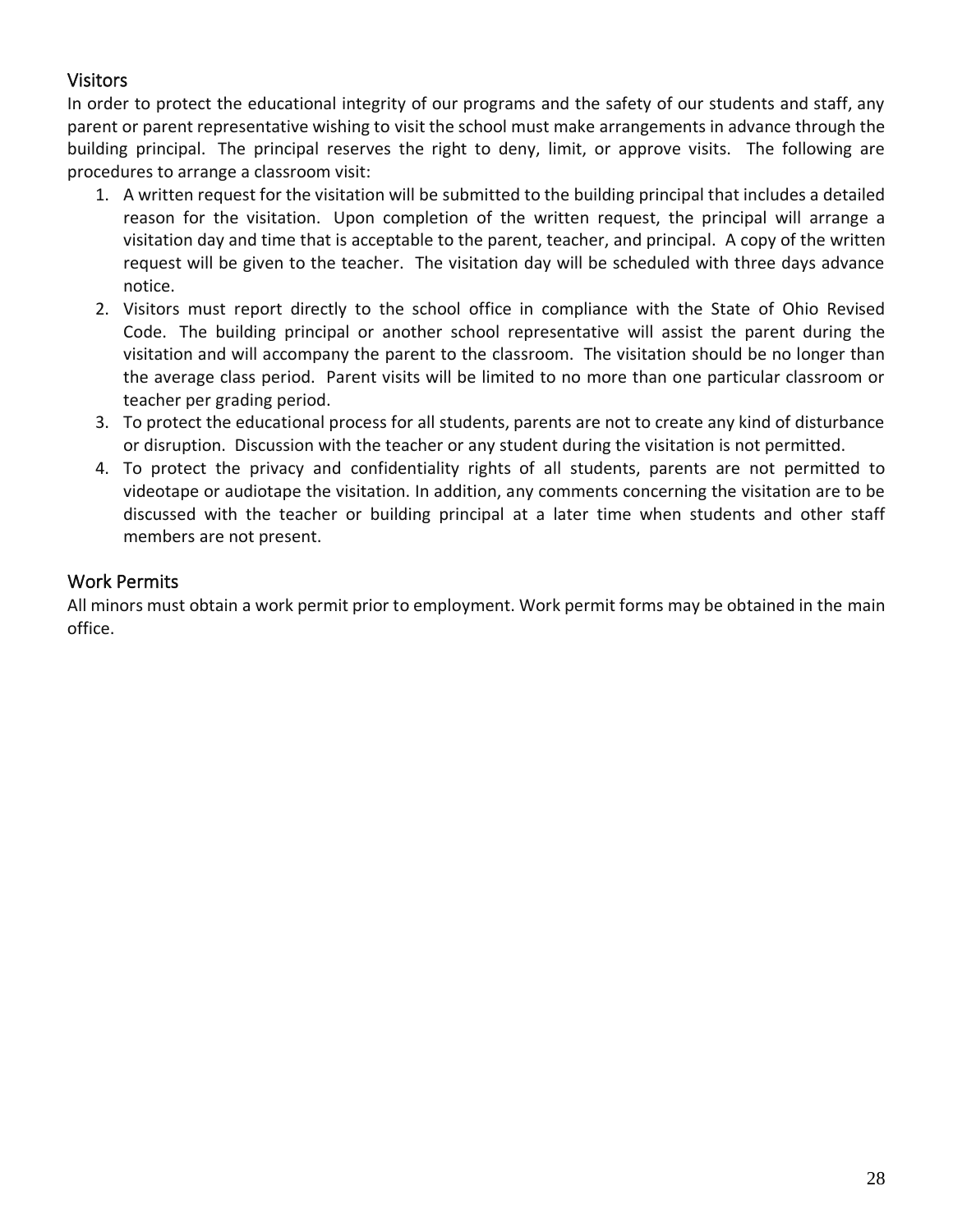# <span id="page-28-0"></span>Marion L. Steele High School Pupil Code of Conduct

The following code sets forth rules prohibiting certain types of conduct either:

- A. On school grounds before, during, or after school.
- B. On school grounds at any other time when the school is being used by a group.
- C. Off school grounds, on a school bus, or at a school activity, function or event.
- D. In designated school parking areas.

Attendance and participation in extra/co-curricular events and school sponsored activities such as school dances (including Prom) is a privilege. In order to establish a safe, positive, and enjoyable environment; students who violate the Code of Conduct may be denied the privilege of attending such events.

## <span id="page-28-1"></span>SECTION I

The district has the authority to issue discipline up to 80 days of expulsion with police contact for any violations of the Code of Conduct in Section I, Items 1 – 36. Normally, most discipline is progressive in nature. Violation of the Code of Conduct may result in verbal or written warning/reprimand, referral to school counselor, parental contact, detention, Saturday School, referral to law enforcement agencies, suspension, or expulsion.

The LCJVS is an extension of the Marion L. Steele High School program; therefore, students who elect to attend the JVS are subject to disciplinary action based upon the Code of Conduct of either the JVS and/or MLS High School. Consequently, the conduct and/or involvement in any activity that may or does result in disciplinary action by one school may be grounds for similar disciplinary action by the other school.

## **1. Disruption of Schools**

No student, by use of violence, threat, intimidation, fear, active, or passive resistance, false alarms or any other conduct, shall cause the disruption or obstruction of any lawful process or function of the school or urge other students to engage in such conduct.

#### **2. Inappropriate Language**

No student shall use profane, vulgar, racially or religiously derogatory, abusive, or otherwise disrespectful language. Neither shall any students use profane, vulgar or other improper gestures, publications, pictures or signs, nor engage in any socially or sexually improper behavior.

#### **3. Inappropriate Behavior**

Student conduct that demonstrates a lack of respect and/or civility toward other students/adults is prohibited.

## **4. Public Display of Affection (PDA)**

Public display of affection is considered inappropriate on school property or at extracurricular events.

#### **5. Failure to Comply with Directives/Insubordination**

Students shall comply with directives and orders of teachers, student teachers, monitors, secretaries, principals and other authorized school personnel during any period of time when they are properly subject to the authority of the school. Verbal and written abuse, including insults and intimidation, will not be tolerated. It shall be considered insubordination for anyone to disobey or fail to comply with, which is a part of this code, directives of authorized school personnel. A student shall not fail to give identification to school personnel or give false identification. Failure to serve a detention is considered insubordination and may result in further discipline.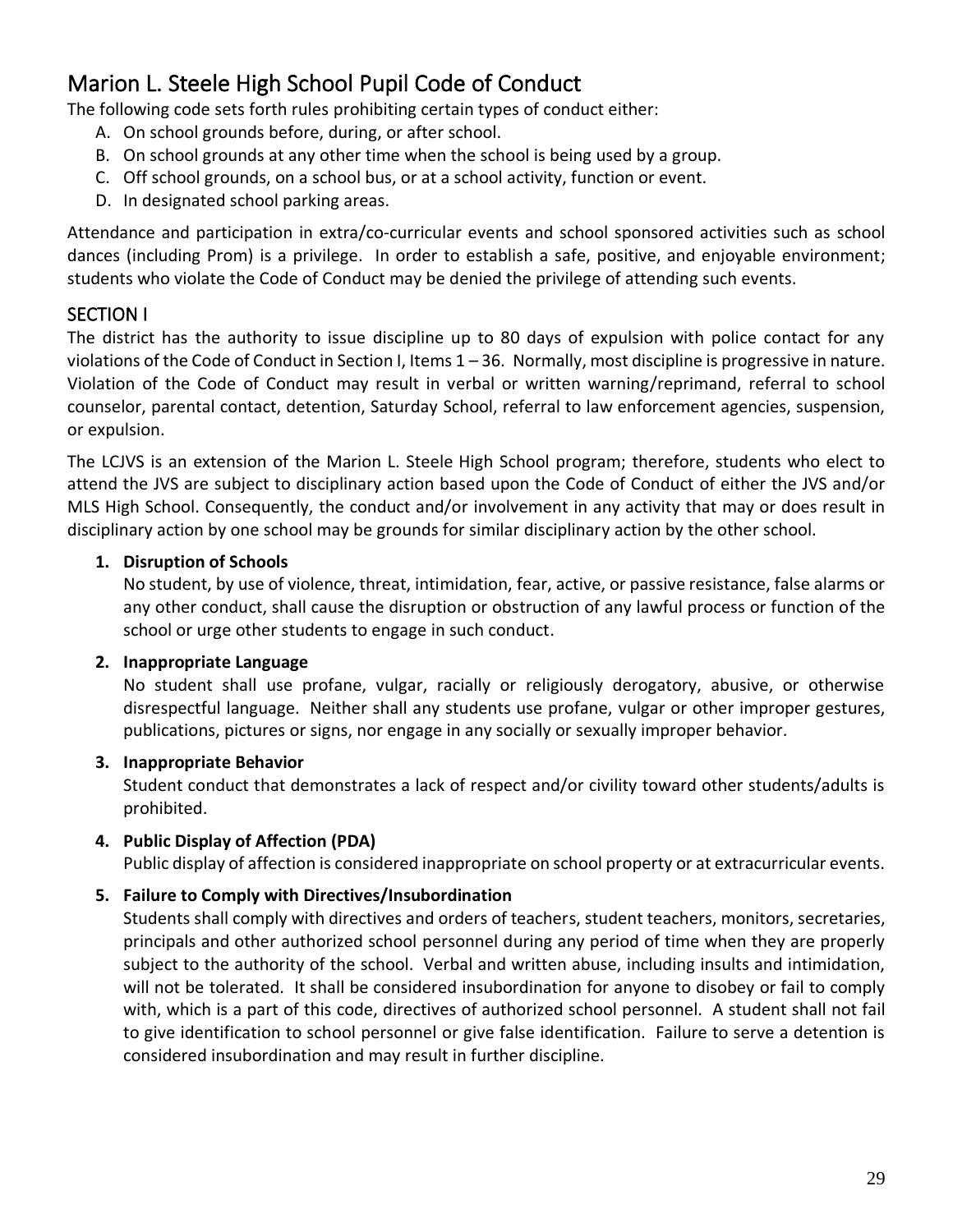#### **6. Forgery/False Reports**

No student shall cheat, lie, prefabricate, deceive, use a cheat sheet, receive or disseminate answers to a test, or falsify records. Neither shall any student forge, falsify, distort, or misrepresent (in verbal or written form) dates, times, addresses, grades or other data contained in any communication to or from the school. Any student who assists or participates in any of the above actions on a secondary basis shall also be subject to discipline.

#### **7. Academic Dishonesty**

No student shall fraudulently, dishonestly, or deceptively obtain and use the work of another, or otherwise violate a teacher's reasonable requirements with respect to proper test taking or the completion of work assignments. Neither shall any student assist another student in the pursuit of academic dishonesty, by providing information or by any other means. For purposes of this policy, work is broadly construed and includes without limitation, ideas, writings, works in progress, completed work product, examination questions, and examination answers. Any student who misappropriates or plagiarizes someone's work, assists another in such misappropriation or otherwise engages in academic dishonesty shall not obtain credit for the work in question and shall be subject to other disciplinary action.

#### **8. Accomplice**

No student shall place himself/herself in a position to aid, abet, facilitate, encourage, allow or in any manner to actively or passively assist another student to violate any school rule. The prohibition of this section includes, but is not limited to, serving as a "lookout" for a student engaged in misconduct. In addition to the foregoing, students shall also have an affirmative duty to report another student who is known to have violated, is violating, or is planning to violate a school rule involving any dangerous weapon (as defined in Board Policy) or any illegal, prescription or counterfeit drug. In administering discipline under this section, school officials and administrators shall have discretion to consider the circumstances and nature of the offense, including any mitigating circumstances.

#### **9. Truancy**

Truancy exists when a student is absent from class or school without school authorization. Leaving the school building and/or grounds without permission is also truancy. Along with discipline action, the student will receive a zero for specific tests and assignments missed.

#### **10. Tardiness**

Repeated tardiness is disruptive to the smooth functioning of the school and classes. Please refer to the attendance section for explanation of discipline in this area.

#### **11. Loitering/Out of Assigned Area**

A student shall not trespass, skateboard, or loiter on school grounds, in the building, or adjacent properties including after school hours. This includes not being in assigned, scheduled areas and/or leaving the school parking lot or building after arriving at school. Students must enter the building upon arrival to school and leave when expected or instructed. Unless students are participating in after school sponsored activities or events, or parents have made special arrangements with the school. Students are expected to leave school ten minutes after dismissal.

#### **12. Trespassing**

Students are not permitted on school property except as authorized. In particular, this rule will be used to address acts of vandalism or theft.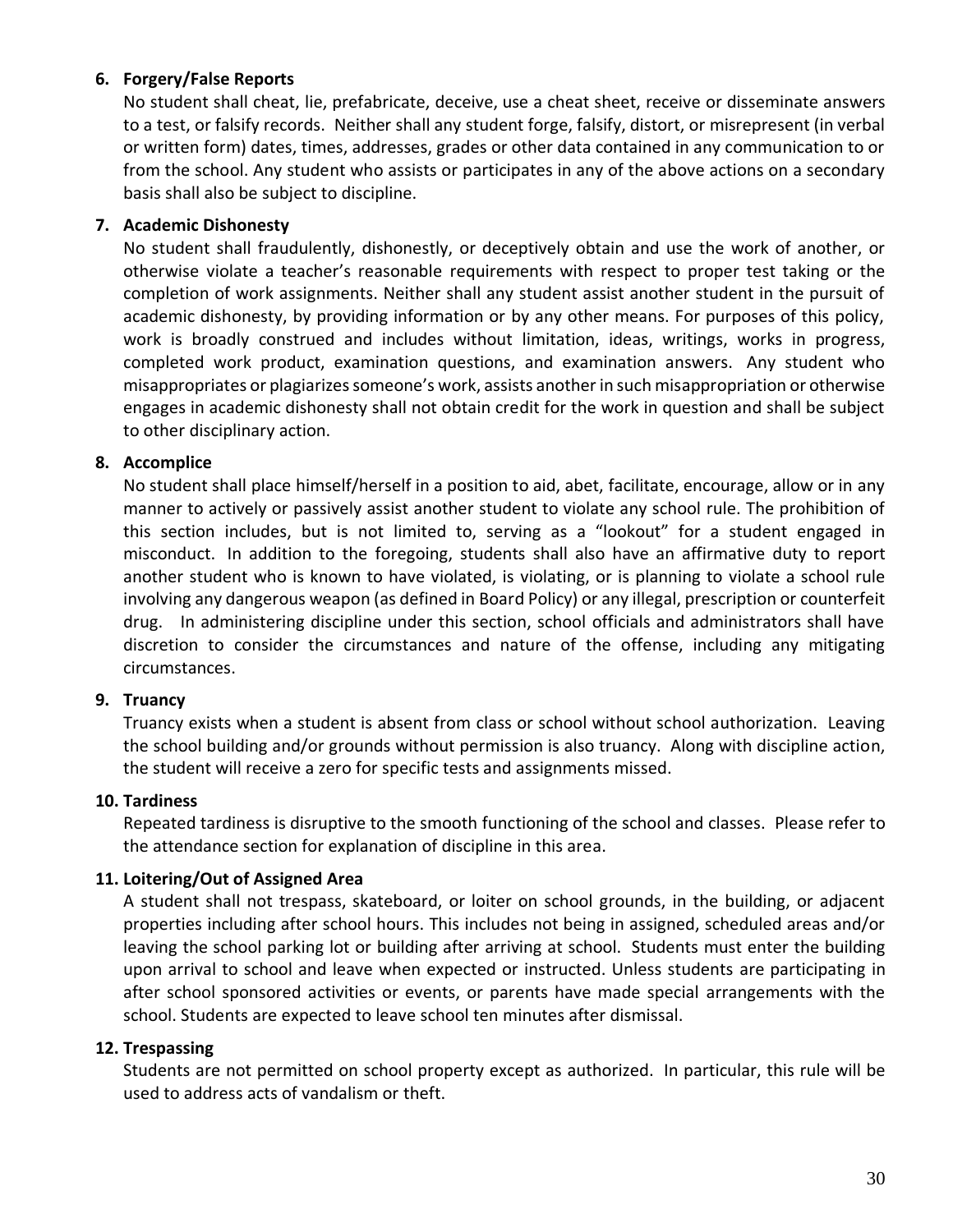#### **13. Damage, Destruction, or Theft of School or Private Property, Vandalism**

A student shall not cause or attempt to cause destruction to school or private property of students, teachers, school personnel or other persons. Neither shall a student steal or attempt to steal property of students, teachers, school personnel or other persons or participate or attempt to participate in the unauthorized removal or property either on school grounds or during a school-sponsored or related activity, function or event off the school grounds. Acts of vandalism upon school property will not be tolerated as well. Examples include, but are not limited to, defacing property, unauthorized "decorating" or toilet papering, and the placing of unauthorized signs or other objects on school property. Depending upon circumstances, restitution may also be required. Pursuant to O.R.C. 3109.99 and O.R.C. 3109.091, a student and/or their parent or guardian shall be held financially accountable to the Amherst Exempted Village Schools for any damage, destruction or theft caused by their child.

#### **14. Extortion**

No student shall use an expressed or implied threat, violence, harassment, coercion, or intimidation to obtain money or anything of value from another.

#### **15. Gambling**

No student shall engage in or promote games of chance, place a bet, or risk anything of value.

#### **16. Unauthorized Sale or Distribution**

Distributing or selling unauthorized materials on school property, or attempting to distribute or sell such items, is not permitted.

#### **17. Gangs**

Gangs are prohibited. A gang is defined as any non-school sponsored group, possibly of secret and/or exclusive membership, whose purpose or practice include the commission of illegal acts, violations of school rules, establishment of territory or turf, or any actions that threaten the safety or welfare of others. Gang activity such as initiation, recruitment, wearing of colors, fighting, assault, hazing, or established turf, on school property, at school functions and school related activities, will not be tolerated. It should be noted that the Amherst Schools maintains open lines of communication with local law enforcement agencies. A student who violates this section will not only be subject to the notification of his/her parents/guardian by school authorities, but also, when deemed appropriate, the students prohibited gang activity will be reported to the local police department.

#### **18. Repeated Violations of School Rules**

No student shall repeatedly fail to comply with school rules and regulations or with directions of teachers, student teachers, teacher aides, principals or other authorized school personnel.

#### **19. Possession and/or Use of Tobacco**

A student shall not possess or use tobacco in any form (cigarettes, vaping products/paraphernalia, cigars, pipes, snuff, etc.) on school premises, buses, or at school sponsored activities. E-Cigarettes/products will be considered a tobacco product and will be treated as such. Vaping will be considered a tobacco product and treated as such.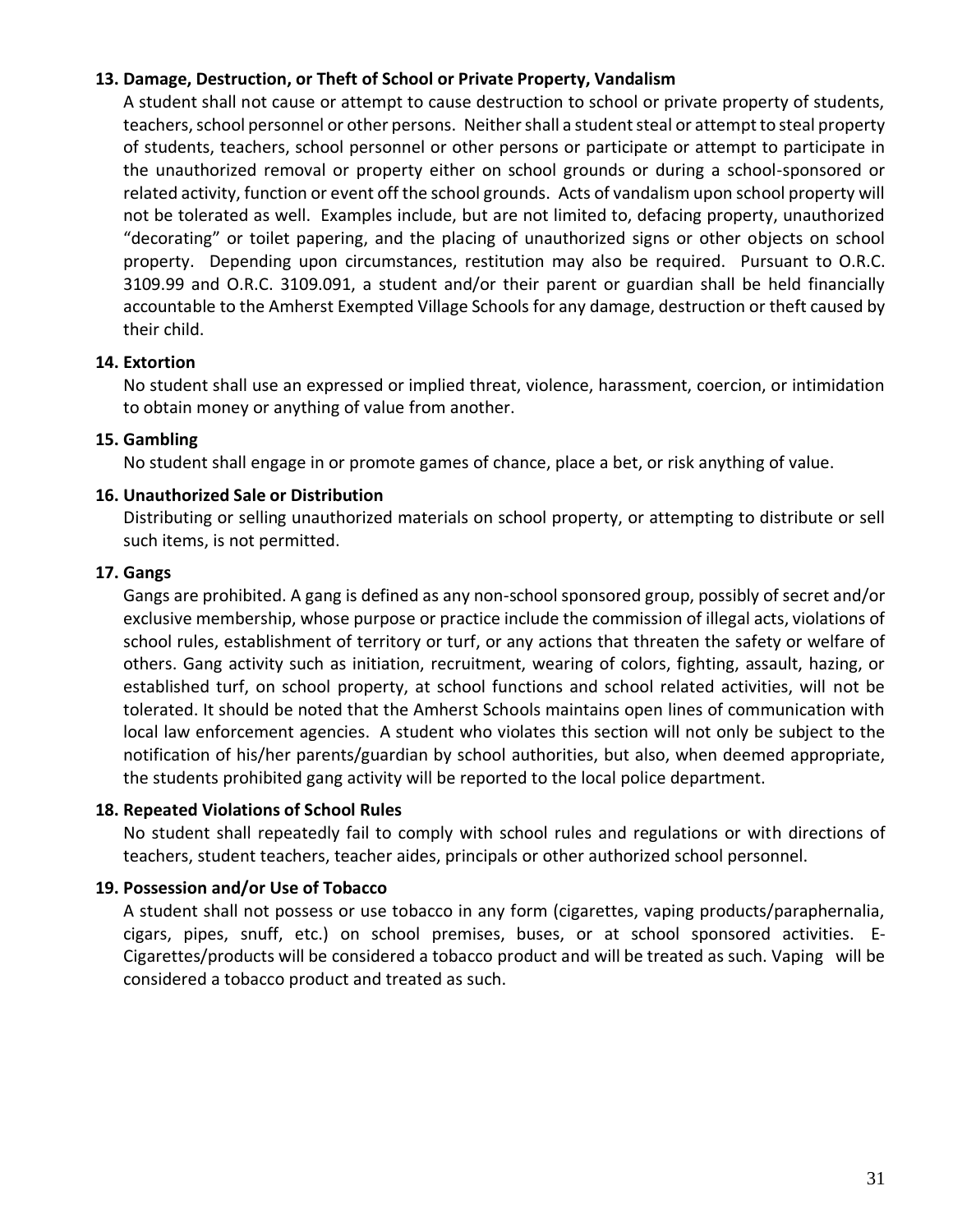#### **20. Alcohol/Controlled Substances/Drugs/Narcotics/Inhalants**

During school, summer school, travel on any school-provided transportation or at any schoolsponsored activity held on or off school property, students shall not knowingly possess, buy, sell, use, supply, transfer, trafficking, apply or display evidence of consumption of any mood-altering chemical of any kind, including alcohol. "Possession" includes, with limitation, retention on a student's person or in a student's purse, wallet, locker, desk or automobile parked on school property. "Displaying evidence of consumption" is defined as manifesting signs of chemical misuse including, but not limited to, staggering, red eyes, odor, nervousness, restlessness, memory loss, abusive language, falling asleep in class or any other behavior which is not considered normal for the particular student. The term "mood-altering chemical" includes, without limitation, narcotics, depressants, stimulants, hallucinogens, counterfeit drugs, marijuana, alcohol, inhalants, and look-alike substances. These prohibitions also extend to prescription drugs, unless prescribed by a licensed physician for the student in question and kept in the original container with the student's name and with directions for proper use. Prescription medications shall be kept in the school office. All other procedures outlined in school policy should also be followed. Counterfeit controlled substance is defined as: any drug that bears, or whose container or label bears, a trademark name or other identifying mark used without authorization of the owner or rights to such trademark, trade name or identifying mark; any unmarked or unlabeled substance that is represented to be a controlled substance; any substance that is represented to be a controlled substance or is a different controlled substance, and; any substance other than a controlled substance which a reasonable person would believe to be a controlled substance because of its similarity in shape, size, and color, or its markings, labeling, packaging, distribution, or the price for which it is sold or offered for sale. No student shall knowingly possess, make, offer to sell, give, package, or deliver a counterfeit controlled substance.

Law Enforcement Dogs – The Amherst Exempted Village School District may utilize these trained dogs in the school parking lot grounds, on school transportation and/or in the school building. The school district will work in cooperation with local authorities. Inspections may be unannounced. All other procedures outlined in school policy should also be followed:

- Legal authorities will be informed.
- The substance will be turned over to legal authorities.
- The student may be referred to an outside agency for an assessment.
- Upon return to school, follow-up sessions with a building prevention specialist may be required. Students may be referred to the board approved LCADA representative.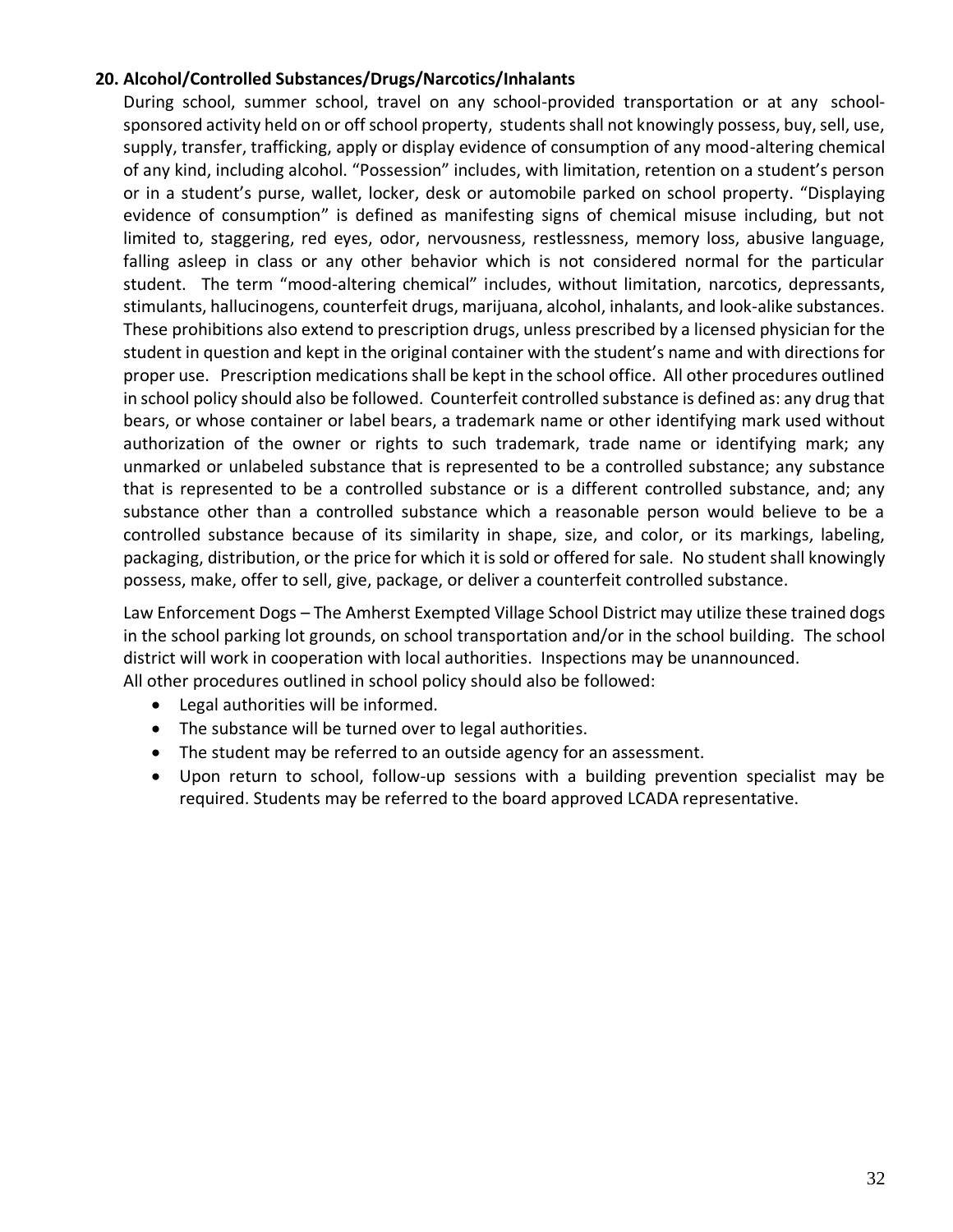#### **21. Look-alike Drugs**

A student shall not use, conceal, sell, purchase, accept or transmit any substances which are reasonably thought by the administrator to be drugs of abuse, sold as drugs of abuse or inferred by the seller or buyer to be drugs of abuse. (Medications prescribed by a physician must follow the Board-adopted policy regarding student medication.) A counterfeit controlled substance is defined as:

- a. any drug that bears, or whose container or label bears, a trademark, trade name or other identifying mark used without authorization of the owner or rights to such trademark, trade name or identifying mark;
- b. any unmarked or unlabeled substance that is represented to be a controlled substance;
- c. any substance that is represented to be a controlled substance or is a different controlled substance and
- d. any substance other than a controlled substance, which a reasonable person would believe to be a controlled substance because of its similarity in shape, size and color or its markings, labeling, packaging, distribution or the price for which it is sold or offered for sale.

No students shall knowingly possess any counterfeit-controlled substance. Violations of this provision shall be treated in the same manner as Rule 20. No student shall directly or indirectly represent a counterfeit-controlled substance as a controlled substance by describing, through words or conduct that physical or mental effects are the same similar to the effects associated with the use of a controlled substance. No student shall knowingly make, offer to sell, give, package or deliver a counterfeit-controlled substance. Violations of this provision will be treated in the same manner as Rule 20.

#### **22. Drug Paraphernalia**

A student shall not possess, use, transmit or conceal any item(s), which is designed for use with any illegal substance or any substance prohibited by this code while on school property or in attendance at any Board of Education sponsored or supervised activity. Vapes may be considered paraphernalia capable of being used to use drugs. Students may be referred to the board approved LCADA representative.

#### **23. Possession and/or Use of Flame Producing Devices**

The unauthorized use or possession of matches, lighters or other flame producing devices on school property is not permitted.

#### **24. Unauthorized Bodily Contact/Fighting/Hitting/Threats**

A student shall not cause physical injury or behave in any way which could threaten to cause physical injury to other students or guests who are visiting the school or attending any Board of Educationsponsored and supervised activity. This includes, but is not limited to, hitting and other inappropriate touching. A student who initiates unauthorized bodily contact of another person, whether on or off school property, or at a non-school-sponsored or related activity, function or event, may be subjected to discipline. In accordance with Ohio Revised Code Section 3313.66, a student may be subject to suspension or expulsion from school if the Superintendent has reasonable suspicion the student's continued presence in the school will significantly disrupt or interfere with the educational process or significantly endanger the health or safety of the students or others.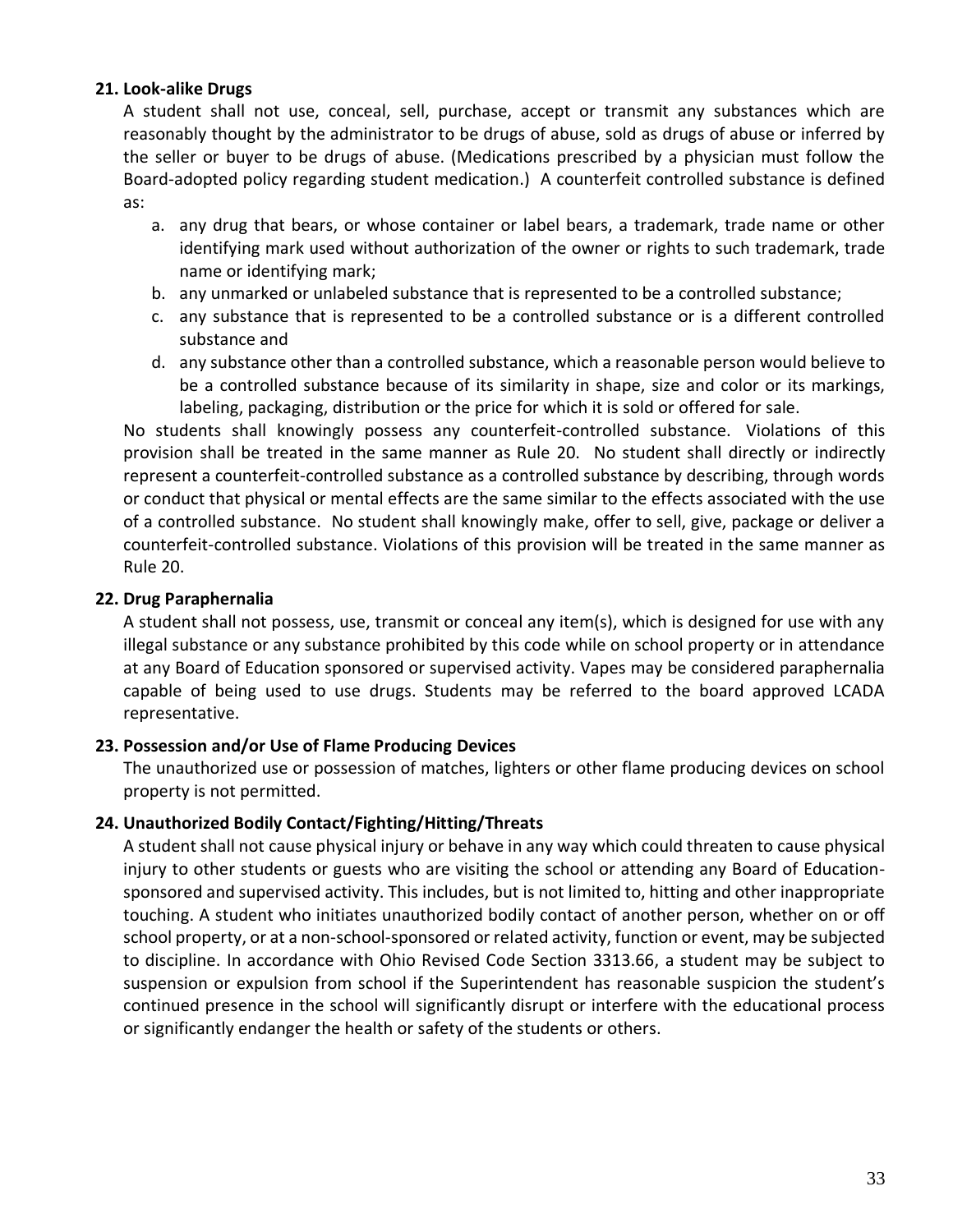#### **25. Physical/Verbal Harassment**

Students should not be involved with verbal (maligning, threatening, etc.) harassment directed toward another student or person on school property or when representing Marion L. Steele High School.

#### **26. Conduct Against School Employees**

A student shall not physically assault, threaten, harass (physically or verbally) an employee, or vandalize, damage, or attempt to damage the property of a school employee or his/her family.

#### **27. False Alarm**

A student shall not initiate a fire alarm or initiate a report warning of a fire or catastrophe such as a tornado without cause.

#### **28. Bomb Threats**

A student shall not initiate a reported warning of a bomb on school property, on Board of Education owned vehicles, or at Board of Education school sponsored or supervised activities is prohibited.

#### **29. Unauthorized Fire**

A student shall not willfully and maliciously burn or attempt to burn any school property.

#### **30. Threat/Action to Induce Panic**

A student shall not commit an act, verbal and/or written, or through technology that will threaten to cause a disturbance or creates panic at school or related school events.

#### **31. Felonious Act**

A student who is charged and/or convicted of a felonious crime committed on school grounds or off school grounds at a school related event is subject to disciplinary action.

#### **32. Gross Misconduct / Illegal Misconduct**

It should be noted that other possible inappropriate, lewd, and/or illegal conduct, persistent disobedience, repeated or gross misconduct, may also serve as grounds for suspension and/or expulsion as provided by law. All sexual expressions and activities are prohibited. Students shall be responsible for following all applicable laws of Ohio, as well as all local ordinances.

#### **33. Transportation Violation**

No student, while under the authority of a school bus driver, may interfere with the safe operation of the bus through destructive actions or words either to other students, the bus driver or passing motorists.

#### **34. Lewd/Pornographic/Inappropriate Images**

The possession, transmittal, and/or communication of such images on school grounds or off school grounds at a school related event is subject to disciplinary action.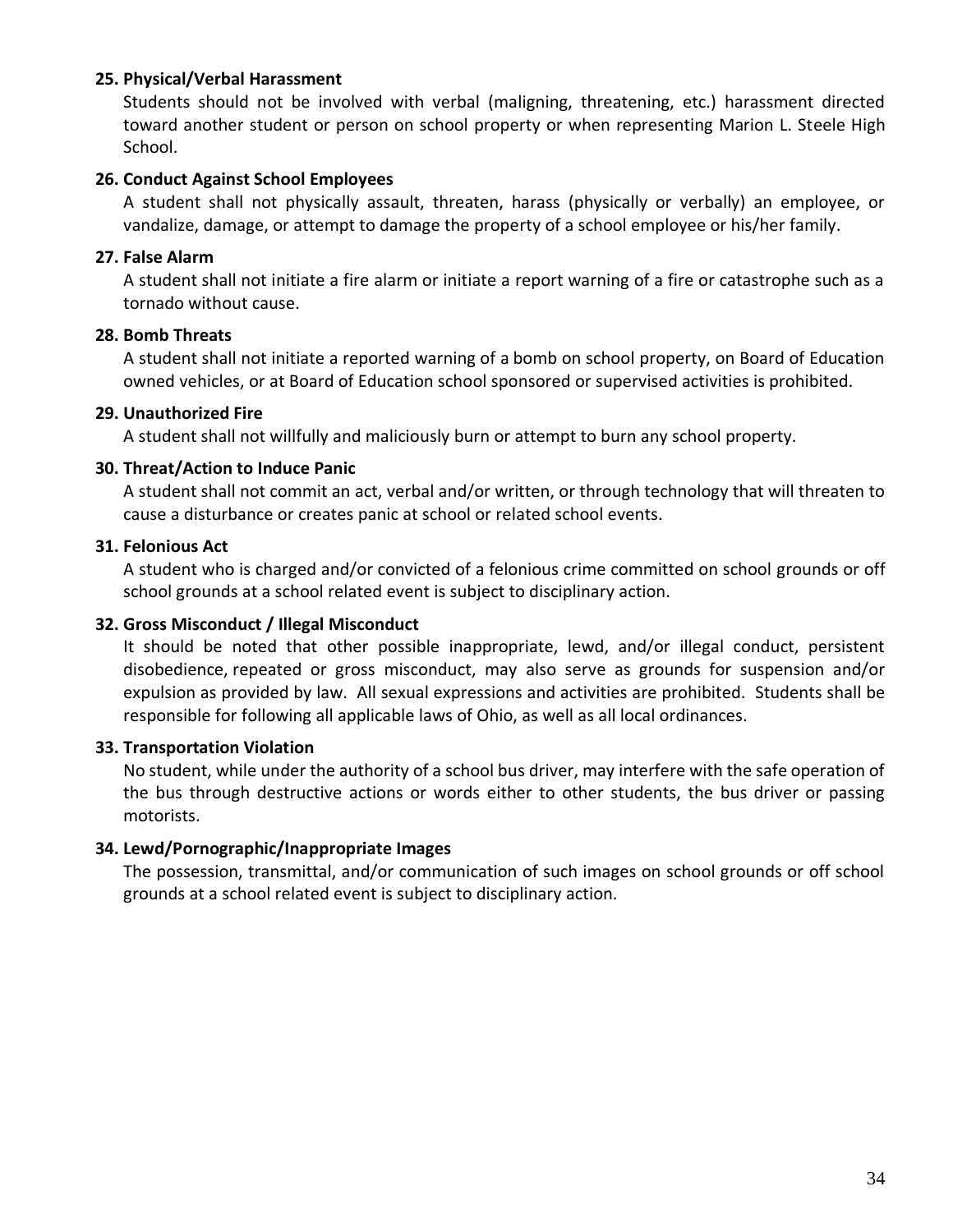#### **35. Technology/Computer/Online Regulation Violations**

Penalties for infractions will be applied as determined by the administration including the loss of technology privileges. Unauthorized use of technology is subject to search and seizure and cause for discipline. The administration reserves the right to determine authorized and unauthorized use.

Technology usage in the Amherst Exempted Village Schools is encouraged and made available to students for education purposes. The district retains the ownership of all data, hardware, software, video, etc. The Amherst Exempted Village Schools reserve the right to inspect, copy, and/or delete all material accessed with district equipment. In addition, material created for the Amherst Exempted Village Schools must be monitored and/or inspected by staff members. Multimedia, including the Internet, is an important educational resource. Thus, students are automatically granted usage unless their parent/guardian notifies the appropriate building administrator. All noneducational usage is prohibited. Specific but not absolute guidelines for student usage are stated below:

- 1. Files stored on school computers are restricted to school related assignments only. Personal files may not be stored.
- 2. Passwords may not be shared.
- 3. Students shall not use, share, or alter another person's password, files, or directories.
- 4. Students shall not access, transmit and/or retransmit material requiring a password without legally possessing such a password or authorization. Should a student's password be known by someone else, it is the responsibility of the student to report this to a teacher.
- 5. Use of computers and all other forms of technology is restricted to curriculum related projects and must be supervised.
- 6. No student shall attempt to establish unauthorized contact into school district computers or any other application.
- 7. Students are not permitted to use electronic communications such as instant messaging, social networking, texting and/or message boards/chat rooms on district computers.
- 8. Accessing and/or sharing obscene material and use of inappropriate or threatening language is prohibited.
- 9. Transmission of any material in violation of any state or federal regulation is prohibited. This includes copyrighted material.
- 10. The network should not be used in such a way that is disruptive and/or detrimental to the operation of hardware, software, and/or network.
- 11. Uploading and/or downloading any inappropriate material, creating/using computer viruses and/or any malicious attempt to harm or destroy equipment, materials or the data of any other user is prohibited.
- 12. Use of proxy servers and/or any other attempt to bypass Internet filtering/security is prohibited.
- 13. Vulgar, derogatory, obscene and/or offensive language is prohibited.
- 14. No student shall waste resources, i.e., paper, toner, server space and/or bandwidth.
- 15. Rules and regulations of computer etiquette are subject to change by the administration.
- 16. Amherst's administration, faculty and staff reserve the right to scan all storage devices that are brought into our building.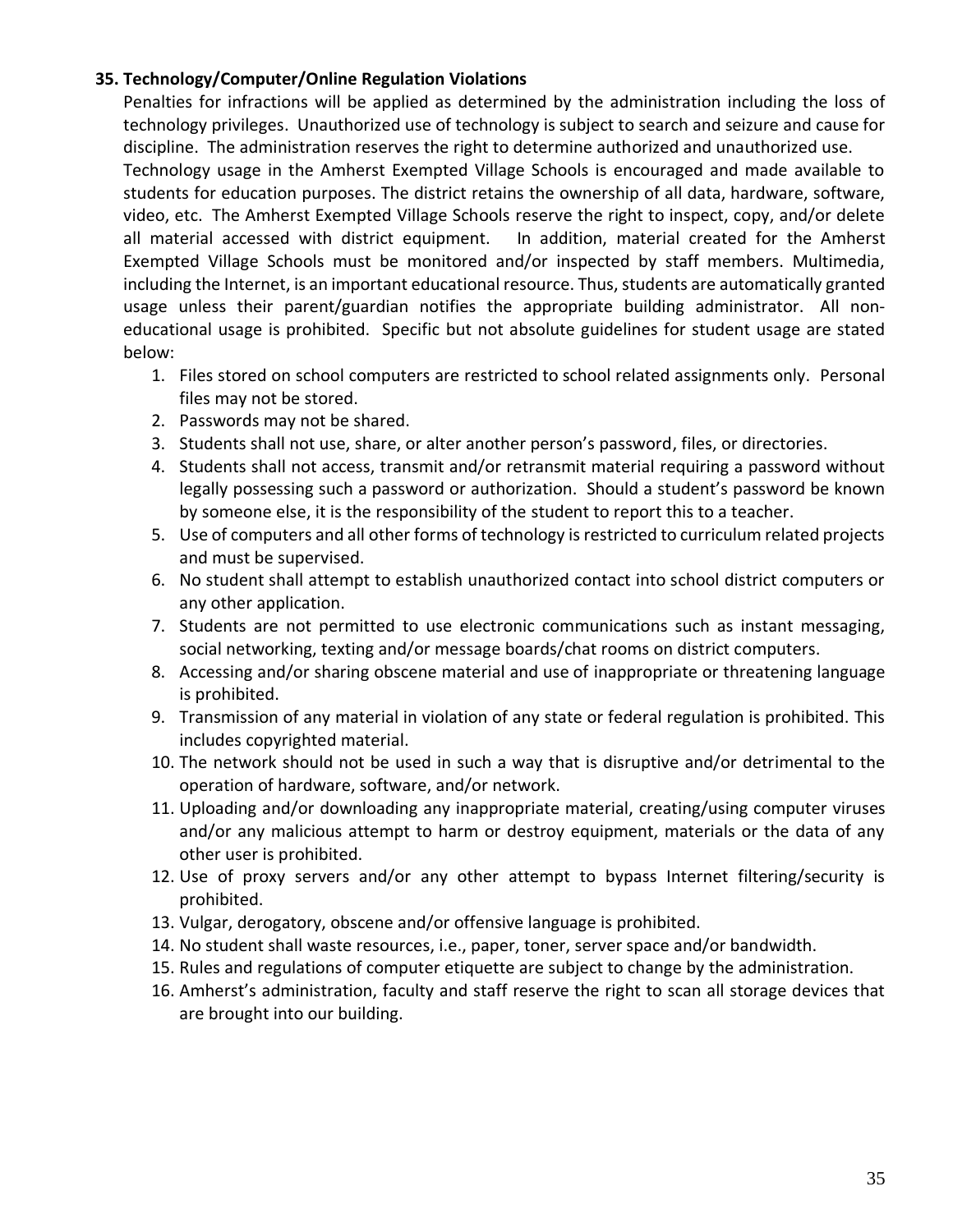#### **Internet Acceptable Use Policy**

Internet access is now available to students and teachers in the Amherst School District. We are very pleased to have Internet access, as we believe it offers valuable, diverse, and unique resources to both students and teachers. Our goal in providing this service is to promote educational excellence in the district by facilitating resource sharing, innovation, and communication. For those not familiar with the term, the Internet is an electronic highway connecting millions of computers all over the world, and millions of individual users. Access to the Internet will enable students to explore thousands of libraries, databases, and bulletin boards while exchanging messages with users throughout the globe. In addition, the system will be used to increase District communication, enhance productivity, and assist District employees in upgrading their skills through greater exchange of information with their peers. The system will also assist the District in sharing information with the local community, including parents. social service agencies, government agencies, and businesses. With access to computers and people from around the world also comes the availability of material that may not be considered to be of educational value in the context of the school setting. Families should be warned that some material obtained via the Net may contain items that are illegal, defamatory, inaccurate, or potentially offensive. Amherst School District has taken precautions to restrict access to controversial materials. However, on a global network it is impossible to control all materials and an industrious user may discover controversial information either by accident or deliberately. We firmly believe, however, that the benefits to students from online access far outweighs the possibility that users may procure material that is not consistent with the educational goals of the District.

To be allowed to access the internet a student must have on file a signed Internet Use agreement. The purpose of this agreement is to ensure that use of Internet resources is consistent with the district's stated mission, goals, and objectives. The smooth operation of the network relies upon the proper conduct of the students and faculty who must adhere to strict guidelines. These guidelines are provided here so that you are aware of the responsibilities you will acquire. If an Amherst School District user violates any of these provisions, his or her account will be terminated, and future access could be denied in accord with the rules and regulations discussed with each user during Internet training sessions.

To gain access to the Internet, all students under the age of 18 must obtain parental permission and parent and student must sign the Internet Use Agreement. The signatures at the end of this document are. legally binding and indicate the parties who signed have. read the terms and conditions carefully and understand. their significance.

#### **Internet - Terms and Conditions**:

Students are responsible for good behavior on the school computer networks, just as they are in a classroom, or a school hallway. General school rules for behavior and communications apply. The network is provided for students to conduct research and communicate with others. Access to network services is given to students who agree to act in a considerate and responsible manner. Access is a privilege - not a right. That access entails responsibility. Inappropriate use will result in a suspension or cancellation of Internet privileges. The system administrators will deem what is inappropriate use and their decision is final. Also, the administrators may close an account at any time as required. The administration, faculty, and staff may request the system administrator to deny, revoke, or suspend specific user accounts. Users are expected to abide by their generally accepted rules of network etiquette and conduct themselves in a responsible, ethical, and polite manner while online. Users are not permitted to use the computing resources for commercial purposes, product advertising, political lobbying, or political campaigning. Users are not permitted to transmit, receive, submit, or publish any defamatory, inaccurate, abusive, obscene, profane, sexually oriented, threatening, offensive, or illegal material. Physical or electronic tampering with computer resources is not permitted. Damaging computers, computer systems, or computer networks intentionally will result in cancellation of privileges. Users must respect all copyright laws that protect software owners, artists and writers. Plagiarism will not be tolerated. Security on any computer system is a high priority, especially when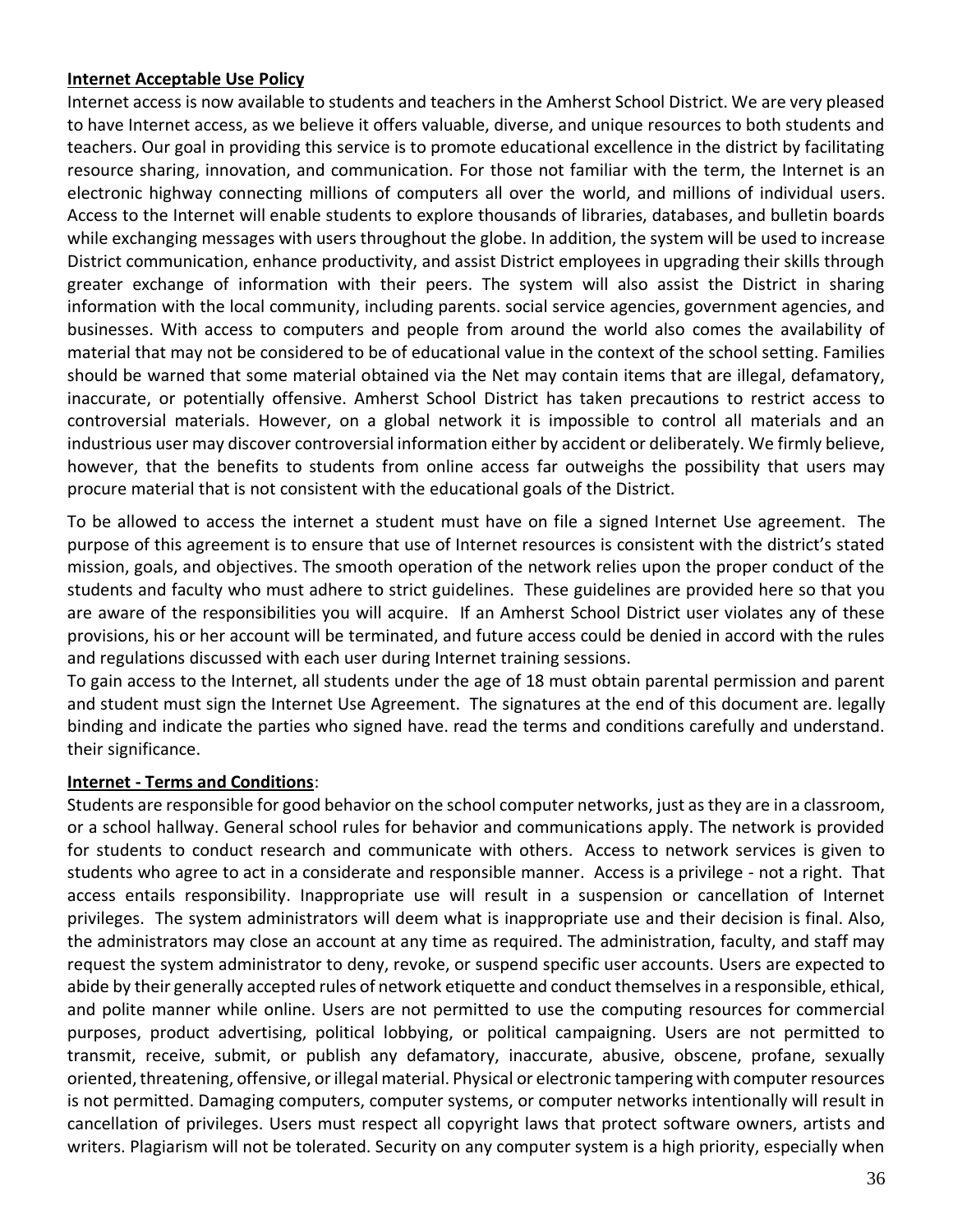the system involves many users. If you feel you can identify a security problem in the school's computers, network, or Internet connection, you must notify a system administrator. Do not demonstrate the problem to others. Using someone else's password or trespassing in another's folders, work, or files without written permission is prohibited. Attempts to log on to the Internet as anyone but yourself may result in cancellation of user privileges.

Amherst School District makes no warranties of any kind, whether expressed or implied, for the service it is providing. The district assumes no responsibility or liability for any phone charges, line costs or usage fees, nor for any damages a user may suffer. This includes loss of data resulting from delays, non-deliveries, misdeliveries, or service interruptions caused by its own negligence or your errors or omissions. Use of any information obtained via the Internet is at your own risk. The Amherst School District specifically denies any responsibility for the accuracy or quality of information obtained through its services.

All communication and information accessible via the computer resources shall be regarded as private property. However, people who operate the system may review files and messages to maintain system integrity and ensure that users are using the system responsibly. Messages relating to or in support of illegal activities may be reported to the authorities. Any violations may result in a loss of computer access, as well as other disciplinary or legal action. Users are considered subject to all local, state, and federal laws.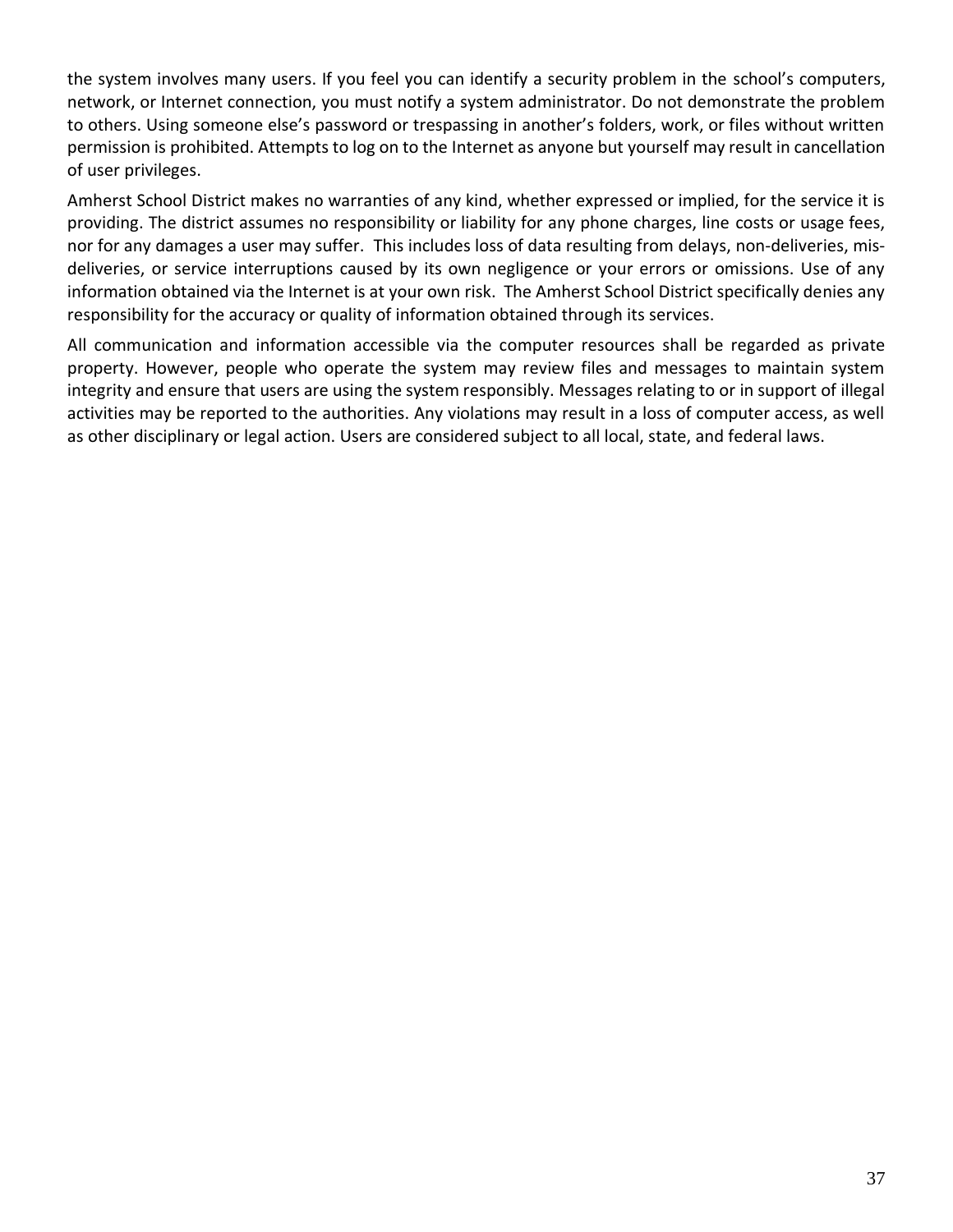#### **36. Aggressive Behavior (Bullying, Hazing, Harassment, and Sexual Harassment)**

The Board of Education is committed to providing a safe, productive, and nurturing educational environment for all of its students. The Board encourages the promotion of positive interpersonal relations between members of the school community. Aggressive behavior toward a student, whether by other students, staff, or third parties is strictly prohibited and will not be tolerated. This policy applies to all activities in the District, activities on school property, on a school bus, while enroute to or from school, and those occurring off school property if the student or employee is at any school-sponsored, school-approved, or school-related activity or function, such as field trips or athletic events where students are under the school's control, or where an employee is engaged in school business.

#### **Definitions**

**Bullying:** Bullying is defined as any intentional written, verbal, electronic, or physical act that a student or group of students exhibits toward another particular student(s) more than once and the behavior both causes mental or physical harm to the other student(s) and is sufficiently severe, persistent, or pervasive that it creates an intimidating, threatening, or abusive educational environment for the other student(s); or violence within a dating relationship.

Cyberbullying includes, but is not limited to the following:

- 1. posting slurs or rumors or other disparaging remarks about a student on a web site, social media site or a blog;
- 2. sending e-mail, instant messages, or messages through social media that are malicious or threatening, or so numerous as to drive-up the victim's cell phone bill;
- 3. using a camera phone to take and send inappropriate photographs of students;
- 4. posting disparaging or fake photographs of students on web sites.

**Hazing:** Hazing is defined as acting or coercing another, including the victim, to participate in any act of initiation into any student or other organization that causes or creates a substantial risk of causing mental or physical harm to any person. Permission, consent, or assumption of risk by any individual subjected to hazing will not lessen the prohibition contained in this policy and will not exempt any student from discipline under this policy. For a definition of and instances that could possibly be construed as hazing, consult Policy 5516.

**Harassment and Sexual Harassment:** No student shall harass any other student, school employee, community member or school visitor on the basis of color, race, national origin, religion, marital status, age, disability, gender identity, or sexual orientation. Harassment includes, but is not limited to, conduct which intimidates, insults, persistently annoys, or otherwise physically or verbally (verbally or in writing) abuses another student including in writing. Sexual harassment is any activity of a sexual nature which is unwanted or unwelcome, including, but not limited to, unwanted touching, verbal comments of a sexual nature, sexual name-calling, suggestive comments, displaying sexually suggestive objects or photographs, sexually explicit conversations, pressure to engage in sexual activity, repeated propositions, or unwanted body contact.

Bullying, hazing, and harassment can occur through electronically transmitted acts (i.e. internet, email, social media, websites, cellular telephone, or wireless hand-held device).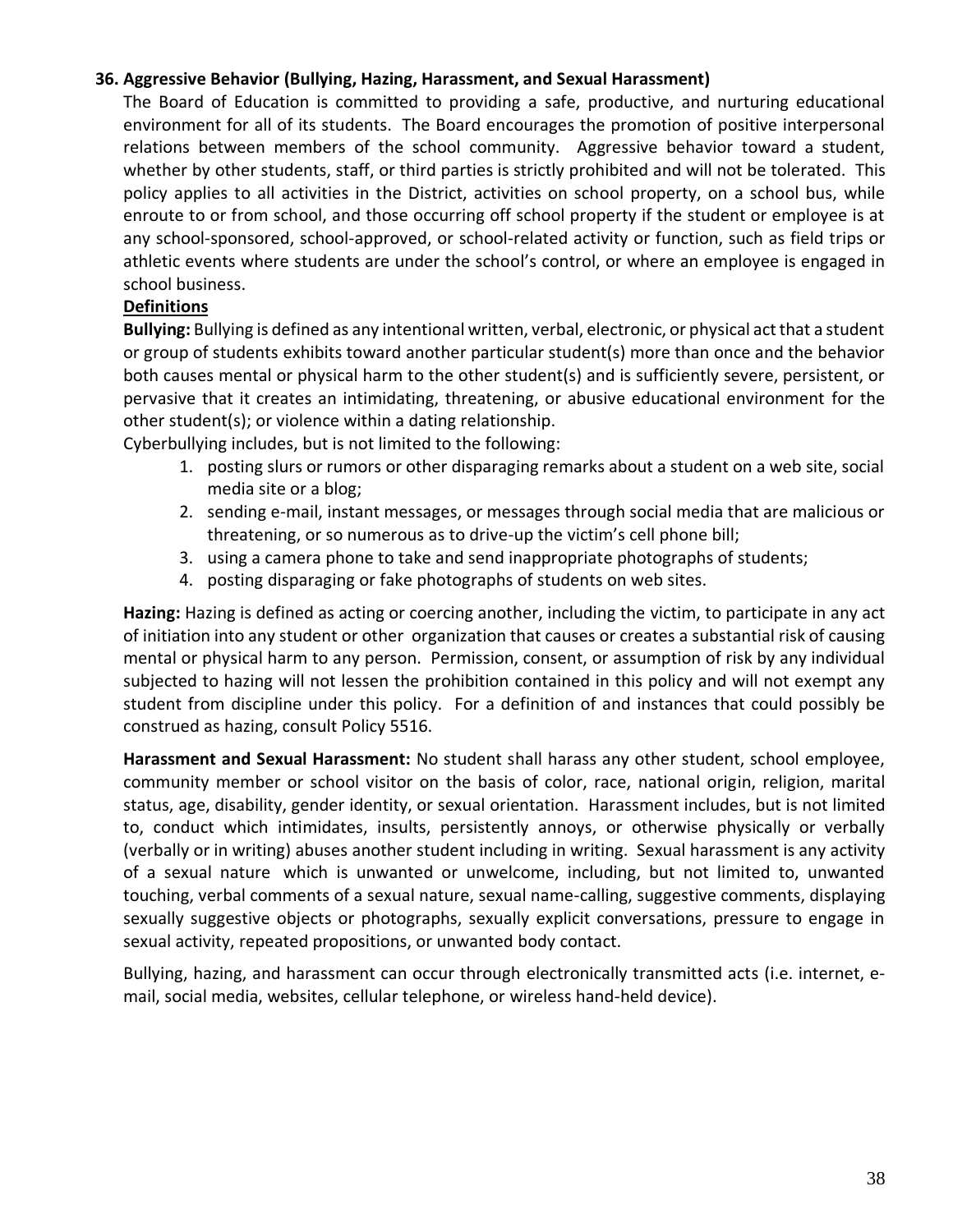#### **Reporting Procedures**

Any student who believes she/he has been or is the victim of aggressive behavior should immediately report the situation to the assistant principal, principal or the Superintendent. The student may also report concerns to a teacher or counselor who will be responsible for notifying the appropriate administrator or Board official. Complaints against the building principal should be filed with the Superintendent. Complaints against the Superintendent should be filed with the Board President. Every student is encouraged, and every staff member is required, to report any situation that they believe to be aggressive behavior directed toward a student or staff member. All reports about aggressive behavior that may violate this policy shall be promptly investigated. Reports shall be reasonably specific including person(s) involved, number of times and places of the alleged conduct, the target of the aggressive behavior and the names of any potential student or staff witnesses. Reports of aggressive behavior may be made informally and/or anonymously. A school staff member or administrator who receives an informal or anonymous report shall promptly document the complaint in writing, including information provided. All reports shall be promptly forwarded by the school staff member and/or administrator, to the building principal for investigation. If the investigation finds an instance of aggressive behavior has occurred, it will result in prompt and appropriate corrective and/or disciplinary action. This may include suspension or up to expulsion for students, up to discharge for employees, exclusion for parents, guests, volunteers, and contractors, and removal from any officer position and/or a request to resign for Board members. Individuals may also be referred to law enforcement officials.

The complainant shall be notified of the findings of the investigation, and as appropriate, that remedial action has been taken.

This policy shall not be interpreted to infringe upon the First Amendment rights of students (i.e., to prohibit a reasoned and civil exchange of opinions, or debate, that is conducted at appropriate times and places during the school day and is protected by State or Federal law).

Retaliation against any person who reports, is thought to have reported, files a complaint, or otherwise participates in an investigation or inquiry concerning allegations of aggressive behavior is prohibited and will not be tolerated. Such retaliation shall be considered a serious violation of Board policy and independent of whether a complaint is substantiated. Suspected retaliation should be reported in the same manner as aggressive behavior. Retaliation may result in disciplinary action as indicated above.

Deliberately making false reports about harassment, intimidation, bullying and/or other aggressive behavior for the purpose of getting someone in trouble is similarly prohibited and will not be tolerated. Deliberately making false reports may result in disciplinary action as indicated above.

The District shall implement intervention strategies (AG 5517.01) to protect a victim or other person from new or additional harassment, intimidation, or bullying and from retaliation following such a report.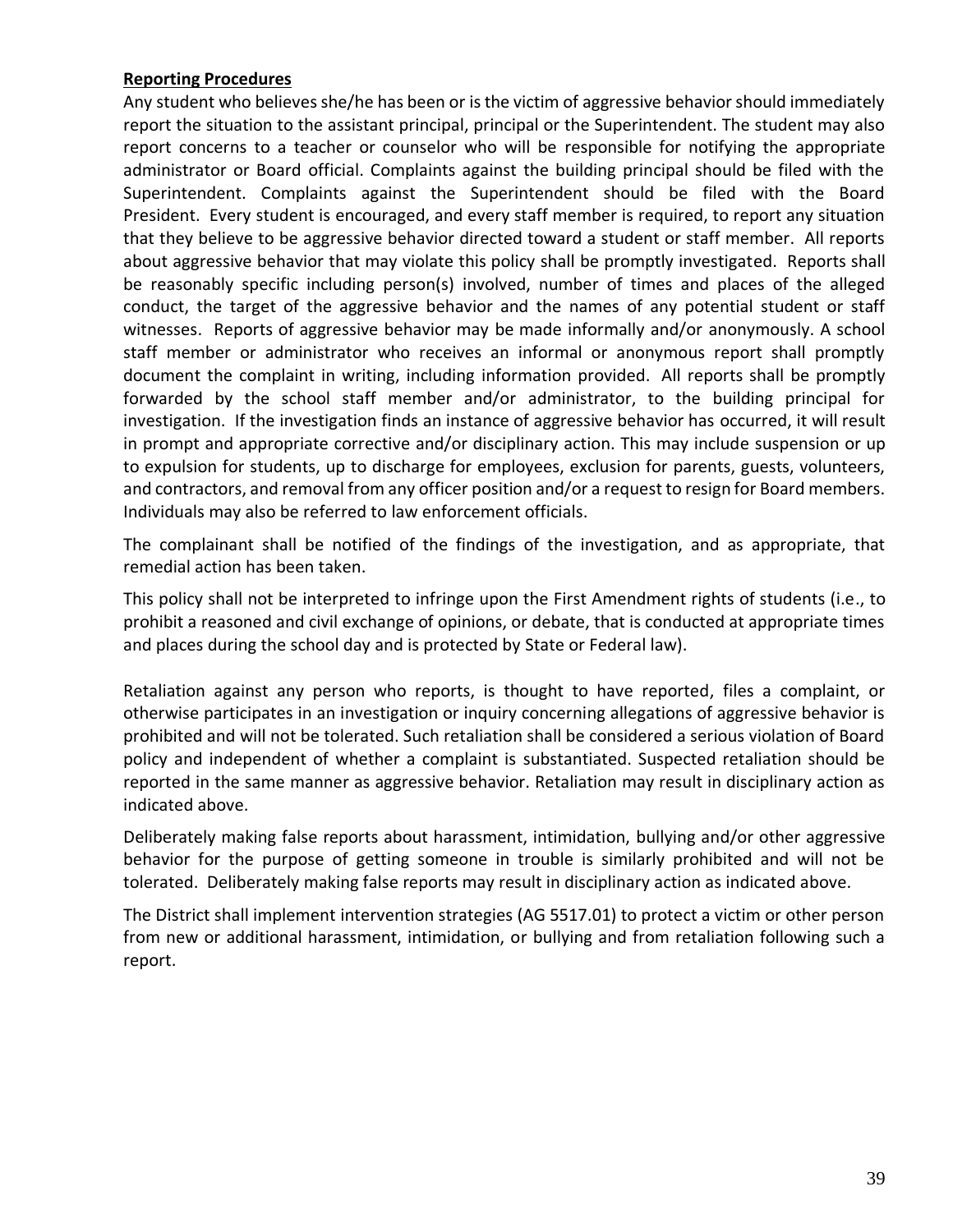#### **Complaints**

Students and/or their parents/guardians may file reports regarding, suspected harassment, intimidation, or bullying. Such reports shall be reasonably specific including person(s) involved, number of times and places of the alleged conduct, the target of suspected harassment, intimidation, and/or bullying, and the names of any potential student or staff witnesses. Such reports may be filed with any school staff member or administrator, and they shall be promptly forwarded to the building principal for review, investigation, and action.

Students, parents/guardians, and school personnel may make informal or anonymous complaints of conduct that they consider to be harassment, intimidation, and/or bullying by verbal report to a teacher, school administrator. or other school personnel. Such complaints shall be reasonably specific inducing person(s) involved, number of times and places of the alleged conduct, the target of suspected harassment, intimidation, and/or bullying, and the names of any potential student or staff witnesses. A school staff member or administrator who receives an informal or anonymous complaint shall promptly document the complaint in writing, including the information provided. This written report shall be promptly forwarded by the school staff member and/or administrator, to the building principal for review, investigation, and appropriate action.

Individuals who make informal complaints as provided above may request that their name be maintained in confidence by the school staff members(s) and administrator(s) who receive the complaint. Anonymous complaints shall be reviewed and reasonable action shall be taken to address the situation, to the extent such action may be taken that (1) does not disclose the source of the complaint, and (2) is consistent with the due process rights of the student(s) alleged to have committed acts of harassment, intimidation, and/or bullying.

When an individual making an informal complaint has requested anonymity, the investigation of such complaint shall be limited as is appropriate in view of the anonymity of the complaint. Such limitation of investigation may include restricting action to a simple review of the complaint subject to receipt of further information and/or the withdrawal by the complaining student of the condition that his/her report be anonymous.

#### **Privacy/Confidentiality**

The School District will respect the privacy of the complainant, the individual(s) against whom the complaint is filed, and the witnesses as much as possible, consistent with the Board's legal obligations to investigate, to take appropriate action, and to conform with any discovery or disclosure obligations. All records generated under this policy and its related administrative guidelines shall be maintained as confidential to the extent permitted by law.

#### **Notification**

Notice of this policy will be annually circulated to and posted in conspicuous locations in all school buildings and departments with the District and discussed with students, as well as incorporated into the teacher, student, and parent/guardian handbooks. State and Federal rights posters on discrimination and harassment shall also be posted at each building. At least once each school year, a written statement describing the policy and consequences for violations of the policy shall be sent to each student's custodial parent or guardian. The policy and an explanation of the seriousness of bullying by electronic means shall be made available to students in the District and to their custodial parents or guardians.

State and Federal rights posters on discrimination and harassment shall also be posted at each building. All new hires will be required to review and sign off on this policy and the related complaint procedures.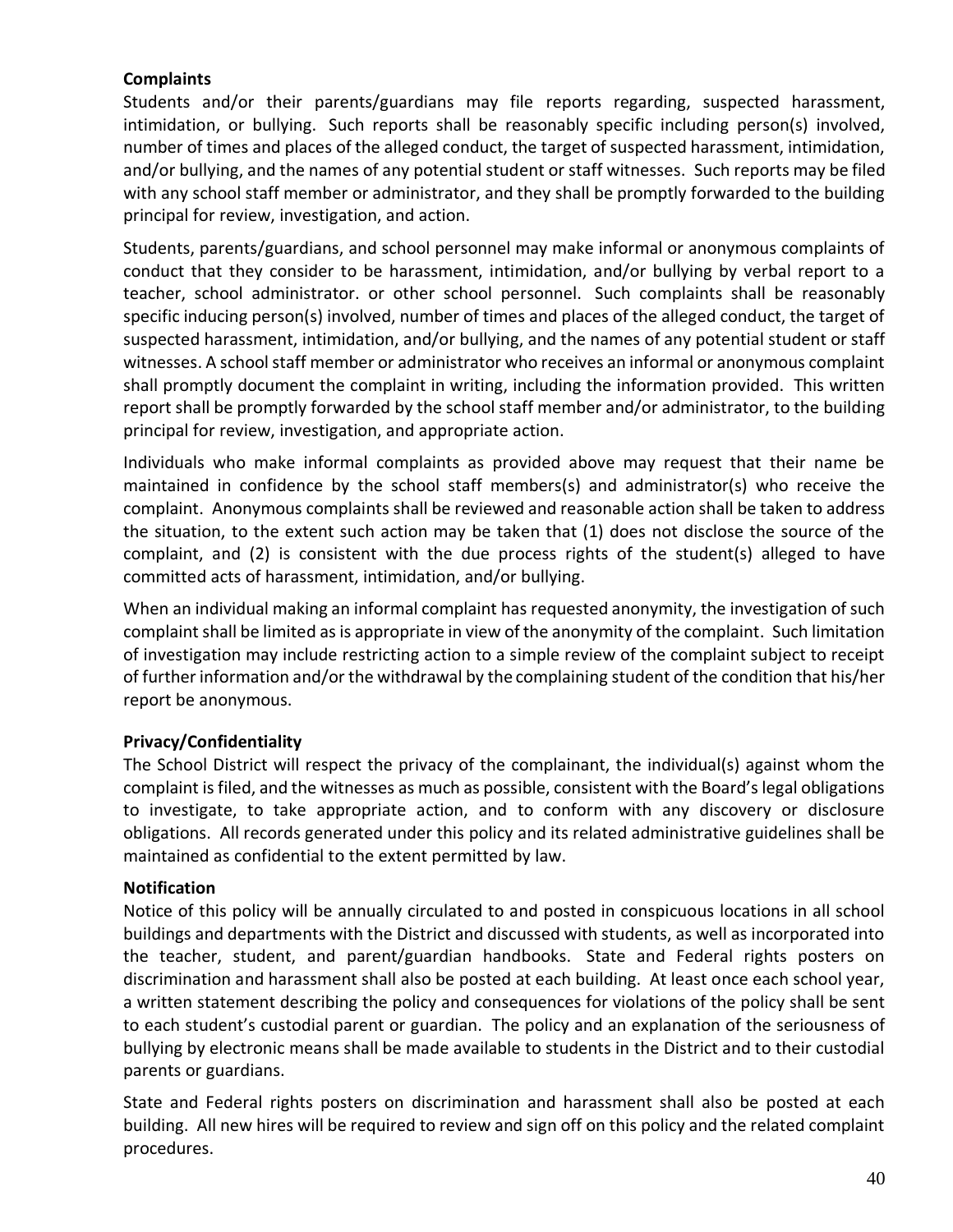#### **Prevention Education and Training**

The Board promotes preventative educational measures to create greater awareness of aggressive behavior, including bullying. The Superintendent or designee shall provide appropriate training to all members of the School District community related to the implementation of this policy and its accompanying administrative guidelines. All training regarding the Board's policy and administrative guidelines and aggressive behavior and bullying in general, will be age and content appropriate.

Annually, the district shall provide all students enrolled in the District with age-appropriate instruction regarding the Board's policy, including a written or verbal discussion of the consequences for violations of the policy to the extent that State or Federal funds are appropriated for this purpose.

In accordance with Board Policy 8462, the Superintendent shall include a review of this policy on bullying and other forms of harassment in the required training in the prevention of child abuse, violence, and substance abuse and the promotion of positive youth development. The Superintendent is directed to develop administrative guidelines to implement this policy. Guidelines shall include reporting and investigative procedures, as needed. The complaint procedure established by the superintendent shall be followed.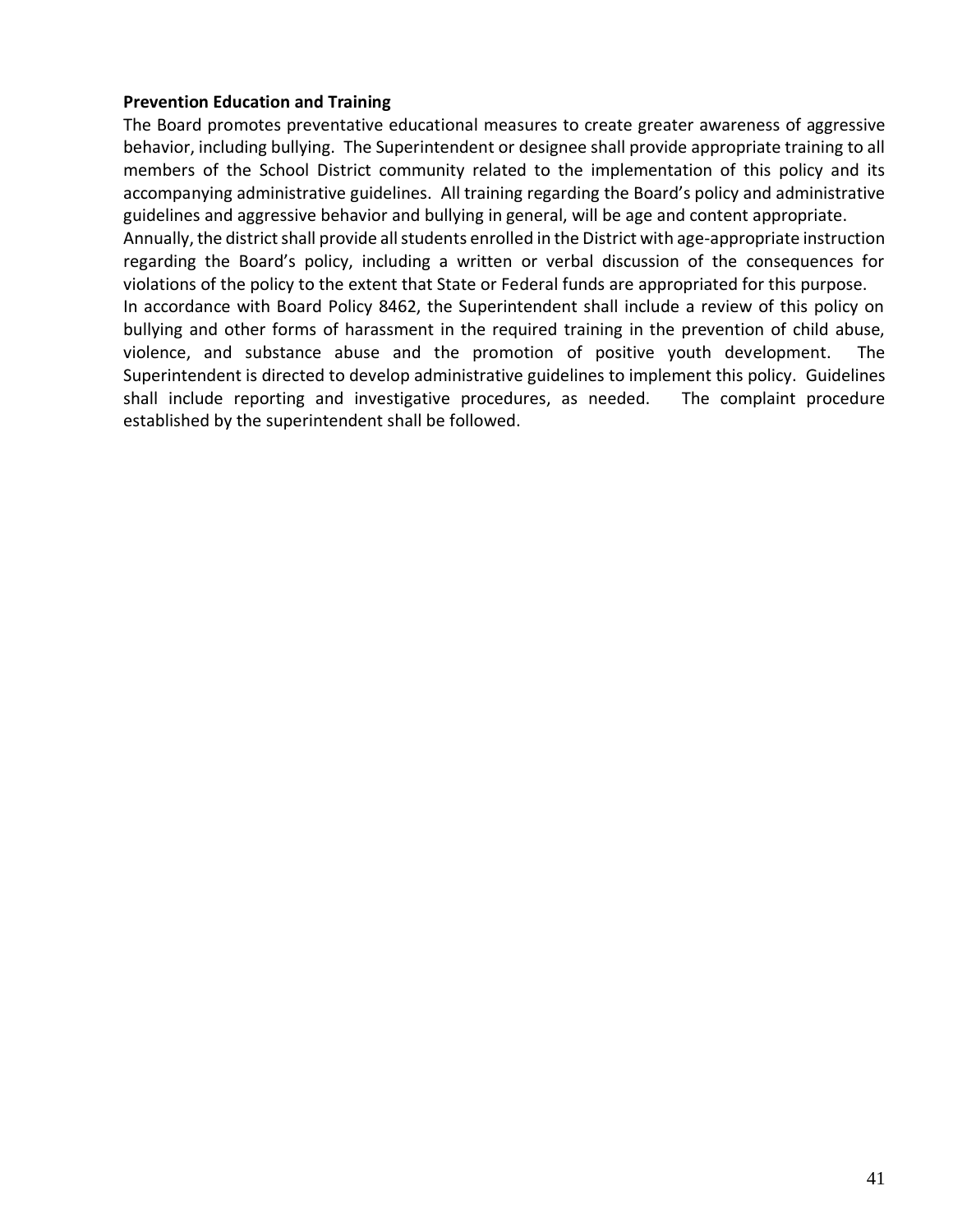## <span id="page-41-0"></span>SECTION II

The district has the authority to issue discipline up to one (1) calendar year of expulsion with police contact for any violations of the Code of Conduct in Section II, Items 37 – 38.

#### **37. Weapons, Dangerous Instruments, Fireworks, Firearms, and Explosives**

No student shall use, possess, handle, transmit, sell or conceal any object that can be classified as a weapon or dangerous instrument while on school grounds, at school-sponsored or related activities, functions or events off school grounds, on school-owned, operated or leased vehicles, or at any other time that the student is subject to the authority of the school. Weapons and dangerous instruments shall include any object, which is used or may be used to inflict physical harm or property damage. (Note: Bringing firearms to school shall result in a one-year expulsion from school. Bringing a knife on to school property may also result in a one-year expulsion.)

No student shall possess, handle, transmit, sell, conceal or bring upon school grounds any fireworks, explosives or munitions, nor shall any student ignite or explode fireworks, explosives or munitions at school-sponsored or related functions or activities on or off school grounds or at any other time the student is subject to the authority of the school. This prohibition applies to firearms, explosives, knives and other dangerous objects of no reasonable use to the student at school. It also applies to any look-alike weapon or dangerous object (including normal school supplies like pencils or compasses), that a reasonable person might consider, under the circumstances, capable of harming a person or property.

#### **38. Biological and Chemical Threats**

A student shall not cause a disruption or obstruction to the school's operation by threat of the release, rumor, or presence of any biological agent, hazardous substances, or poison, regardless of the circumstances of the threat. Because of the widespread angst that such threats produce it will be deemed to be of the most serious nature and will be punished accordingly. Emergency removal of the student from school premises, as well as expulsion, and permanent exclusion shall be considered as remedies for the punishment of such conduct.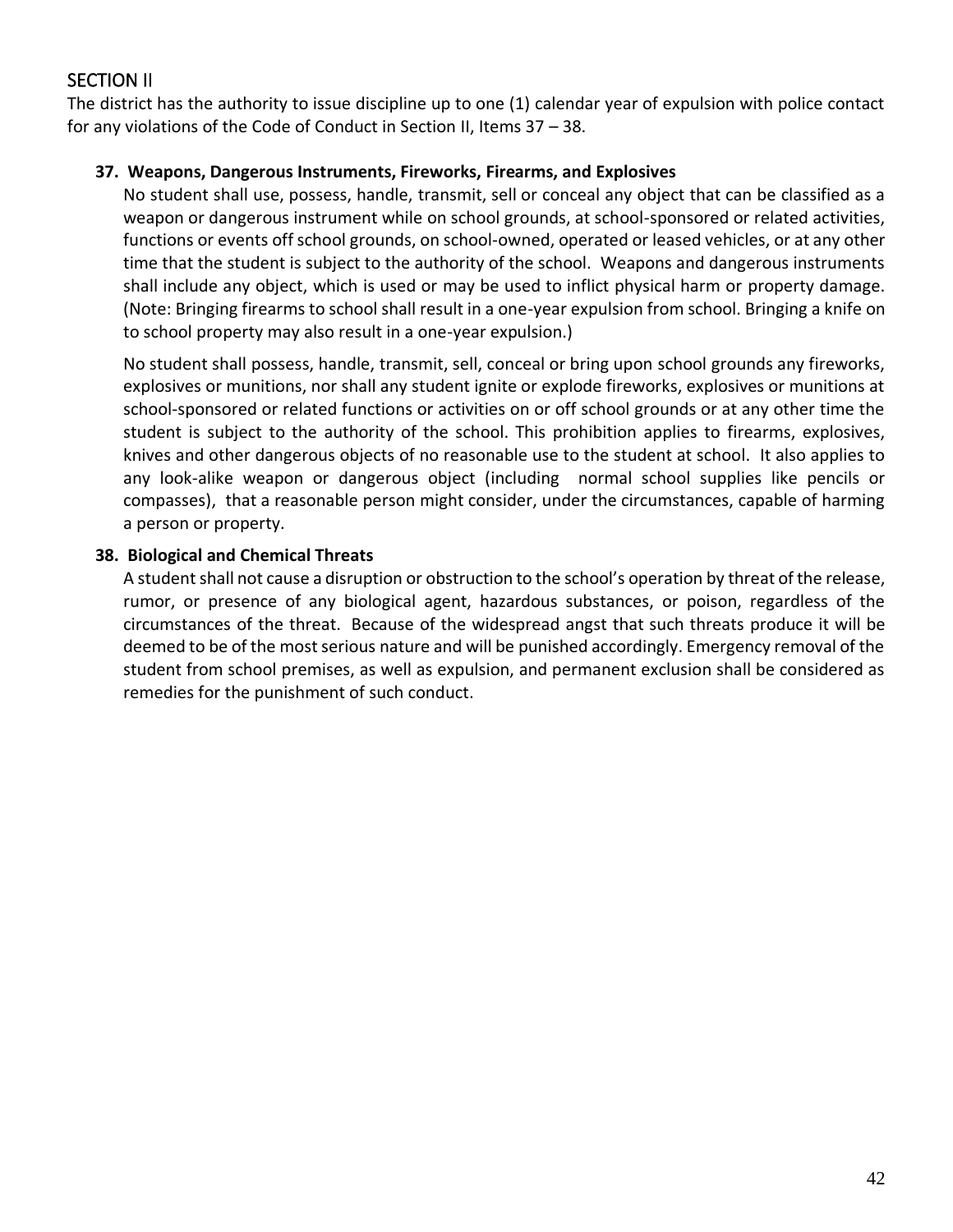## 43

# <span id="page-42-0"></span>Positive Behavioral Interventions and Supports (PBIS)

PBIS is a framework that guides school teams in the selection, integration, and implementation of evidencebased practices for improving academic, social, and behavior outcomes for all students. The PBIS process emphasizes four integrated elements: data for decision making, evidence-based interventions, and practices that support varying student needs (multi-tiered), systems that efficiently and effectively support the implementation of these practices, and continual progress monitoring to ensure outcomes are met.

Marion L. Steele High School's faculty and staff are committed to the success of all students. Through Steele's PBIS framework, school-wide behavioral expectations are taught across all environments, positive behavior is promoted through encouragement and reinforcement, and inappropriate behavior is corrected through prompting, re-teaching, and opportunities to correct behavior.

Steele's PBIS model is intended to support positive behavior and academic achievement while bringing out the best in our students not only academically, but also in the areas of social-emotional and behavioral growth.

## <span id="page-42-1"></span>PBIS Matrix

# $\mathbb{G} \text{OMETS}$  are...

| A                 | <b>RESPECTFUL</b>                                                                         | <b>ENGAGED</b>                                                                                                  | <b>ACCOUNTABLE</b>                                              |
|-------------------|-------------------------------------------------------------------------------------------|-----------------------------------------------------------------------------------------------------------------|-----------------------------------------------------------------|
|                   | We accept differences in others and treat everyone with                                   | We strive to learn and achieve at high levels with the                                                          | We accept responsibility for our choices and learn from         |
|                   | courtesy and consideration.                                                               | appropriate level of enthusiasm.                                                                                | mistakes.                                                       |
| <b>Hallways</b>   | Buse appropriate language and volume                                                      | Eyes up, screens down                                                                                           | <b>A</b> Be on time                                             |
|                   | Be considerate of others                                                                  | <b>K</b> Walk with purpose                                                                                      | <b>A</b> Clean and care for our building                        |
| <b>Classrooms</b> | <b>A</b> Communicate positively with teachers and<br>peers<br>Follow classroom procedures | Ask questions and advocate for yourself<br>Be an active learner and listen intently when<br>others are speaking | Manage time efficiently<br>Be prepared with necessary materials |
| Cafetorium        | E Use your manners with peers and adults                                                  | <b>A</b> Include others                                                                                         | Leave area cleaner than you found it                            |
|                   | Treat others as you wish to be treated                                                    | <b>A</b> Have positive interactions & communicate                                                               | Assist others in need                                           |
| <b>Bathrooms</b>  | <b>K</b> Honor privacy                                                                    | 60, flush, wash                                                                                                 | <b>A</b> Only visit when needed and with a pass                 |
|                   | Lise facilities for intended purposes                                                     | <b>A</b> Report concerns in a timely manner                                                                     | <b>A</b> Return promptly to class                               |
| Technology        | Visit school appropriate sites                                                            | <b>*</b> Utilize for instructional purposes                                                                     | <b>A</b> Charge your Chromebook nightly                         |
|                   | <b>A</b> Graciously comply with requests from adults                                      | Model digital citizenship                                                                                       | Be mindful of your digital footprint                            |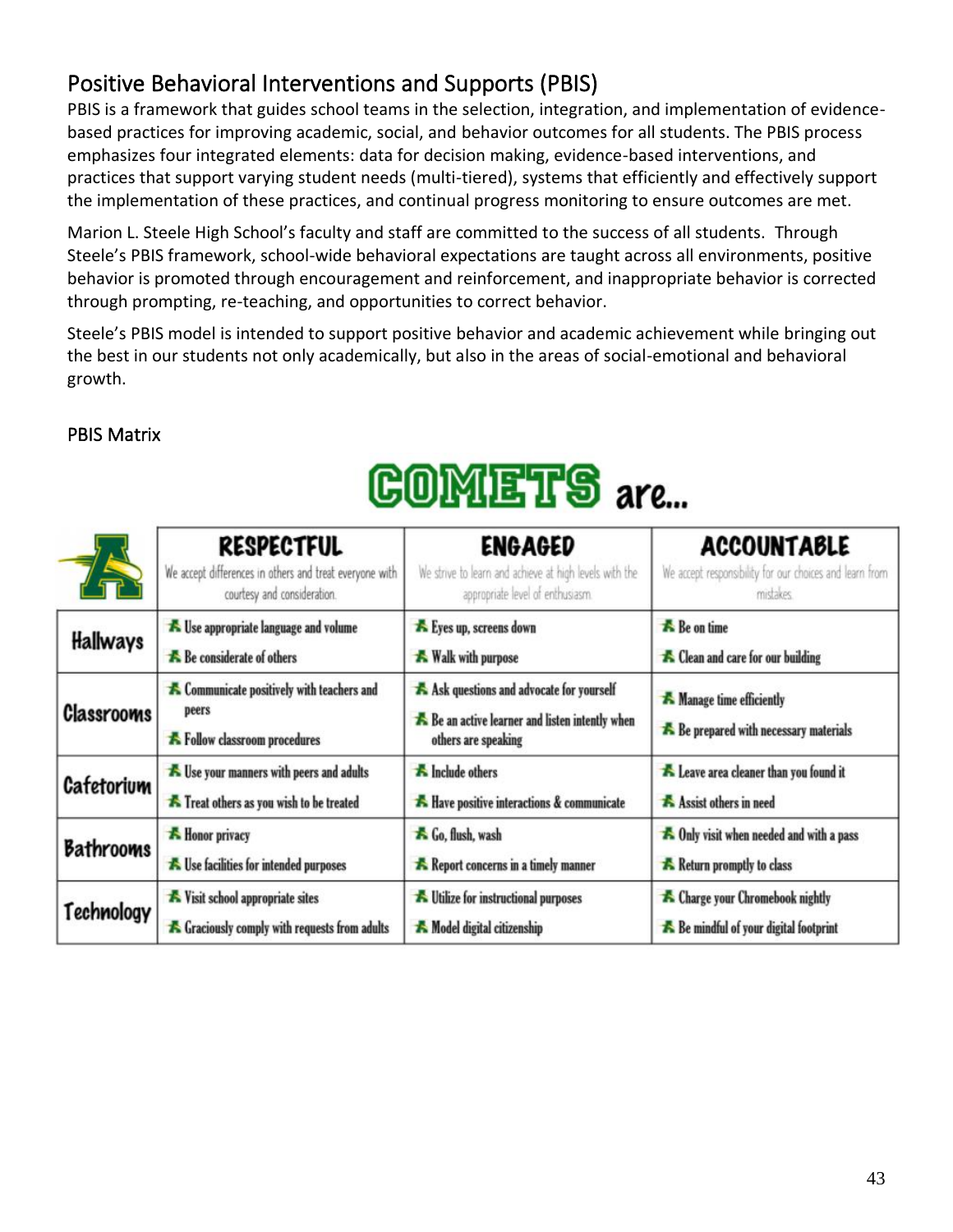# <span id="page-43-0"></span>Discipline Types and Procedures

## <span id="page-43-1"></span>Office Detentions

Office Detentions are given for some violation of school rules. There is no appeal to a detention. The following regulations apply for the serving of office detentions:

- Students will be served notice of an office detention through the Assistant Principal's office, or Attendance Office for tardies.
- Students are required to serve their detentions as assigned. Additional consequences may be assigned if these detentions are not served.
- Excuses for missing detentions such as having to work or not having a ride home are not acceptable.
- Detentions are to be served after school as assigned. 1-hour detentions are from 2:55 pm - 3:55 pm. 2-hour detentions are from 2:55 pm - 4:55 pm.

The following rules apply to Office Detentions:

- 1. Students are to be on time.
- 2. Students must have materials to study.
- 3. No electronic devices allowed
- 4. If students are removed for improper behavior, the time served does not count.

Violation of any of the above may result in additional consequences.

## <span id="page-43-2"></span>Saturday School

Saturday School guidelines are stated on paperwork and reviewed with students at the time of assigning the discipline. There is no appeal to a Saturday School.

Missing an assigned Saturday School is considered a serious offense, punishable by Suspension the next two (2) school days. In addition, any student who violates the rules stated above or is late arriving to Saturday School will be asked to leave and may be assigned two (2) days Suspension.

## <span id="page-43-3"></span>Suspension

Suspension is defined as out of school suspension. Out of school suspension results in the loss of the privilege to participate in school, extracurricular, and co-curricular activities during the time of the suspension. Students are not permitted on school grounds during a suspension. Credit is permitted for work during out-of-school suspensions. A suspension which is administered on a Friday or carries through a Friday with a return to school the following week will result in the student not participating in weekend activities. Students in vocational programs are not permitted to go to their vocational job site during the suspension. The procedure for suspension will be in accordance with the Board of Education policy regarding suspension. In summary:

- 1) A principal may suspend. Each suspension will not exceed ten school days.
- 2) Due process shall consist of:
	- (a) The administrator will give written notice of the intention to suspend to the student. Notice will have the reason for the action.
	- (b) The student will have an opportunity to appear at an informal hearing before the principal or his designee to explain the situation. The hearing may take place immediately. Due process is guaranteed to the student.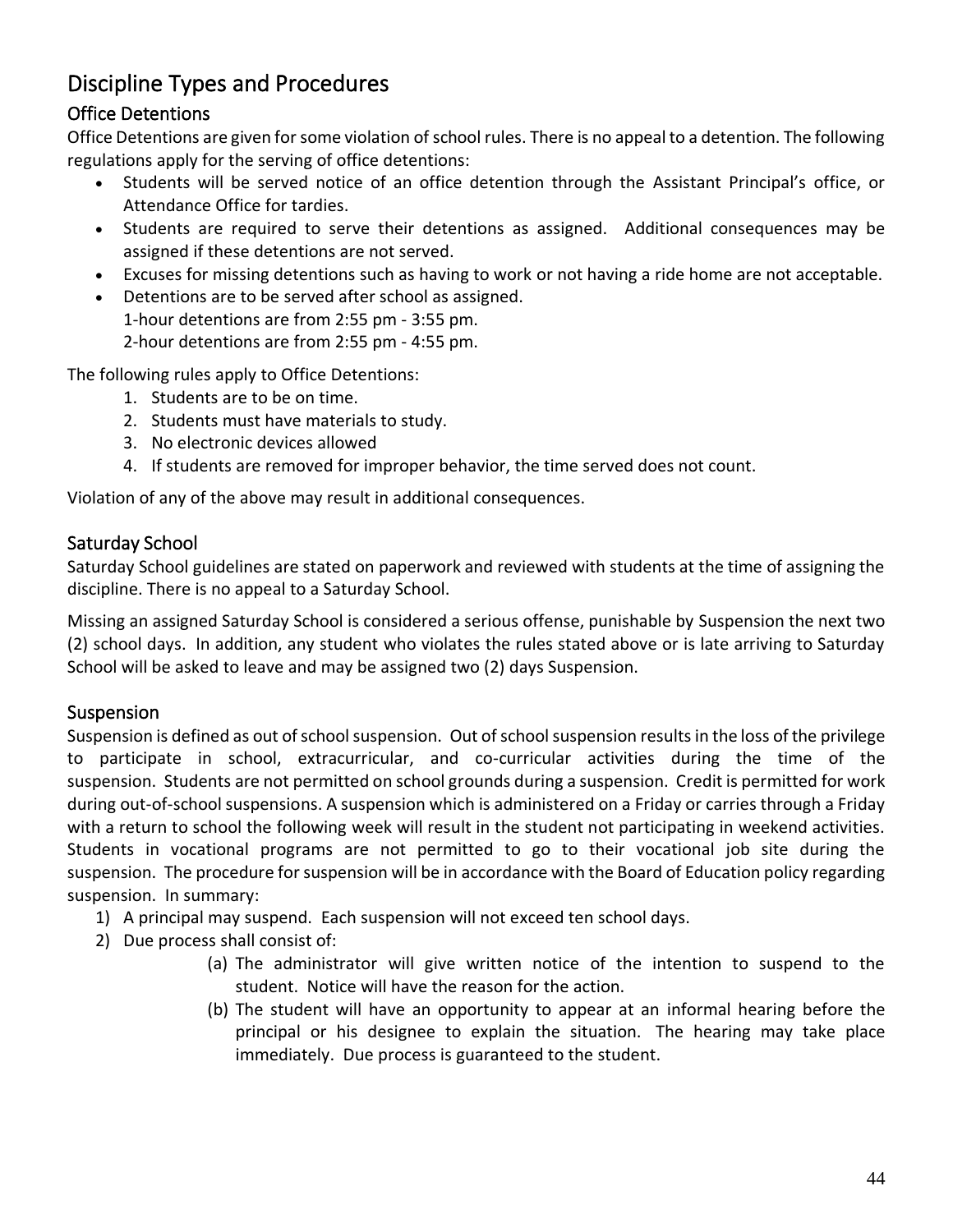- 3) If suspension occurs, after said hearing, within 24 hours thereafter the Principal must give notice in writing to the pupil's parent, guardian, or custodian, the Superintendent, and to the Treasurer of the Board of Education which notice shall include:
	- (a) Reason(s) for the suspension
	- (b) A statement as to the right of the pupil, parent, guardian, or custodian to appeal the suspension to the Board of Education's designee.
	- (c) A statement of the pupil's right to be represented at the appeal hearing and to have the appeal hearing.

## <span id="page-44-0"></span>Appeal of Suspension

A pupil or his parent guardian, or custodian may appeal any suspension to the Board of Education's designee, who is the Superintendent. The Superintendent shall schedule an appeal hearing within 48 hours after the request for same. The pupil may be represented by counsel at such appeal. The Board's designee may affirm the order of suspension or may reinstate the pupil, or may otherwise reverse, vacate, or modify the order of suspension or expulsion. The Board's designee must make a verbatim record of the appeal hearing. The decision of the Board's designee may be appealed to the County Court of Common Pleas as per Chapter 2506 of the Ohio Revised Code.

## <span id="page-44-1"></span>Expulsion Procedure

No student may be expelled unless the Superintendent gives prior written notice to the pupil and his parent, guardian, or custodian of the intention to expel him, setting out the reason(s) for such proposed expulsion. The pupil and/or parents may be represented by counsel at such hearing, if so desired.

The written notice shall also set a time and place at which the pupil and his parent, guardian, custodian, or representative may appear before the Superintendent or his designee to challenge the reasons for the proposed expulsion or otherwise to challenge the reasons for expulsion.

The hearing shall be held not earlier than three days or later than five days after the notice is given unless the Superintendent grants an extension of time at the request of the pupil, or his parent, guardian, custodian, or representative. If the time is thus extended the Superintendent must notify the pupil and his parent, guardian, or representative of the new time and place to appear.

## <span id="page-44-2"></span>Appeal of Expulsion

After the expulsion has been made by the Superintendent, the parents, guardian, custodian, or the student, if 18 or over, may appeal the Superintendent's decision to a hearing officer designated by the Board of Education. At the request of the pupil (if 18 years of age or over) or his parent, guardian or custodian, a hearing will be held with the hearing officer. The hearing officer will then recommend to the Board of Education to uphold, revoke, or modify the expulsion. The Board of Education will then render its decision at their next regular meeting, in public session. The pupil and/or parents may be represented by counsel, at such hearing, if so desired. The hearing officer will make a verbatim record (by tape recorder) of the hearing and the Boards decision will be noted in the minutes of their next meeting as official notice to the parents, guardian, or custodian of their decision. The decision of the Board of Education may be appealed to the County Court of Common Pleas as per chapter 2506 of the Ohio Revised Code.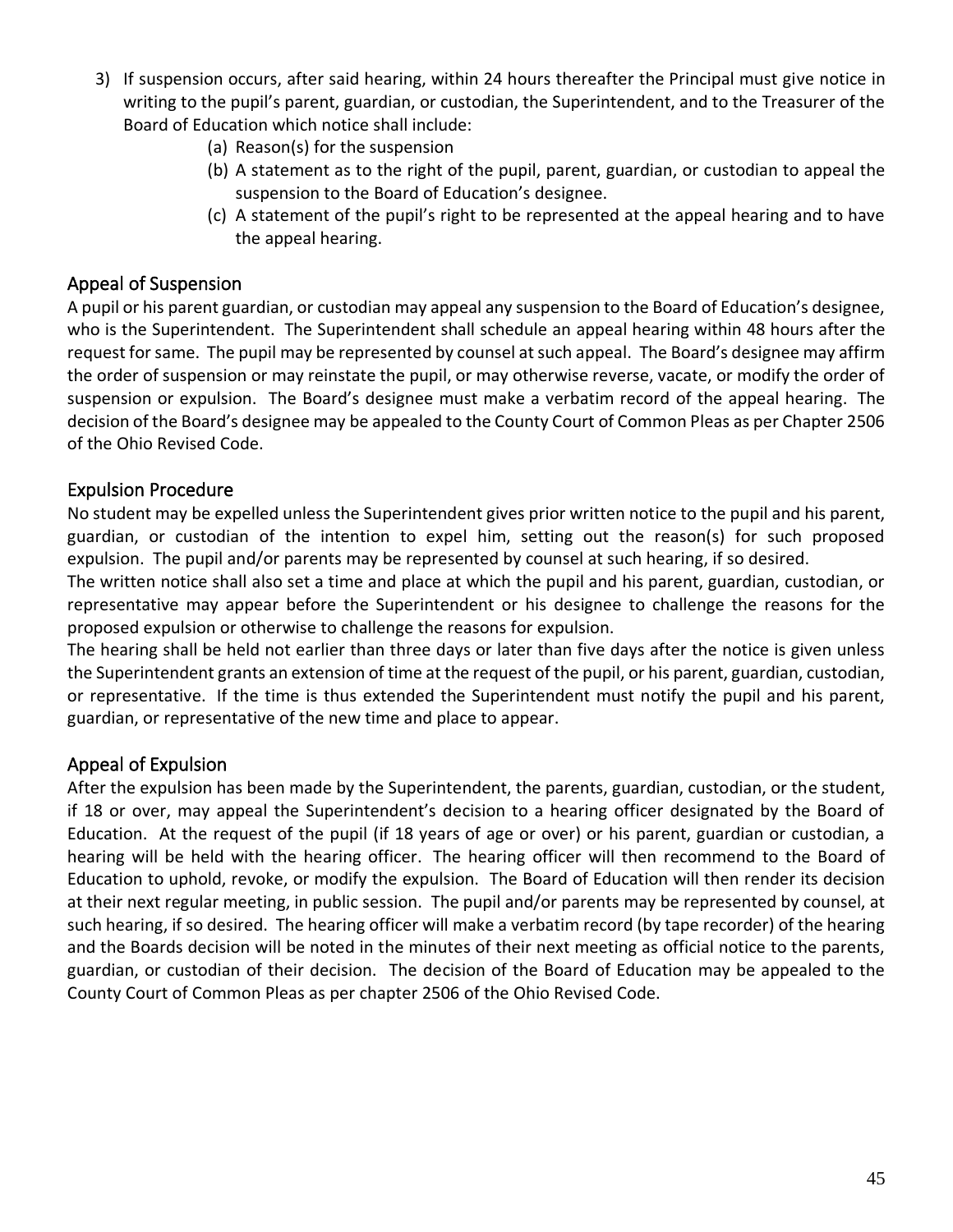## <span id="page-45-0"></span>Emergency Removal Procedure (Academic and Extracurricular)

Certain cases of pupil misconduct, although not requiring suspensions or expulsion from school, may result in the removal of a pupil from a specific class or an extracurricular activity for a period of time up to and including the remainder of a season or school year. Such removal from a class shall be affected only by the Superintendent or building Principal. Such removal from an extracurricular activity shall be affected by the Superintendent, building administration, the teacher responsible for the activity, or by such teacher's immediate supervisor. A class is considered to be a curricular course of study prescribed pursuant to ORC 3313.60 and State Minimum Standards. Appropriate due process, notification, and appeal procedures shall be provided.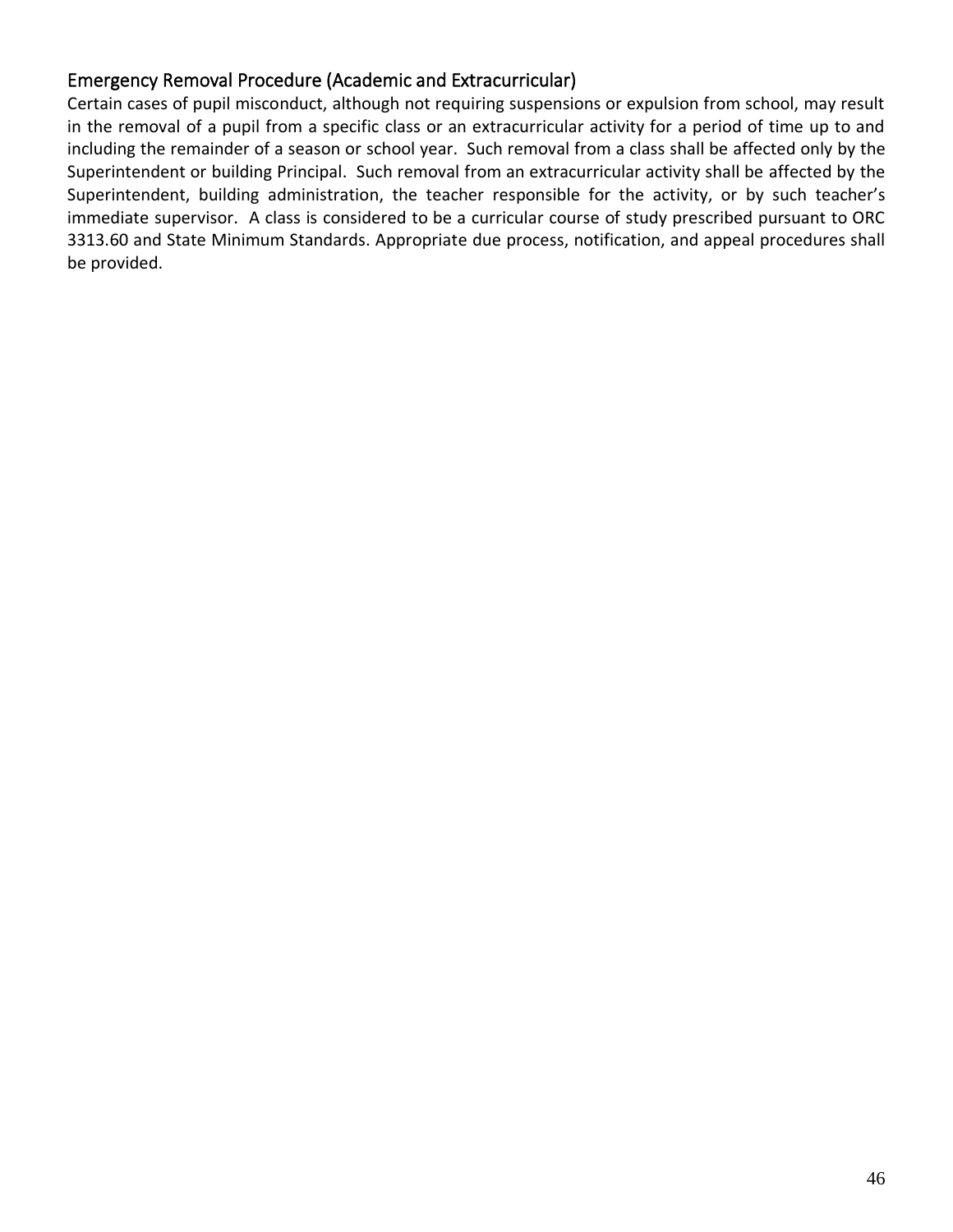# <span id="page-46-0"></span>Athletic Code of Conduct/Handbook

## **An Athlete's Responsibilities to Self and Others**

A firm and fair policy of enforcement is necessary to uphold the regulations and standards of the athletic department. The community, school administrators and the coaching staff feel strongly that high standards of conduct and citizenship are essential in maintaining a sound program of athletics. The welfare of the student is our major consideration and transcends any other consideration. All athletes shall abide by a code of ethics, which will earn them the honor and respect that participation and competition in the interscholastic program affords. Any conduct that results in dishonor to the athlete, the team, or the school will not be condoned. Acts of unacceptable conduct by student-athletes tarnish the reputation of everyone associated with Comet Athletics and the Amherst Exempted Village Schools. As a member of an athletic team, you represent the Amherst Exempted Village Schools and the tradition of Comet Pride that it symbolizes. Interscholastic athletics are an integral part of the total educational program. High standards of scholarship, behavior, and citizenship are important to maintain in all aspects of school. Students volunteering to participate must assume the responsibilities of these privileges and are required to meet expectations beyond those set for non-athletes. The younger students in Amherst are watching you. They will emulate you in many ways. Do NOT do anything to let them down.

## **Eligibility Standards**

## *For the 2021-2022 academic year, all students in grades 9-12 will be eligible for the 1st grading period. This exception has been made by the OHSAA only for the 2021-22 school year.*

In order to be eligible in grades 9-12, a student must be currently enrolled and must have been enrolled in school the immediately preceding grading period (interscholastic only). During the preceding grading period, the student must have received passing grades in a minimum of five one-credit courses or the equivalent, which count toward graduation. The student-athlete must have earned a 1.0 gpa within the noted five one-credit courses or the equivalent which count toward graduation. Fall incoming 9th grade student's eligibility will be determined on the last grading period of the 8th grade. A student enrolling in the seventh grade for the first time will be eligible for the first-grading period regardless of previous academic achievement. Thereafter, in order to be eligible, a student in grade 7 or 8 must be currently enrolled and must have been enrolled in the school the immediately preceding grading period and received passing grades during the period in 75% of those subjects carried the preceding grading period in which the student was enrolled. Students may participate in interscholastic athletics and extracurricular activities if they receive a failing grade for any course in the immediately preceding grading period provided, they meet the eligibility requirements above.

Transfer students shall have eligibility computed based upon an official transcript from the previous school of attendance. A student cannot participate in athletics until the transcript has been reviewed and the student has been declared eligible to participate.

The eligibility or ineligibility of a student continues until the start of the fifth school day of the next grading period, at which time the grades from the immediately preceding grading period become effective. For the purpose of this Bylaw, "School Day" includes faculty in-service days, calamity days, and regular school attendance days, but not holidays or school breaks.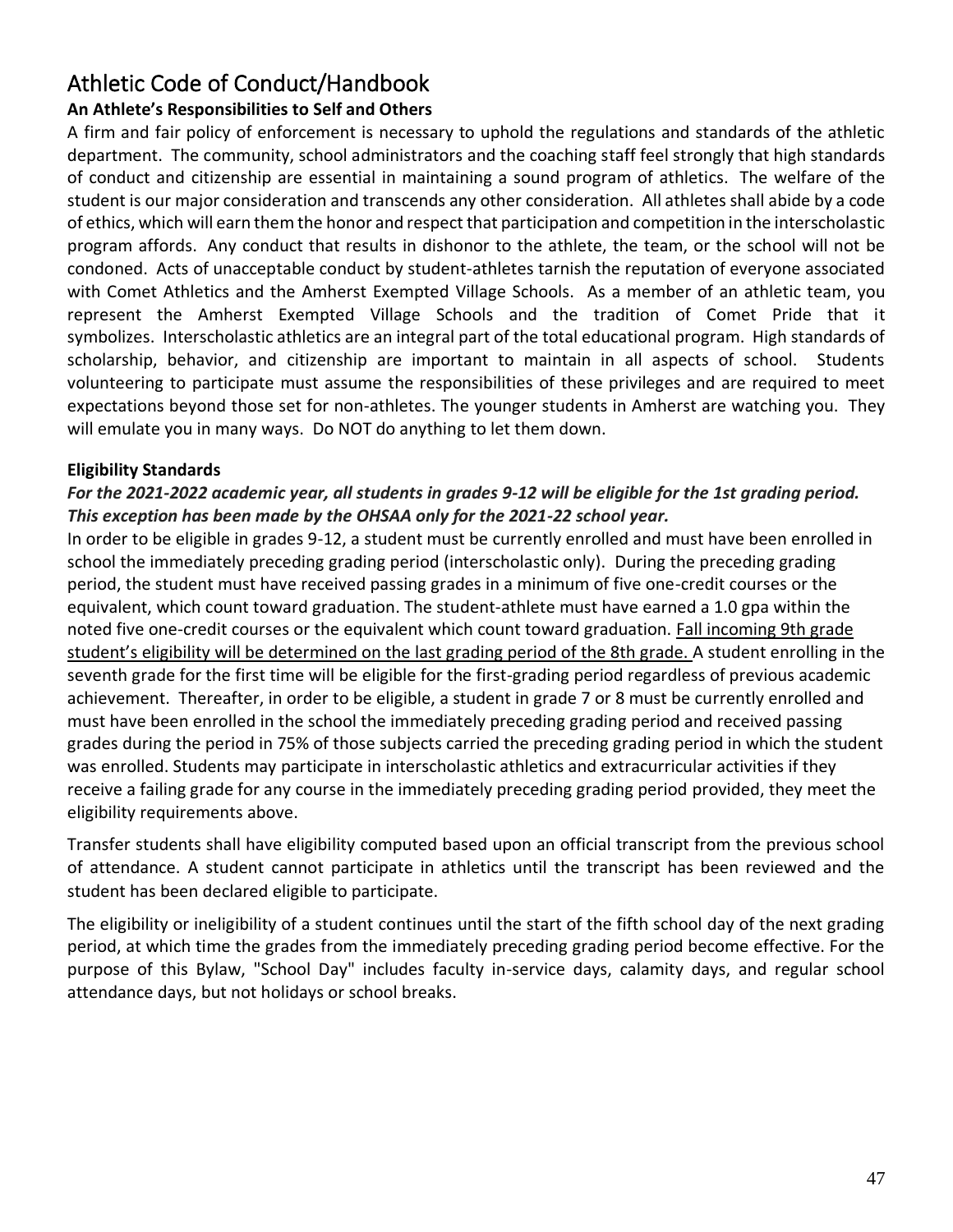#### **Home School/Non-Public School**

Effective September 29, 2013, Students who are educated at home or enrolled in Non-Public schools may be eligible to participate in interscholastic athletics.

A. Participation in Extracurricular Activities for Chartered and Non-Chartered Non-Public School **Students** 

Note: "Extracurricular Activity" has the same meaning as in Section 3313.537 of the Revised Code.

If the non-public school in which the student is enrolled does not offer the extracurricular activity, a student enrolled in a chartered or non-chartered non-public school, who is entitled to attend district schools under section 3313.64 or 3313.65 of the Revised Code, shall be afforded by the Superintendent the opportunity to participate in that extracurricular activity at the district school to which the student otherwise would be assigned during that school year by the Superintendent.

In order to participate in an extracurricular activity, the student shall be of the appropriate age and grade level, as determined by the Superintendent, for the school that offers the extracurricular activity, and shall fulfill the same academic; non-academic and financial requirements as any other participant. The district shall not impose additional rules and/or fees on a non-public student to participate in extracurricular activities that do not apply to other students participating in the same extracurricular activity.

B. Participation in Extracurricular Activities for Home Schooled Students

Note: "Extracurricular Activity" has the same meaning as in Section 3313.537 of the Revised Code.

A student who is entitled to attend school in the district under section 3313.64 or 3313.65 of the Revised Code and is receiving home instruction shall be afforded by the Superintendent the opportunity to participate in any extracurricular activity offered at the district school to which the student otherwise would be assigned during that school year by the Superintendent. If a student is afforded the opportunity to participate in an activity that is offered by the district, the student shall not participate in that activity at another school or school district to which the student is not entitled to attend.

In order to participate in an extracurricular activity, the student shall be of the appropriate age and grade level as determined by the Superintendent for the school that offers the extracurricular activity, shall fulfill the same non-academic and financial requirements as any other participant, and shall fulfill either of the following academic requirements:

- 1) If the student received home instruction in the preceding grading period, the student shall meet any academic requirements established by the State Board of Education for the continuation of home instruction.
- 2) If the student did not receive home instruction in the preceding grading period, the student's academic performance during the preceding grading period shall have met any academic standards for eligibility to participate in the program established by the school district.

Eligibility for a student who leaves a school district mid-year for home instruction shall be determined based on an interim academic assessment issued by the district in which the student was enrolled based on the student's work while enrolled in that district.

Any student who commences home instruction after the beginning of a school year and who is, at the time home instruction commences, ineligible to participate in an extracurricular activity due to failure to meet academic standards or any other requirements of the district shall not participate in the extracurricular activity until the student meets the academic requirements established by the State Board of Education for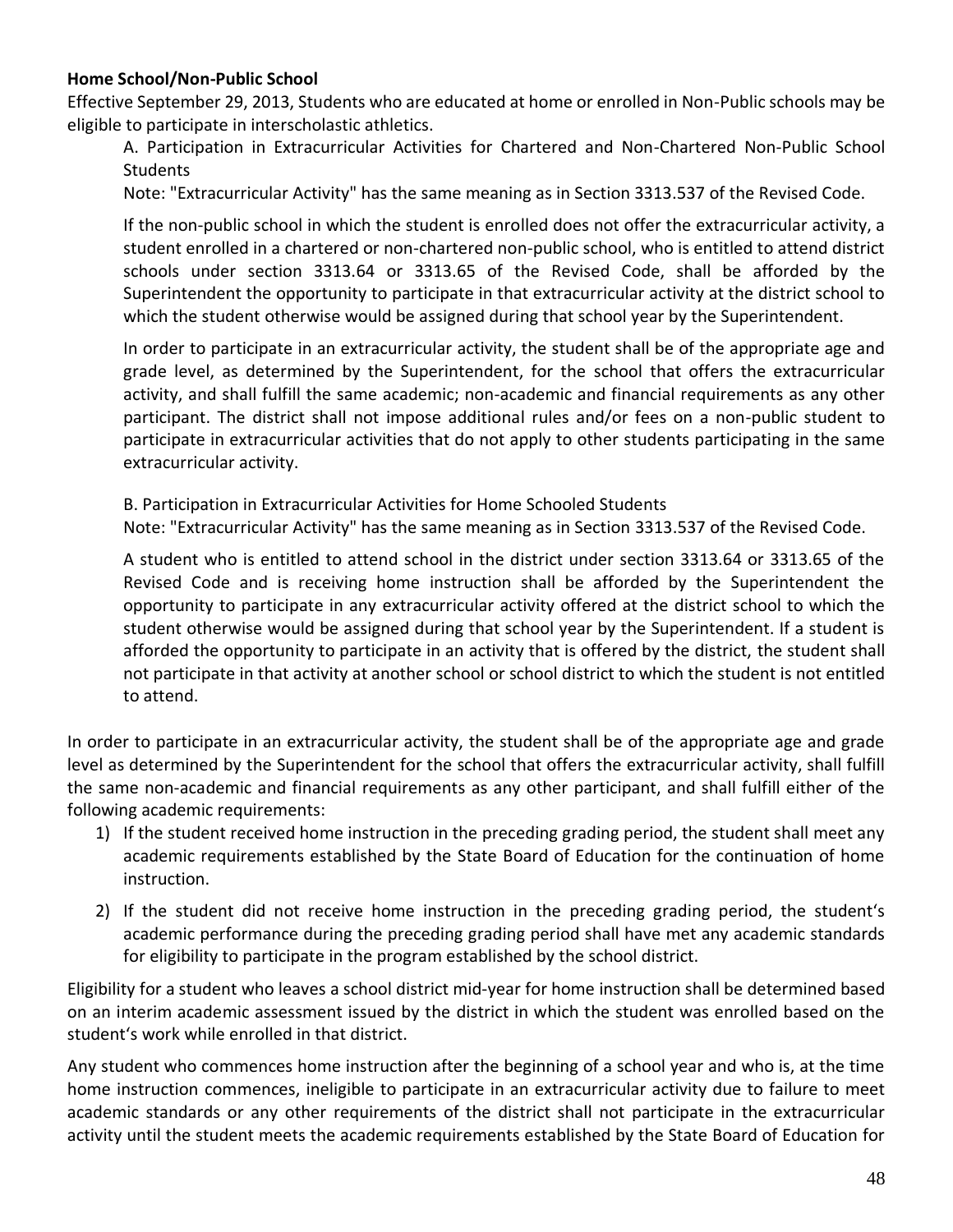continuance of home instruction as verified by the Superintendent. No student shall be eligible to participate in the same semester in which the student was determined ineligible.

The district shall not impose additional rules and/or fees on a student to participate that do not apply to other students participating in the same extracurricular activity.

R.C. 2305.23, 2305.231, 3313.53, 3313.535, 3313.752, 3315.062

Ohio High School Athletic Association

#### **Requirements for Participation**

**REMEMBER THAT AS AN ATHLETE YOU ARE NOT ELIGIBLE TO PARTICIPATE UNTIL THE FOLLOWING ITEMS HAVE BEEN COMPLETED (FORMS AVAILABLE IN THE ATHLETIC OFFICE AND ONLINE VIA FINAL FORMS)**

- 1) Insurance Form- The school district does not carry insurance to cover individual student athletic injuries. Parents will need to sign the insurance form stating they have purchased insurance or possess a family insurance plan.
- 2) Eligibility Requirements
- 3) Code of Conduct/Student Handbook Acknowledgement Form
- 4) Physical Examination Completed and OHSAA Form on file in the Athletic Office- A Yearly physical examination is required. The physical form must be completed by a physician and submitted to the coach or athletic office prior to the official starting date of the sport. The form will be kept on file in the student office for one year.
- 5) Emergency Medical Form- Each athlete's parents shall complete an Emergency Medical Authorization Form giving permission for treatment by a physician or hospital when the parents are not available. A copy of the card will be kept with the coach at all times.
- 6) Scholastic Eligibility- In order to participate on an Amherst Exempted Village Schools athletic team, each student-athlete must have satisfied all of the scholastic eligibility requirements prior to participation.
- 7) Drug Testing Policy Consent Form on File in the Athletic Office
- 8) Pay to Participate has been taken care of with the Business Office

Every attempt will be made by the administration and coaches to assist student athletes in meeting the standards set by the state and school board, but ultimately the responsibility lies with the student.

## **Risk of Participation**

All athletes and parents must realize the risk of serious injury and in the extreme cases, death, which may be result of athletic participation. The Amherst Exempted Village School District will use the following safeguards to make every effort to eliminate injury:

- All Coaches will follow OHSAA guidelines concerning coaching certifications.
- A certified athletic trainer will be available to all athletes for consultation and rehabilitation of injury.
- Maintain a continuing education program for coaches to have the opportunity to learn the most up to date techniques and skills to be taught in their sport.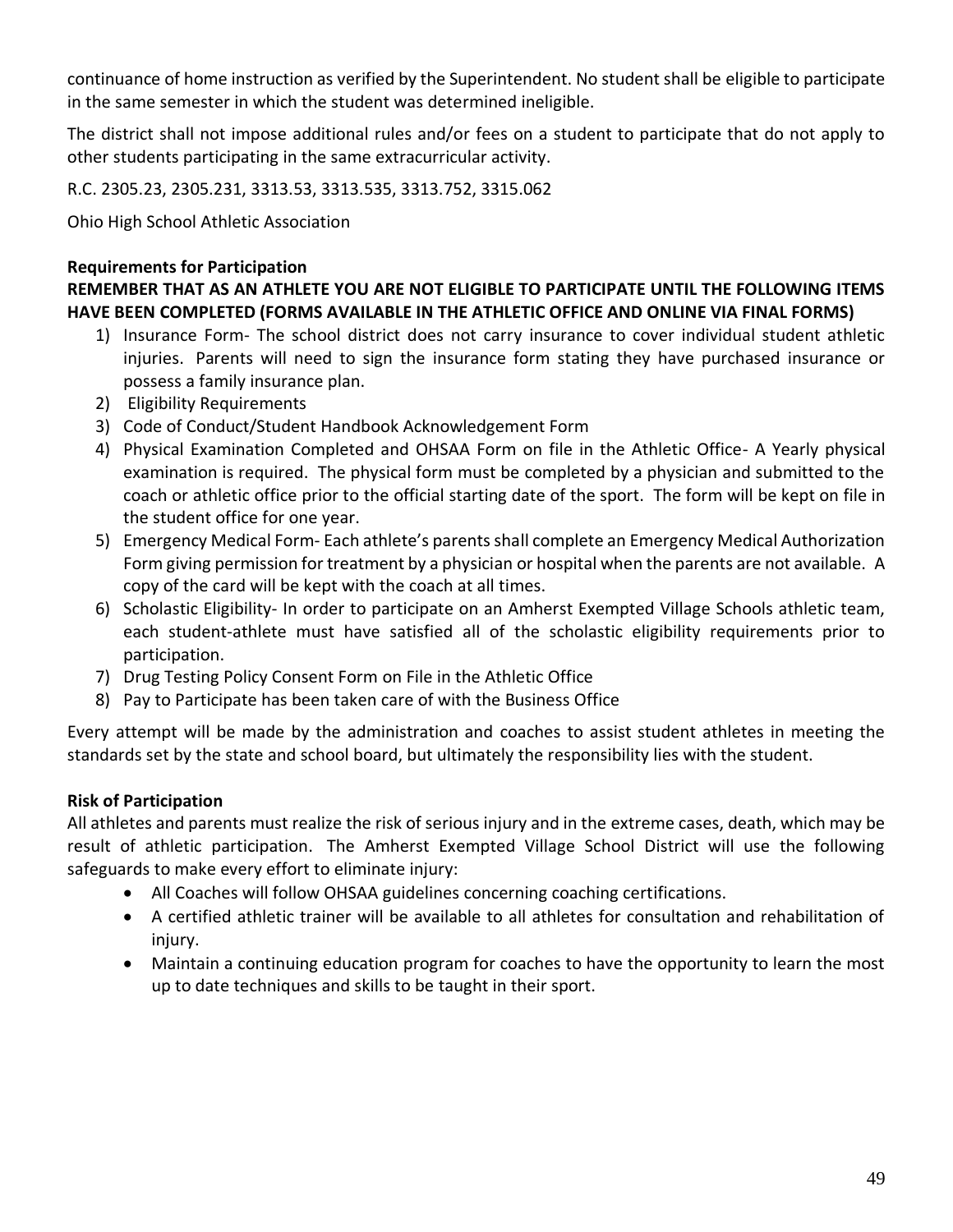#### **Guidelines for Possible Cutting of Student-Athletes from Athletic Teams**

Time, space, facilities, equipment, economics, and other factors will place limitations on the most effective squad size for any particular sport. In accordance with our philosophy of athletics and our desire to see as many students as possible to participate in the athletic programs, we encourage coaches to keep as many students as they can without compromising the integrity of the sport. The most difficult job of any coach is when they must make decisions regarding the personnel of their team. We ask each coach to be as empathetic as possible to each student athlete who has tried out but does not make the team. Each coach should communicate with those that will not make the team in the manner deemed best by that individual coach.

#### **Parent Meeting**

If a parent would like to meet with the Athletic Director regarding an issue with an athletic program, here are the steps:

- 1. Meet with the sport Head Coach and Student Athlete
- 2. If the result is does not meet your expectations, please contact the Athletic Director for a meeting that will include the Head Coach, Student Athlete, and Parents.

The Athletic Director would be glad to meet with a parent to discuss any items, except the student athlete's playing time.

#### **Athletic Behavior Code**

Students who participate in athletic programs not only represent themselves, but the Amherst Exempted Village School District and our local community. Since student participants are representative of their school, they are expected to maintain a high standard of exemplary behavior. All students who wish to participate in athletics shall be willing to accept the guidelines, rules, and regulations that govern the sport they wish to participate. Since participation on an athletic team is a privilege for each participant, it is important that students and parent/guardians be aware of the rules and regulations which are in effect 24/7 during said athletic season. An athletic season is defined as the official start date set forth by the OHSAA to the completion of the final competition for their sport.

#### **Forbidden Conduct**

1. Disruption of Activity: A participant shall not cause disruption or obstruction of athletic programs by use of violence, force, coercion, threat, or words.

- 2. Damage of Property: A participant shall not willfully or recklessly cause or attempt to cause damage to property owned by the Board of Education, private individuals, or other public agencies.
- 3. Assault and Battery: A participant shall not intimidate, threaten, assault, or commit battery upon any person, nor shall a student behave in such a manner that could cause physical or emotional injury to such persons.
- 4. Dangerous Weapons and instruments: A participant shall not illegally use, possess, handle, transmit, or conceal dangerous weapons, substances, or instruments which include, but are not limited to, firearms, knives, mace, tear gas, firecrackers, explosives, incendiaries, or other similar devices.
- 5. Obscenity: A participant shall not use obscenity, profanity, or other offensive language or gestures.
- 6. Theft: A participant shall not wrongfully take, carry away, or exercise dominion and control over property of others.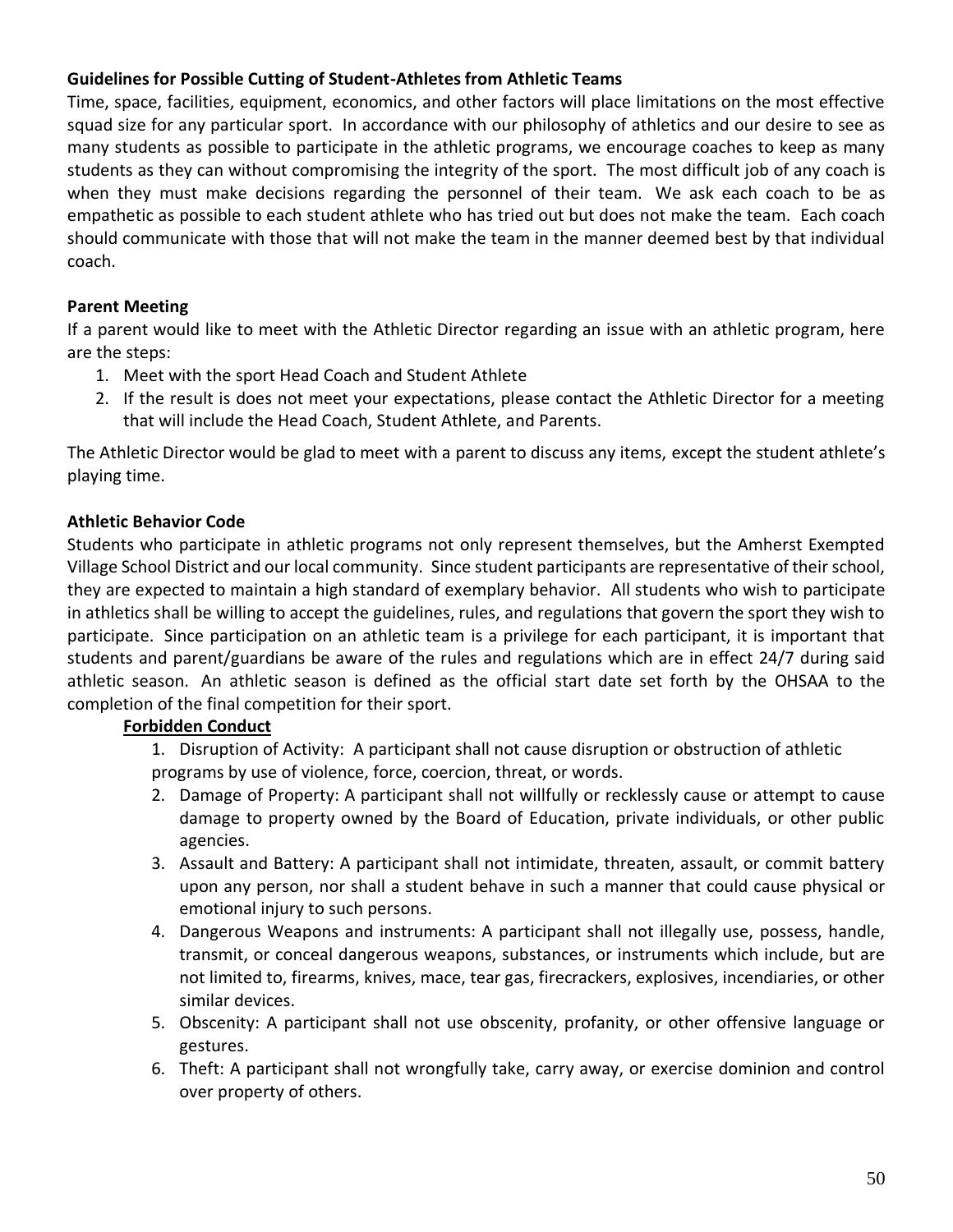- 7. Insubordination: A participant shall not fail to comply with the rules and regulations of the governing body of the Ohio High School Athletic Association. A student shall not fail to comply with any additional rules as required by a coach/advisor.
- 8. Criminal Activity: A participant shall not engage in activities that violate local. State, or federal criminal laws.
- 9. Use of Tobacco: A participant shall not use or possess any tobacco product which shall include, but not limited to, cigarettes, vaping products, cigars, snuff, chewing tobacco, or pipes.
- 10. Alcohol, Chemical Use and/or Abuse: A participant shall not at any time possess, use, sell, deliver, conceal, consume, or be under the influence of any drugs of abuse, including alcoholic beverages, or any counterfeit drugs of abuse. This includes attending parties where alcoholic beverages or illegal substances are openly used or consumed. Counterfeit drugs of abuse include any substance that is directly or indirectly represented as a drug of abuse. Use of drugs authorized by a medical prescription from a licensed physician shall not be considered a violation of this rule. Participants shall not possess, use, sell, offer to sell, deliver, or conceal any instruments or paraphernalia for use with drugs of abuse.

#### **Penalties of Athletic Behavior Code**

The administration has the obligation to determine the appropriateness of any penalty, including the right to increase or reduce the penalty imposed in light of the violation. The coach and athletic director will meet with parents and students when a violation occurs so that all understand what the consequence will be an what is required to become eligible again.

First Violation: A first violation of the Athletic Behavior Code will result in removal from participation for 20% of the regular season contests. If the penalty cannot be completed prior to the end of the current scheduled season, the remainder of the penalty will be carried over to the next "established sport or activity." An established sport is one in which the student participated in the previous school year. A participant is allowed to practice with the team or organization but may not participate in public playing dates or activities.

Any participant violating the Athletic Behavior Code sections regarding alcohol, tobacco, drugs, or criminal activity will be subject to the terms, rules, regulations, and penalties of the Amherst Exempted Village School District Drug Testing Policy. Penalties for all criminal activity violations will be determined by the Administration on the severity of the violation and disciplined accordingly.

Second Violation: A Second violation of the Athletic Behavior Code will result in a student being removed from participation in 50% of the regular season contests. If the penalty cannot be completed prior to the end of the current scheduled season, the remainder of the penalty will be carried over to the next "established sport or activity." The student will be allowed to practice with the team during this suspension.

Any participant violating the Athletic Behavior Code sections regarding alcohol, tobacco, drugs, or criminal activity will be subject to the terms, rules, regulations, and penalties of the Amherst Exempted Village School District Drug Testing Policy. Penalties for all criminal activity violations will be determined by the Administration on the severity of the violation and disciplined accordingly.

Third Violation: A Third Violation of the Athletic Behavior Code will result in dismissal from the athletic team and all subsequent participation in athletic programs for the remainder of said school year.

Any participant violating the Athletic Behavior Code sections regarding alcohol, tobacco, drugs, or criminal activity will be subject to the terms, rules, regulations, and penalties of the Amherst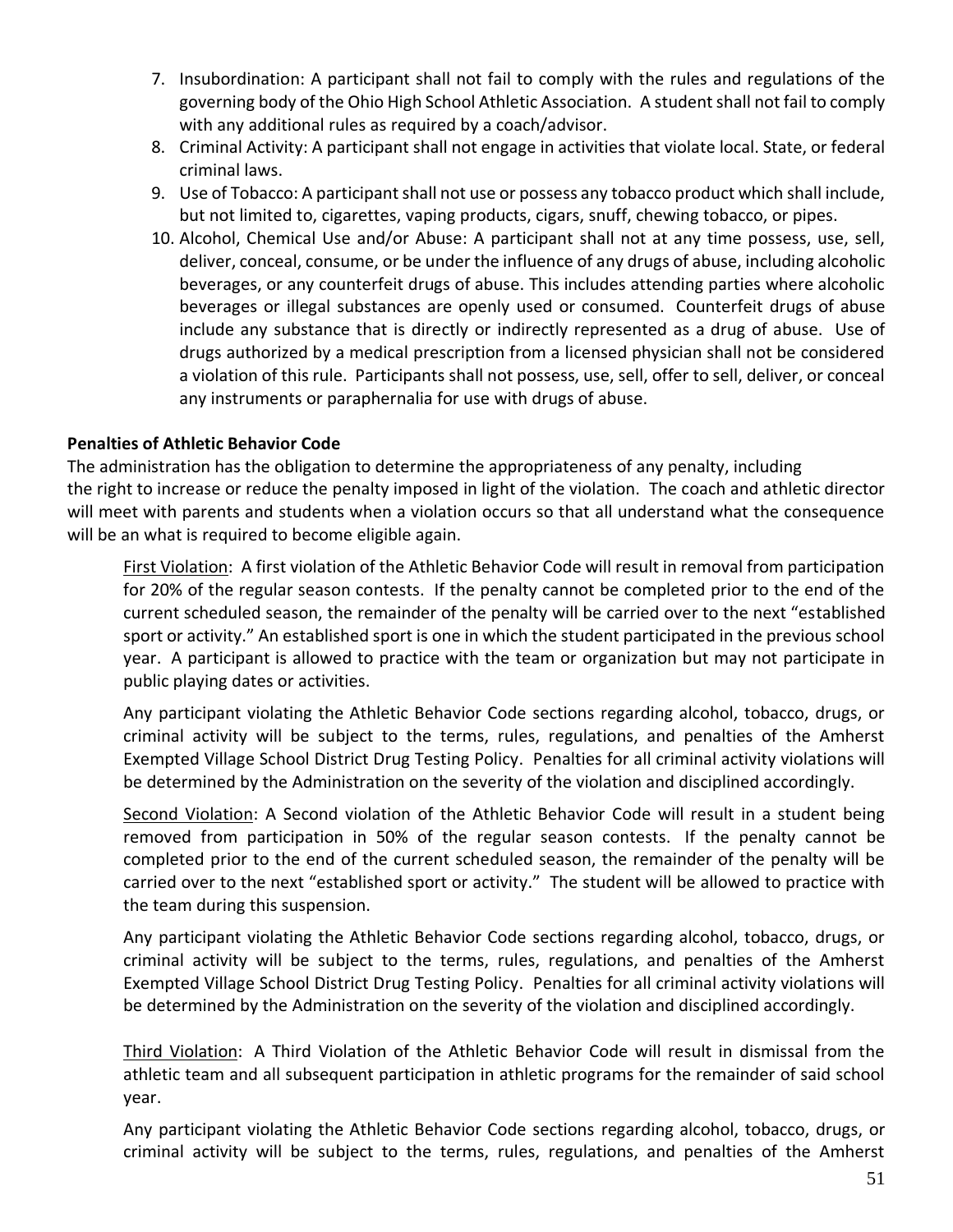Exempted Village School District Drug Testing Policy. Penalties for all criminal activity violations will be determined by the Administration on the severity of the violation and disciplined accordingly.

#### **Social Media**

The Athletic Department acknowledges social media is a part of everyday life. Student-Athletes are a representation of their family, program(s), school, district and community. Administration, if made aware of alleged improper/inappropriate social media postings will investigate. Consequences will be administered according to the Athletic Behavior Code.

#### **Hazing**

It is the policy of the Amherst Exempted Village Schools Board of Education, the School District, and the Athletic Department that hazing activities of all types are inconsistent with the educational process and shall be prohibited. Hazing is defined as doing any act or coercing another, including the victim, to do any act of initiation into any organization that uses or creates substantial risk of causing mental or physical harm to any person or persons. Permission, consent, or assumption of risk by an individual subjected to hazing does not lessen the prohibition contained in this policy. Hazing will NOT be tolerated by the Marion L. Steele Athletic Department and will be dealt with swiftly and harshly.

#### **Care of Equipment**

The Steele Athletic Department has attempted to provide adequate and safe equipment. Student Athletes are responsible for the proper care and safekeeping of the uniform and/or equipment issued to them. All athletic equipment used is school property and may be used only during a particular sports season. It is the responsibility of each student athlete who is issued any type of uniform and/or equipment to return that equipment to their coach at the completion of their participation of each sports season. Each student athlete will be held financially responsible for lost equipment. The replacement of lost equipment is necessary. The student athlete will be expected to reimburse the school for lost equipment according to actual replacement prices. School purchased or booster club athletic equipment shall only be worn during practice or contest unless authorized by the coach for game day wearing. All equipment obligations must be completed before an athlete will receive equipment for the next sports season.

#### **Athletic & Activity Participation Conflicts**

Steele students are encouraged to participate in many school activities and it is not uncommon for students to be involved in more than one extra-curricular activity at a time. While such conflict is not encouraged or recommended, it does happen. It is strongly encouraged that student athletes, their parents, coaches, and advisors of other activities openly communicate with each other to maximize our student's participation in all activities.

When conflicts occur, the student should notify the coach and/or advisor of the conflicting activities as soon as possible so a solution may be derived in everyone's best interests. Whenever possible, the staff discussions should consider the following prioritization of activities:

State Level Activity Regional Level Activity District Level Activity Conference Level Activity Building Level Activity (banquets or culminating activities, concerts, etc) Practice/Rehearsal

#### **Training Rules and Regulations**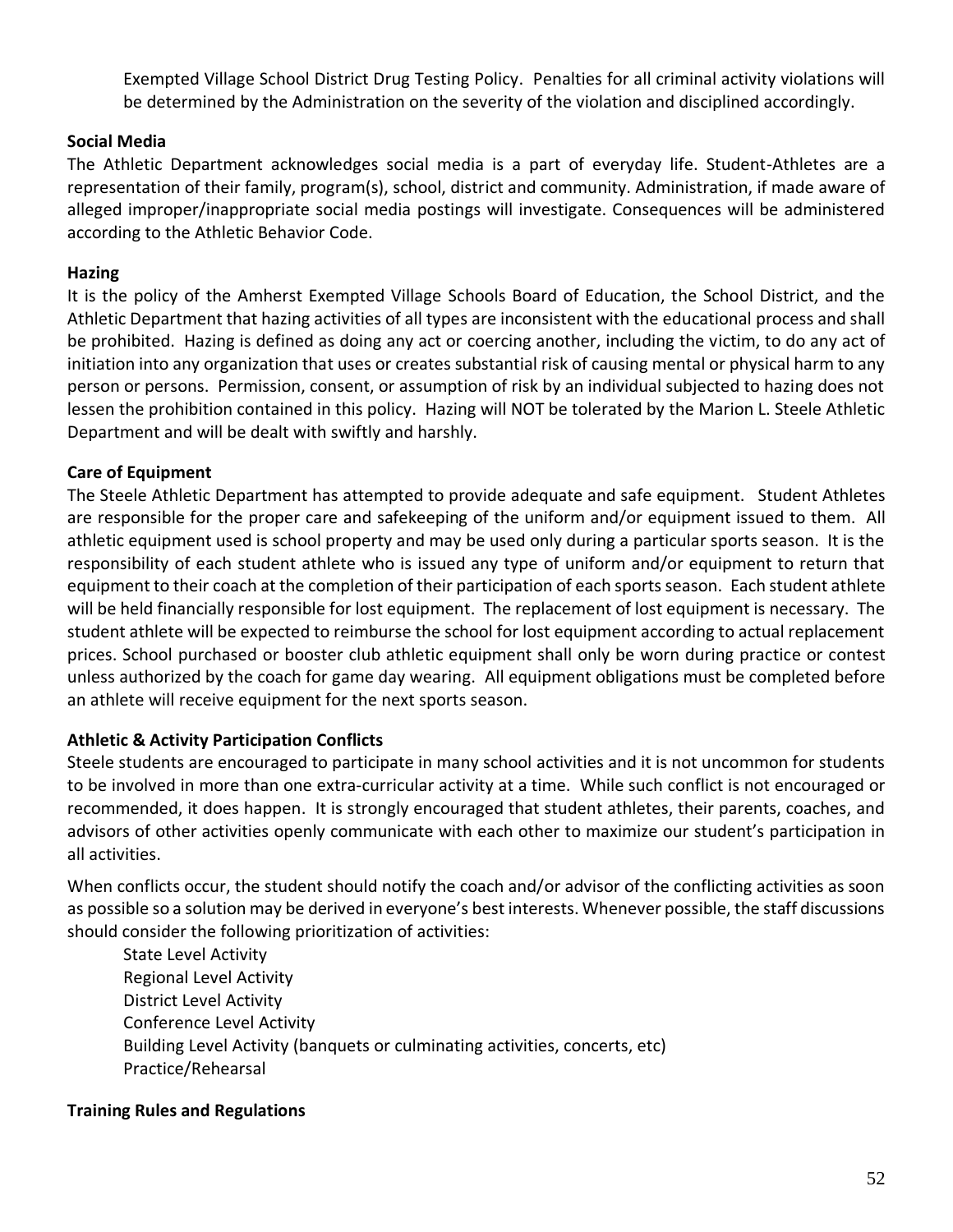It is a privilege to be an athlete and all athletes must follow general training rules for that sport prescribed by the coaching staff. In order to assure parental awareness and involvement, all coaches must conduct a preseason parent meeting to fully explain the athletic policies. Parents and/or guardians must sign all appropriate paperwork prior to the individual participation in that sport. Individual coaches may supplement Athletic Department training rules by adding their own rules and regulations.

Training rules and team rules apply 24 hours a day, seven days a week from the first day of practice through the last contest of that activity. Examples of times the student is considered under the school's jurisdiction may include but are not limited to the following:

School sponsored activities on weekends and holidays Preseason, in-season practice, e.g. August Practices Clinics and camps attended by students if such clinic/group participation is to facilitate participation in, or is a prerequisite to participation in the sport Violations of Amherst Exempted Village Schools Code of Conduct Any unlawful activity outside the school's jurisdiction

The Athletic Department or Administrator in charge of Student Activities or activity will keep records of all violations.

#### **Dropping or Transferring Sports**

On occasion, an athlete may find it necessary to drop out of a sport for necessity. If this is the case, a discussion should take place between the athlete and the coach and all issued equipment (and other team items) should be returned should the athlete drop off the team. Those individuals of any athletic team shall be considered members of the team through the completion of that particular sport season unless they are removed for disciplinary reasons, academic issues, or mutual agreement between player and coach. They will NOT be able to participate in other sports pre-season or off-season activities until the previous sport season is completed. All Team members who complete the season in good standing are expected to participate in the athletic award ceremonies at the end of the season. Any issues pertaining to this should be brought to the Athletic Director.

#### **Absences/Attendance Prior to Contest or Practice**

School Day: Students must be present for fifty percent (50%) of their daily instructional hours in an afterschool or evening practice or performance/contest unless permission is granted by the administrative team. In addition, students may participate only if verification of the absence as being excused is received. The principal may approve special circumstances.

Day Preceding a Weekend: A student who is absent the entire day prior to a Saturday contest or performance may participate only if verification of the absence as being excused is received. If this becomes habitual, the student may be denied permission to participate.

#### **Travel**

All Athletes must travel to and from athletic contests as a team, when transportation is provided by the School District. Athletes will remain with their squad and under supervision of a coach while attending away contests. If a parent/guardian wishes to take their child home after the contest due to a special circumstance, that parent/guardian must:

Provide a note to the coach with that information

Personal contact with the coach. The student will only be released to their parent or guardian. The responsibility for the safety and accountability of each student athlete is too important for coaches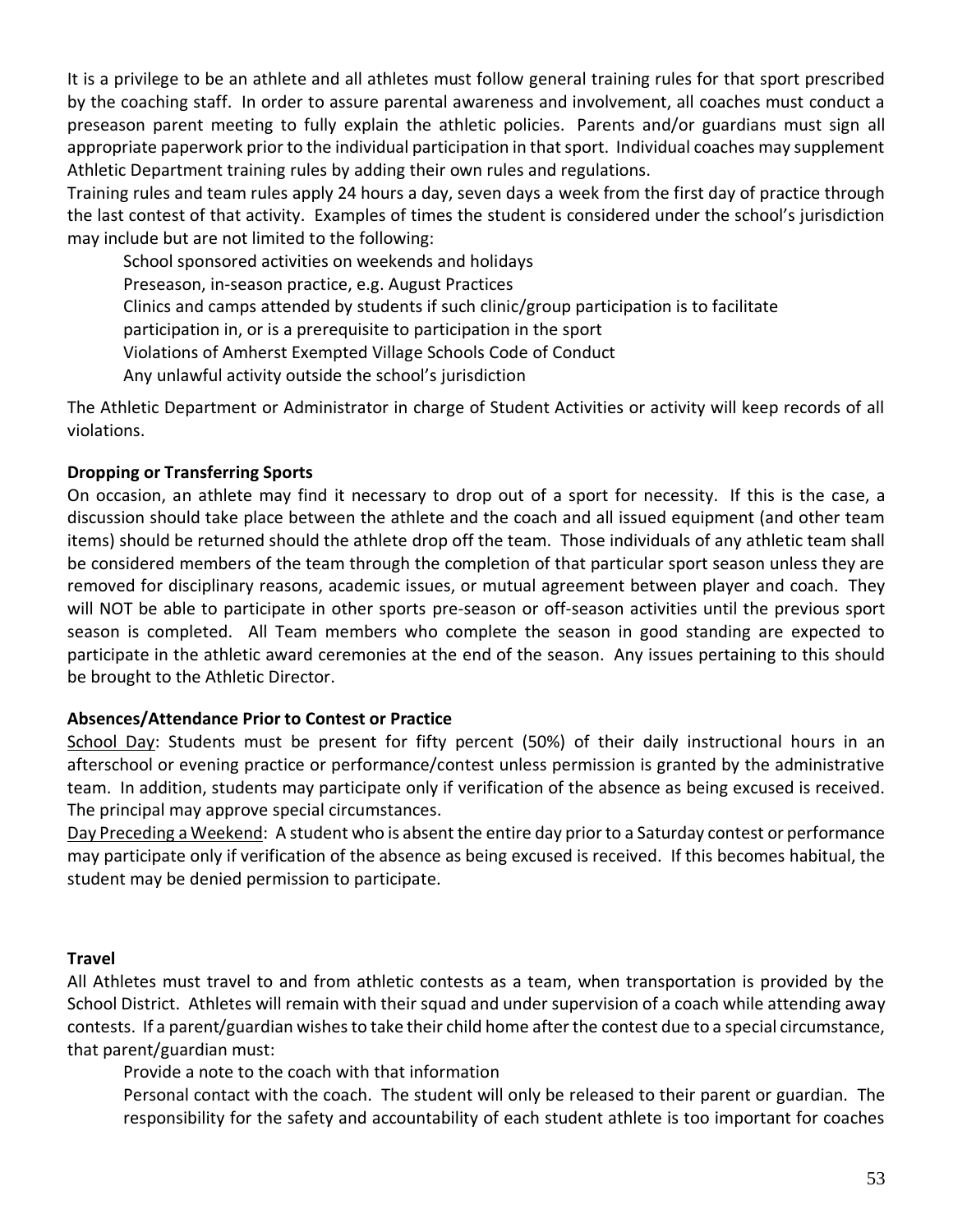and administrators to permit any deviation from the transportation policy. Violations may result in disciplinary action.

Communication with the Athletic Director may also be a requirement by a head coach for separate transportation requests.

#### **Cancellation Policy**

If school is cancelled due to inclement weather, contests and practices may still be played. This decision will be left up to the discretion of the Athletic Director in conjunction with the Principal and Superintendent. Student Safety will take precedence during these times.

#### **College Recruitment Policy**

In the event a college recruiter should contact an athlete, they have an obligation to work through their coach and the Athletic Department. Inform your coach of such a contact as soon as possible. College recruitment information is in the Guidance Office. It's the student's responsibility to meet and complete the requirements of the NCAA Eligibility Center. Please see a Guidance Counselor or the Athletic Director for more details. The Athletic Director is available to meet with students and/or parents on the college recruitment process and requirements. NCAA Initial Eligibility requirements are subject to change. It is imperative that student athletes be informed about the NCAA Eligibility Center and the initial eligibility requirements. Information for prospective student athletes, parents, and high school administrators regarding Initial NCAA Eligibility is currently available at http://www.ncaaeligibilitycenter.org. Among the topics covered are eligibility requirements to compete in college; the recruiting process, and services available for students with disabilities. Based on this review it may be necessary to initiate schedule changes in order to satisfactorily meet or exceed the NCAA requirements for Initial Eligibility for course work, GPA, and/or standardized test scores. If any questions exist, please contact your high school guidance counselor or the Athletic Director.

#### **Athletic Awards**

Freshman Certificate: Participation and completion of a Freshman Sport Season Junior Varsity Certificate: Participation and completion of a Junior Varsity Sport Season First Overall Varsity Letter: Varsity 'A' with that sport specific pin First Varsity Letter in another sport: Sport Specific Pin Second Varsity Letter: Medal Third Varsity Letter: Plaque Fourth Varsity Letter: Framed Letter Letter awards are determined at the discretion of the head coach.

An athlete must complete the sport season in good standing in order to be eligible for these awards.